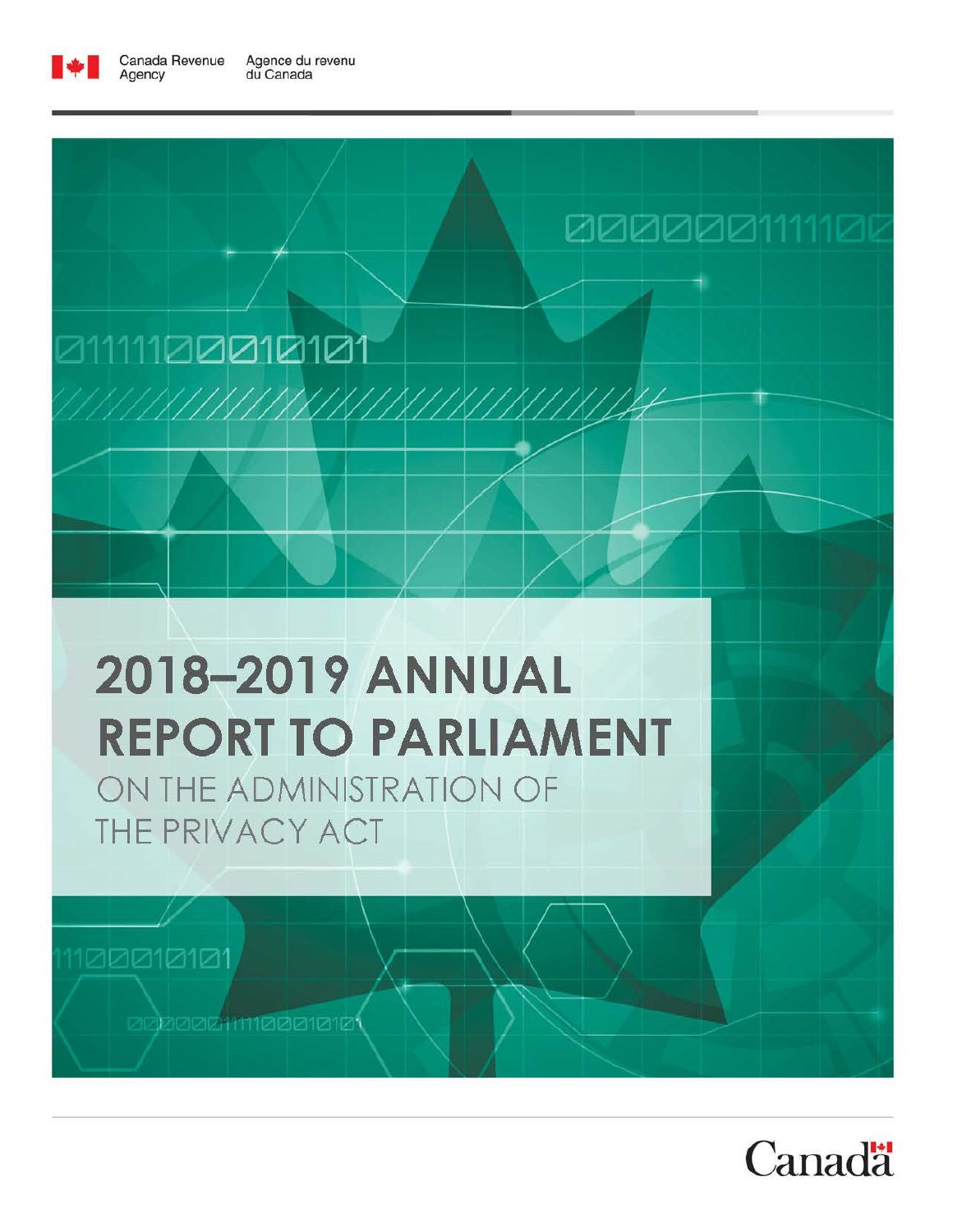© Her Majesty the Queen in Right of Canada, represented by the Minister of National Rev enue, 2019

Catalogue No. Rv 1-20E-PDF ISSN 2563-3465 CRA Registered Publication No. RC4415-1-C (E) Rev . 19

This document is av ailable on the Gov ernment of Canada website at [www.canada.ca](https://www.canada.ca/home.html)

This document is av ailable in alternativ e formats upon request.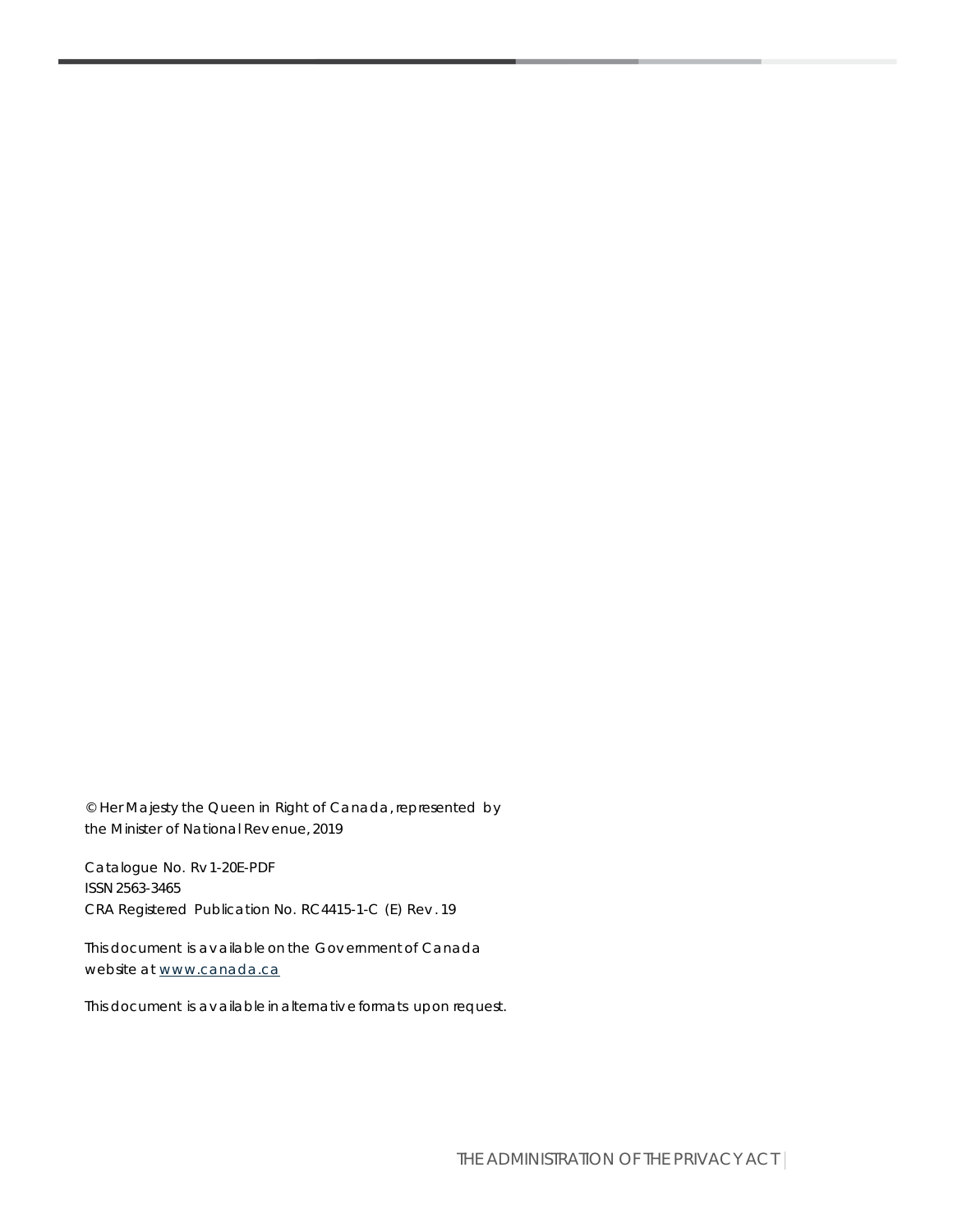# FOREWORD

Each fiscal year, the head of every government institution prepares and submits an annual report to Parliament on the administration of the Privacy Act.

This report is tabled in Parliament in accordance with section 72 of the Privacy Act under the direction of the Minister of National Revenue and the Commissioner of the Canada Revenue Agency (CRA). It describes how the CRA administered and fulfilled its obligations under the Privacy Act between April 1, 2018, and March 31, 2019. The report also discusses emerging trends, program deliveryand areas of focus for the year ahead.

# THE PRIVACY ACT

The Privacy Act came into force on July 1, 1983. It protects the privacy of individuals by outlining strong requirements for collecting, retaining, using, disclosingand disposing of personal information held by government institutions. It provides individuals (or their authorized representatives) with a right of access to their own personal information, with limited and specific exceptions, and with a right of correction and or annotation. Individuals who are not satisfied with an institution's handling of their personal information or any matter related to a formal request made under the Privacy Act are entitled to complain to the Privacy Commissioner of Canada.

The Privacy Act's formal processes do not replace other ways of obtaining federal government information. The CRA encourages individuals and their representatives to consider requesting information through the CRA's website at **canada.ca/en/revenue-agency.html** or through the CRA's 1-800 lines.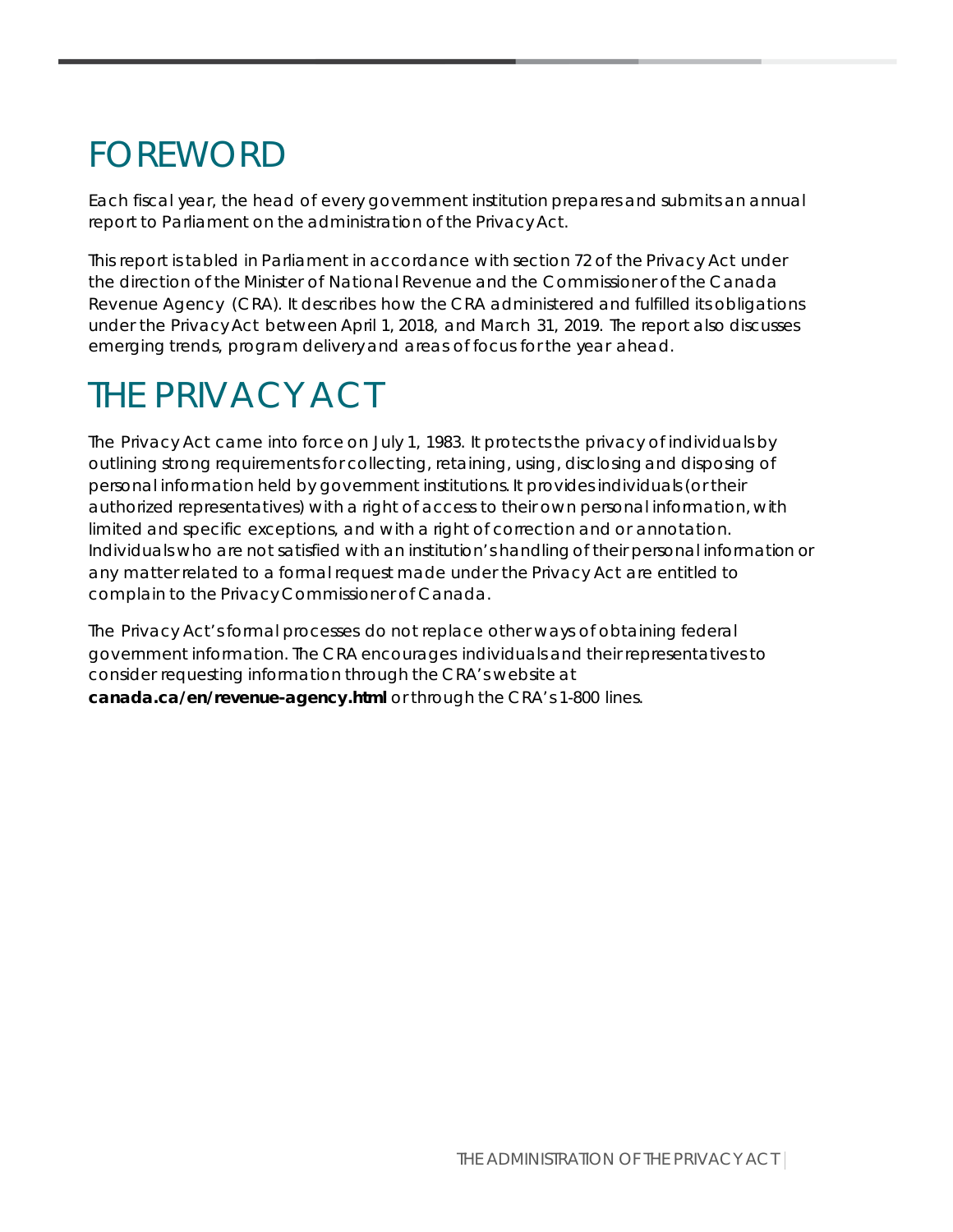# **TABLE OF CONTENTS**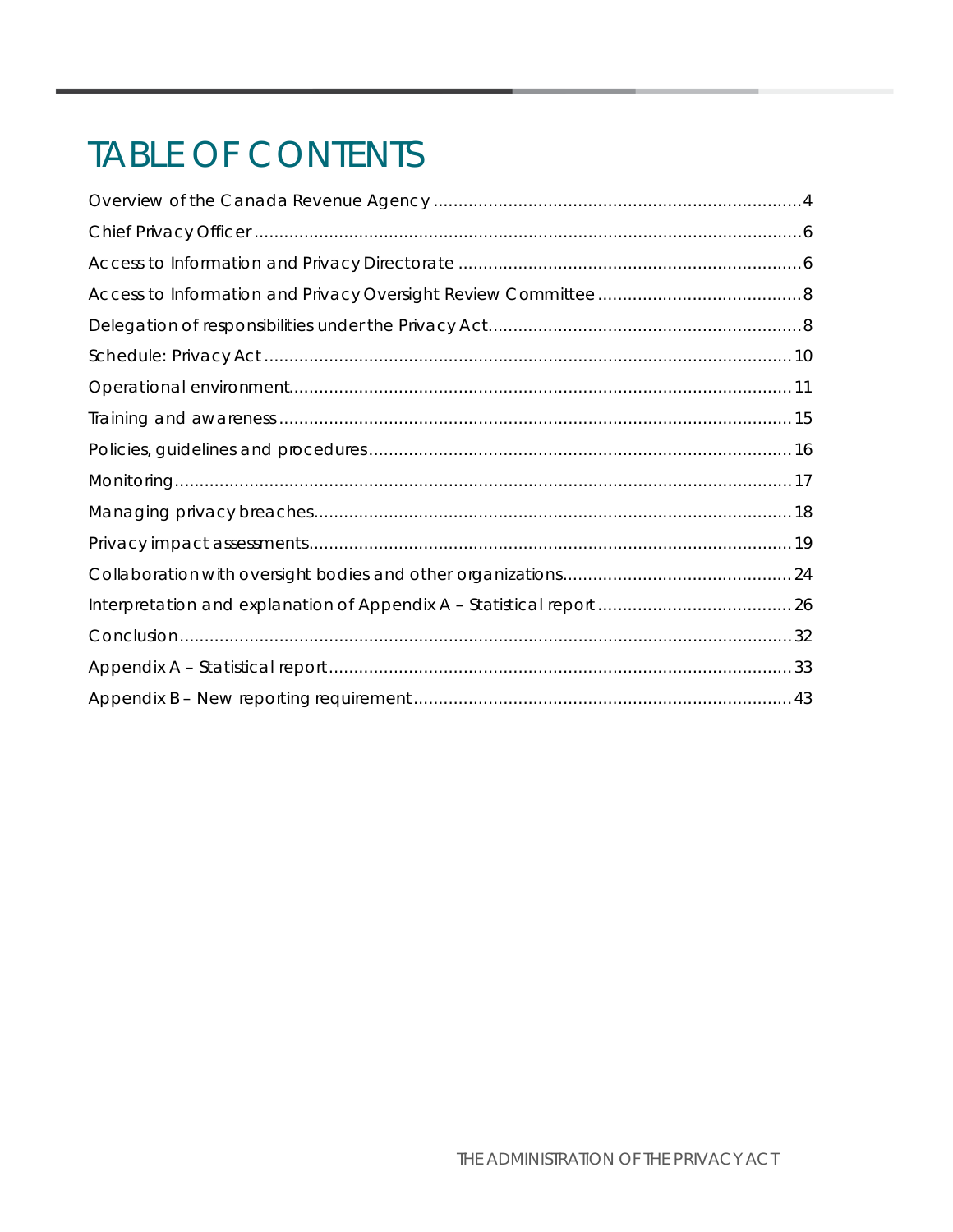# <span id="page-4-0"></span>OVERVIEW OF THE CANADA REVENUE AGENCY

The Canada Revenue Agency (CRA) administers tax laws for the Government of Canada and for most provinces and territories. It also administers various social and economic benefit and incentive programs delivered through the tax system. In addition, the CRA has the authority to enter into new partnerships with the provinces, territories and other government bodies (at their request and on a cost-recovery basis) to administer non-harmonized taxes and other services. Overall, the CRA promotes compliance with Canada's tax legislation and regulations and plays an important role in the economic and social well-being of Canadians.

The Minister of National Revenue is accountable to Parliament for all of the CRA's activities, including administering and enforcing the Income Tax Act and the Excise Tax Act.

The Canada Revenue Agency Act provides for the establishment of a Board of Management consisting of 15 directors appointed by the Governor in Council. They include the Chair, the Commissioner and Chief Executive Officer; a director nominated by each province; 1 director nominated by the territories; and 2 directors nominated by the Government of Canada. Under the provisions of the Canada Revenue Agency Act, the Board of Management oversees the organization and administration of the CRA, including the management of its resources, services, property, personnel and contracts. In fulfilling this role, the Board of Management brings a forward-looking strategic perspective to the CRA's administration, fosters sound management practices and is committed to efficient and effective service delivery.

As the CRA's Chief Executive Officer, the Commissioner is responsible for the day-to-day administration and enforcement of the program legislation that falls under the Minister's delegated authority. The Commissioner is accountable to the Board of Management for managing the CRA, supervising employees and implementing policies and budgets. Moreover, the Commissioner must assist and advise the Minister with respect to legislated authorities, duties, functions and Cabinet responsibilities.

The CRA is made up of 13 functional branches and 5 regional offices across the country.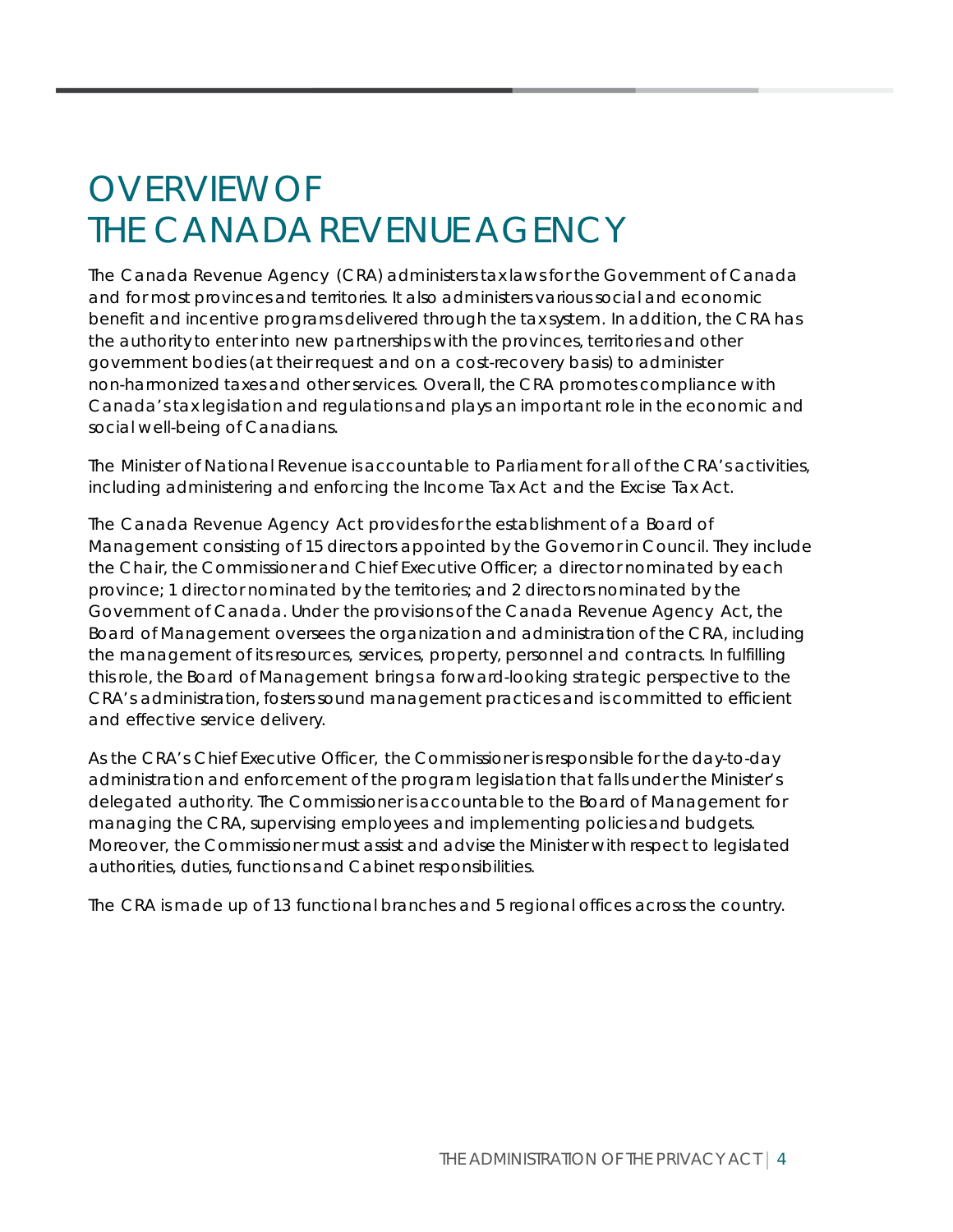#### Branches

- Appeals
- Assessment, Benefit and Service
- Audit, Evaluation and Risk
- Collections and Verification
- Domestic Compliance Programs
- Finance and Administration
- Human Resources
- Information Technology

#### Regions

- Atlantic
- Ontario
- Prairie
- International, Large Business and Investigations
- Legal Services
- Legislative Policy and Regulatory Affairs
- Public Affairs
- Service, Innovation and Integration
- Quebec
- Pacific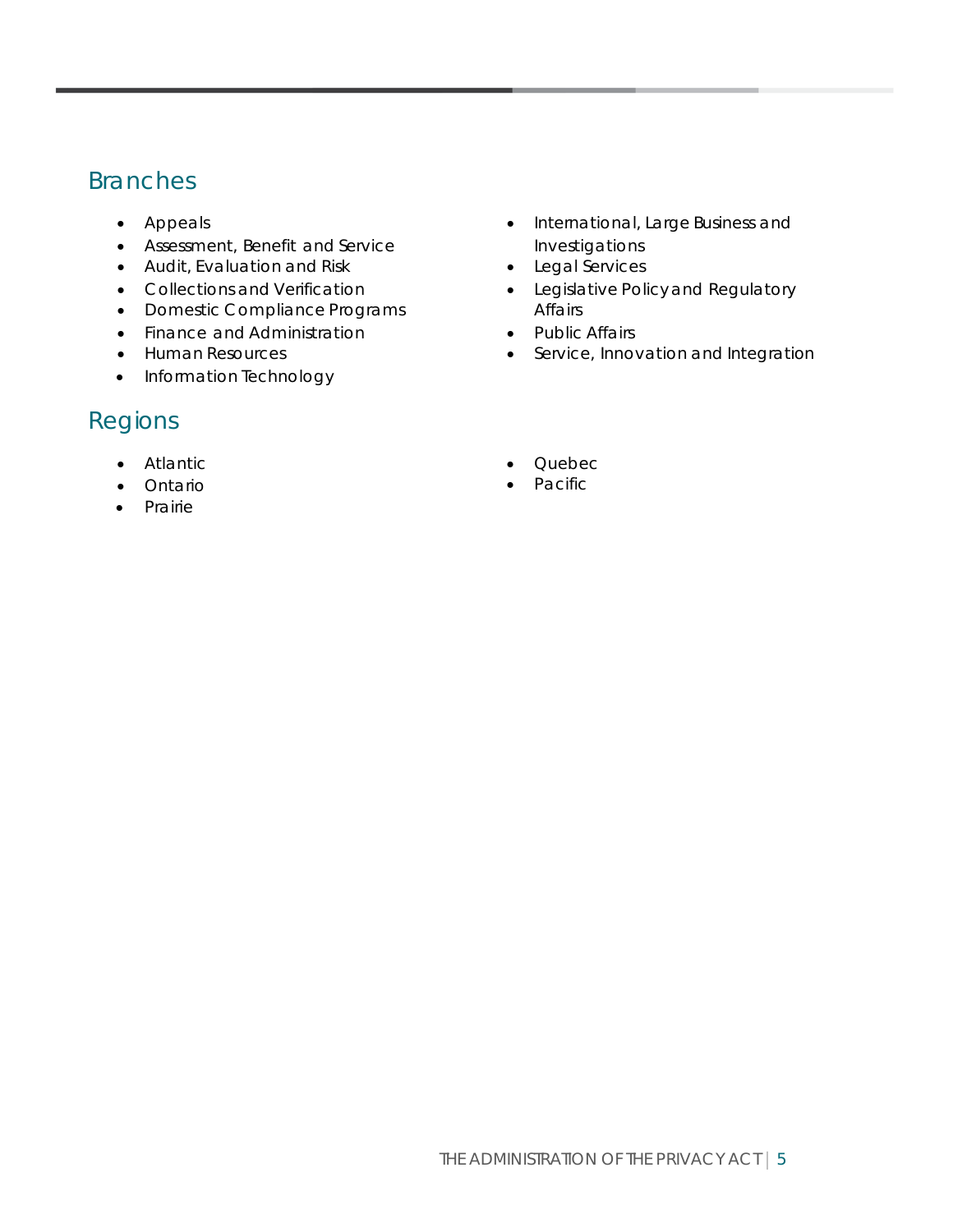# <span id="page-6-0"></span>CHIEF PRIVACY OFFICER

The Assistant Commissioner, Public Affairs Branch, is the CRA's Chief Privacy Officer. The Chief Privacy Officer has a broad mandate of overseeing privacy at the CRA. To fulfill this mandate, the Chief Privacy Officer:

- oversees decisions related to privacy, including privacy impact assessments
- champions personal privacy rights, including managing internal privacy breaches, according to legislation and policy
- reports to the CRA's senior management on the state of privacy management at the CRA at least twice a year

The CRA's Chief Privacy Officer is a member of the Conference Board of Canada Council for Chief Privacy Officers.

# <span id="page-6-1"></span>ACCESS TO INFORMATION AND PRIVACY **DIRECTORATE**

The Access to Information and Privacy Directorate helps the CRA meet its requirements under the Access to Information Act and the Privacy Act. To fulfill this mandate, the directorate:

- responds to requests and enquiries under the Access to Information Act and the Privacy Act
- responds to consultations and complaints
- responds to and promotes informal disclosure requests
- provides advice and guidance to CRA employees on the proper management and protection of personal information under the CRA's control
- co-ordinates the privacy impact assessment process within the CRA, including giving expert advice to CRA employees on privacy implications and options for avoiding or reducing risks
- gives training and awareness sessions on access to information and privacy
- communicates with the Treasury Board of Canada Secretariat and the offices of the Information and Privacy Commissioners of Canada about policy and legislative requirements, complaints and audits
- fulfills corporate planning and reporting obligations, such as the CRA's annual reports to Parliament on the administration of the Access to Information Act and the Privacy Act

The Director of the Access to Information and Privacy Directorate has the full delegated authority of the Minister of National Revenue under the Access to Information Act and the Privacy Act. The Director also manages and co-ordinates the access to information and privacy program, leads strategic planning and development initiatives, and supports the Assistant Commissioner, Public Affairs Branch and Chief Privacy Officer with the privacy governance function.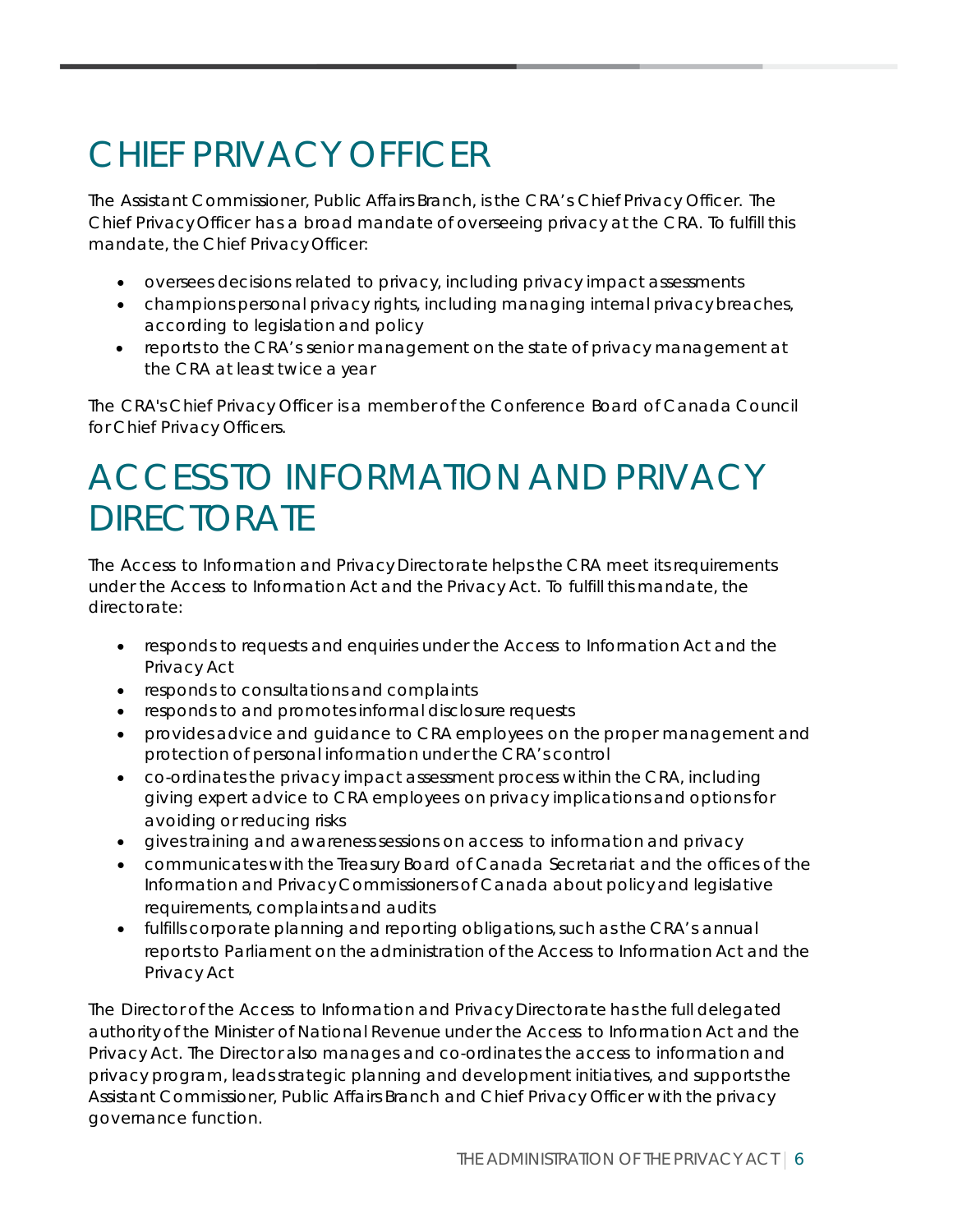The directorate is made up of 2 main divisions: processing, and program support and training. In addition to the directorate's headquarters office in Ottawa, there is an office in Vancouver and an office in Montréal. In fiscal year 2018–2019, an equivalent of 133 full-time employees administered the Access to Information Act and the Privacy Act.

The following chart shows the structure of the Access to Information and Privacy Directorate.

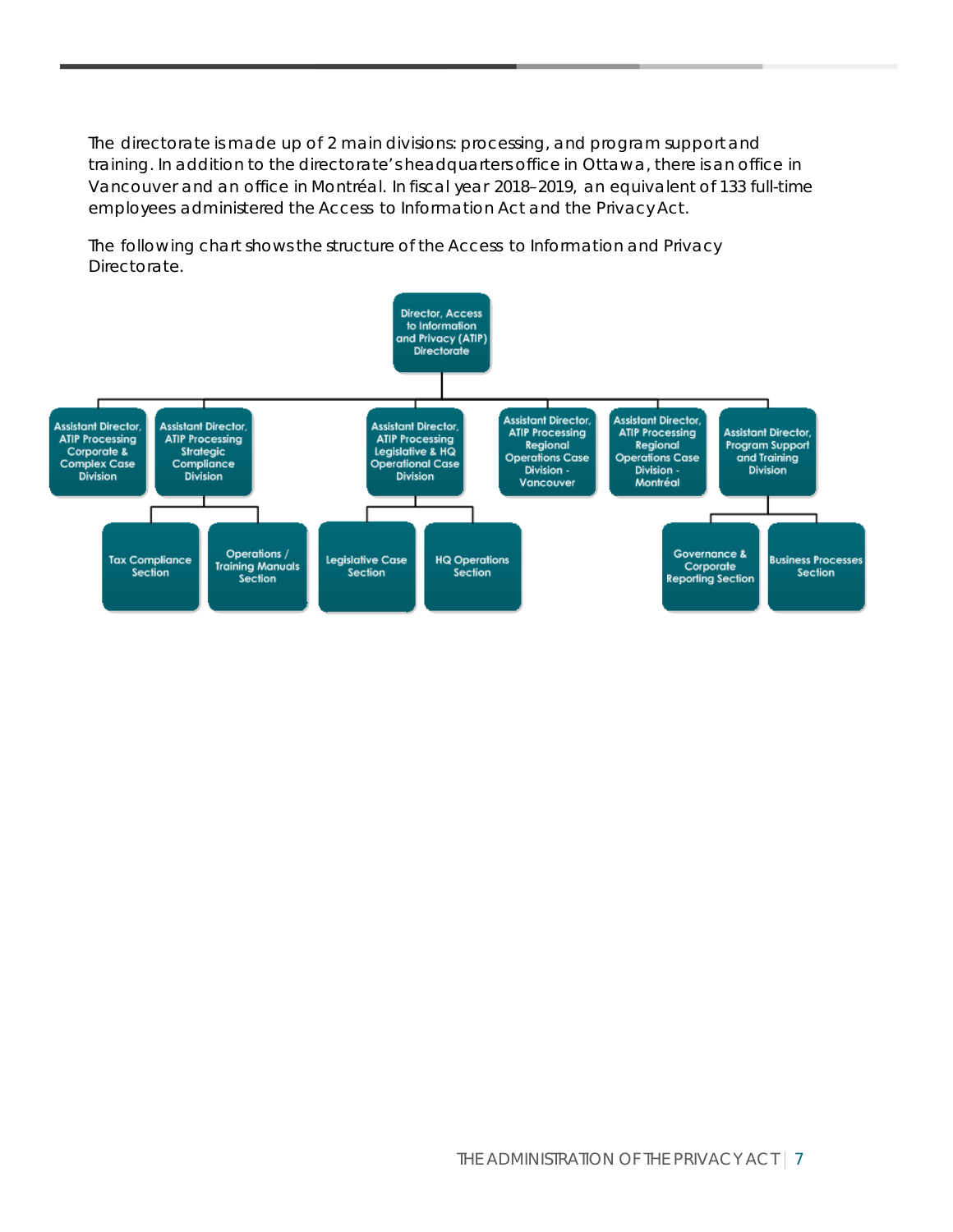# <span id="page-8-0"></span>ACCESS TO INFORMATION AND PRIVACY OVERSIGHT REVIEW COMMITTEE

The Access to Information and Privacy Oversight Review Committee is an Assistant-Commissioner-level committee chaired by the Chief Privacy Officer. The committee was established to ensure horizontal consultation, collaboration and decision-making on emerging access to information and privacy issues at the CRA.

Among other responsibilities, the committee reviews and approves the development, implementation and streamlining of key policies and processes related to access to information and privacy at the CRA.

# <span id="page-8-1"></span>DELEGATION OF RESPONSIBILITIES UNDER THE PRIVACY ACT

As head of the CRA, the Minister of National Revenue is responsible for how the CRA administers and complies with the Privacy Act, Privacy Regulations and related Treasury Board of Canada Secretariat policy instruments. Section 73 of the Privacy Act gives the Minister the authority to designate 1 or more Officers or employees of the CRA to exercise or perform all or part of the Minister's powers, duties and functions under the Act.

The CRA's current delegation order for the Privacy Act was signed by the Minister of National Revenue on January 14, 2016. It identifies specific provisions of the Privacy Act and its regulations that the Minister has delegated to various positions within the CRA.

The access to information and privacy Director and Assistant Directors, as well as the Managers of the processing units, approve responses to requests under the Privacy Act. Delegations are also extended to the Commissioner, the Deputy Commissioner, the Assistant Commissioner, Public Affairs Branch, and Chief Privacy Officer.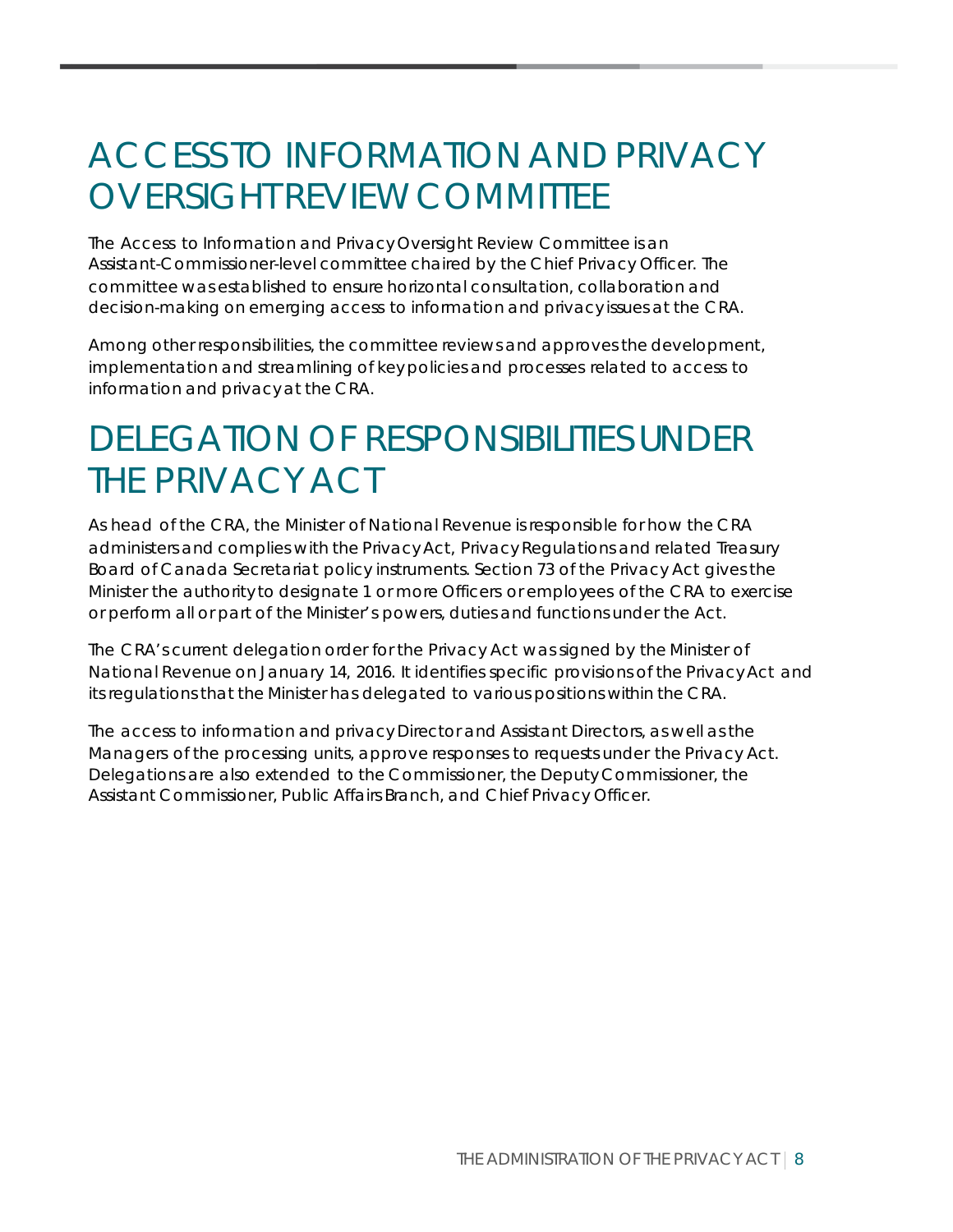Minister of National Revenue



Ministre du Revenu national

Ottawa, Canada K1A 0A6

Privacy Act Delegation Order

I, Diane Lebouthillier, Minister of National Revenue, do hereby designate, pursuant to section 73 of the Privacy Act, the officers or employees of the Canada Revenue Agency who hold the positions set out in the attached Schedule to exercise or perform the powers, duties, or functions that have been given to me as head of a government institution under the provisions of the Privacy Act as set out in the Schedule.

This designation replaces all previous delegation orders.

Arrêté sur la délégation en vertu de la Loi sur la protection des renseignements personnels

Je, Diane Lebouthillier, ministre du Revenu national, délègue par les présentes, en vertu de l'article 73 de la Loi sur la protection des renseignements personnels, aux cadres ou employés de l'Agence du revenu du Canada détenteurs des postes mentionnés dans l'annexe ci-jointe les attributions dont je suis, en qualité de responsable d'une institution fédérale, investie par les dispositions de la Loi sur la protection des renseignements personnels qui sont mentionnées dans l'annexe.

Le présent document remplace et annule tout arrêté antérieur.

La ministre du Revenu national.

Diane Lebouthillier Minister of National Revenue

Signed in Ottawa, Ontario, Canada this 14th day of January, 2016 Signé à Ottawa, Ontario, Canada le 14 jour de janvier 2016

### Canadä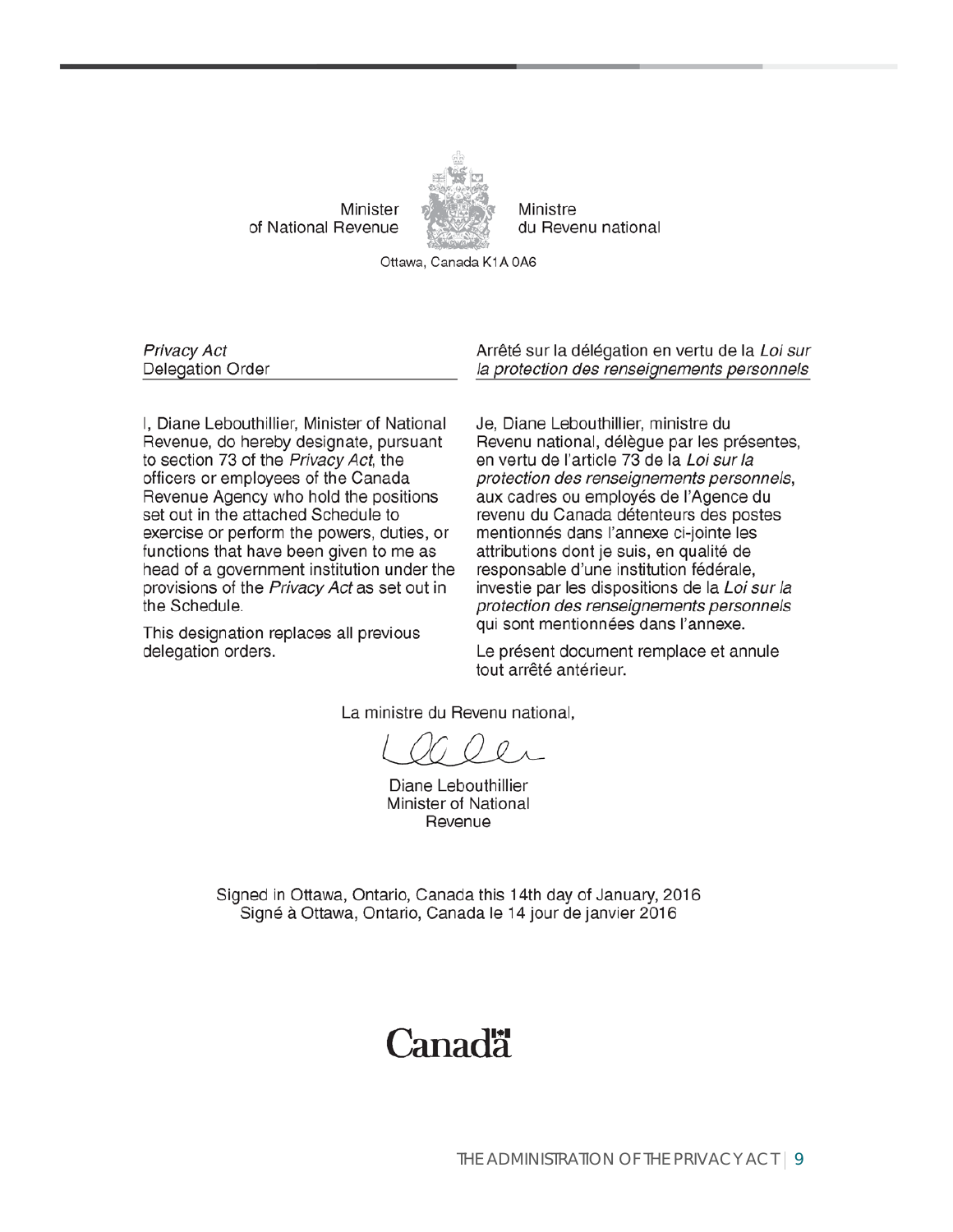# <span id="page-10-0"></span>SCHEDULE: PRIVACY ACT

The CRA positions that are authorized to perform the powers, duties and functions given to the minister of national revenue as head of a government institution under the provisions of the Privacy Act and its regulations are the following:

**Commissioner**

• Full authority

**Deputy Commissioner**

• Full authority

**Assistant Commissioner, Public Affairs Branch, and Chief Privacy Officer**

• Full authority

**Director, Access to Information and Privacy Directorate, Public Affairs Branch**

• Full authority

**Assistant Directors, Access to Information and Privacy Directorate, Public Affairs Branch**

• Full authority with the exception of paragraphs  $8(2)(j)$  and  $(m)$  and subsection  $8(5)$ 

**Managers, Access to Information and Privacy Directorate, Public Affairs Branch**

• Subsection 9(1); sections 14 and 15; paragraphs 17(2)(b) and 17(3)(b); subsections 19(1) and 19(2); sections 20 to 22 and 23 to 28; subsections 33(2), 35(1) and 35(4) of the Privacy Act; and section 9 of the Privacy Regulations.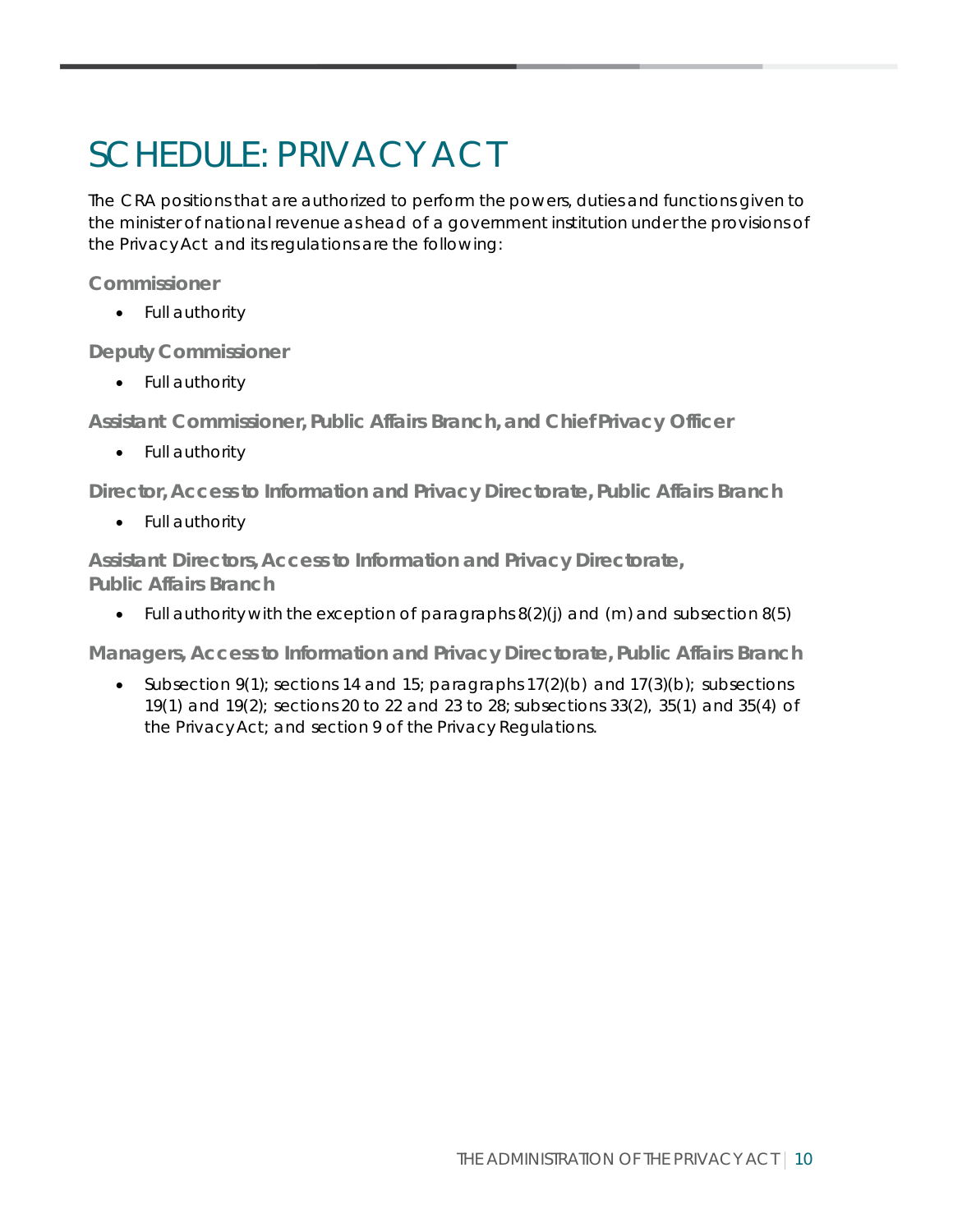# <span id="page-11-0"></span>OPERATIONAL ENVIRONMENT

As the chief administrator of federal, provincial and territorial tax laws, the CRA maintains one of the largest repositories of personal information in the Government of Canada. In addition, the CRA collects and manages the personal information for its workforce of over 40,000 individuals. Canadians trust the CRA with their personal information and the CRA takes the protection of that information very seriously. During the reporting period, in collaboration with a consulting firm, a full review of the CRA's privacy management program took place. The recommendations resulting from the review will be implemented in fiscal year 2019–2020. For more details, see the Enhancement of the privacy management program section in this report.

The number of formal requests has increased exponentially in recent years. As a result, the inventory of requests received under the Privacy Act is at an unmanageable level. In fact, the CRA's Access to Information and Privacy Directorate processes among the largest volume of privacy requests and pages of all federal institutions. According to the most recent Treasury Board of Canada Secretariat statistics, in fiscal year 2017–2018 the CRA processed the second largest volume of pages (over 900,000) of all federal institutions and received the seventh largest number of requests. This trend likely continued in 2018–2019, because the CRA received and completed more requests than at any point in history, with 4,789 requests received and 4,599 requests completed, requiring the review of just under 900,000 pages.

Beyond responding to this unprecedented volume of requests, most of the same resources that process these requests also process the requests received under the Access to Information Act and are responsible for other workloads including responding to consultations and complaints.

Due to this increasing demand on the access to information and privacy program, an access to information and privacy workload management plan, known as ATIP Way Forward, was developed during the reporting period and will be implemented in 2019–2020. For more details, see the ATIP Way Forward section in this report.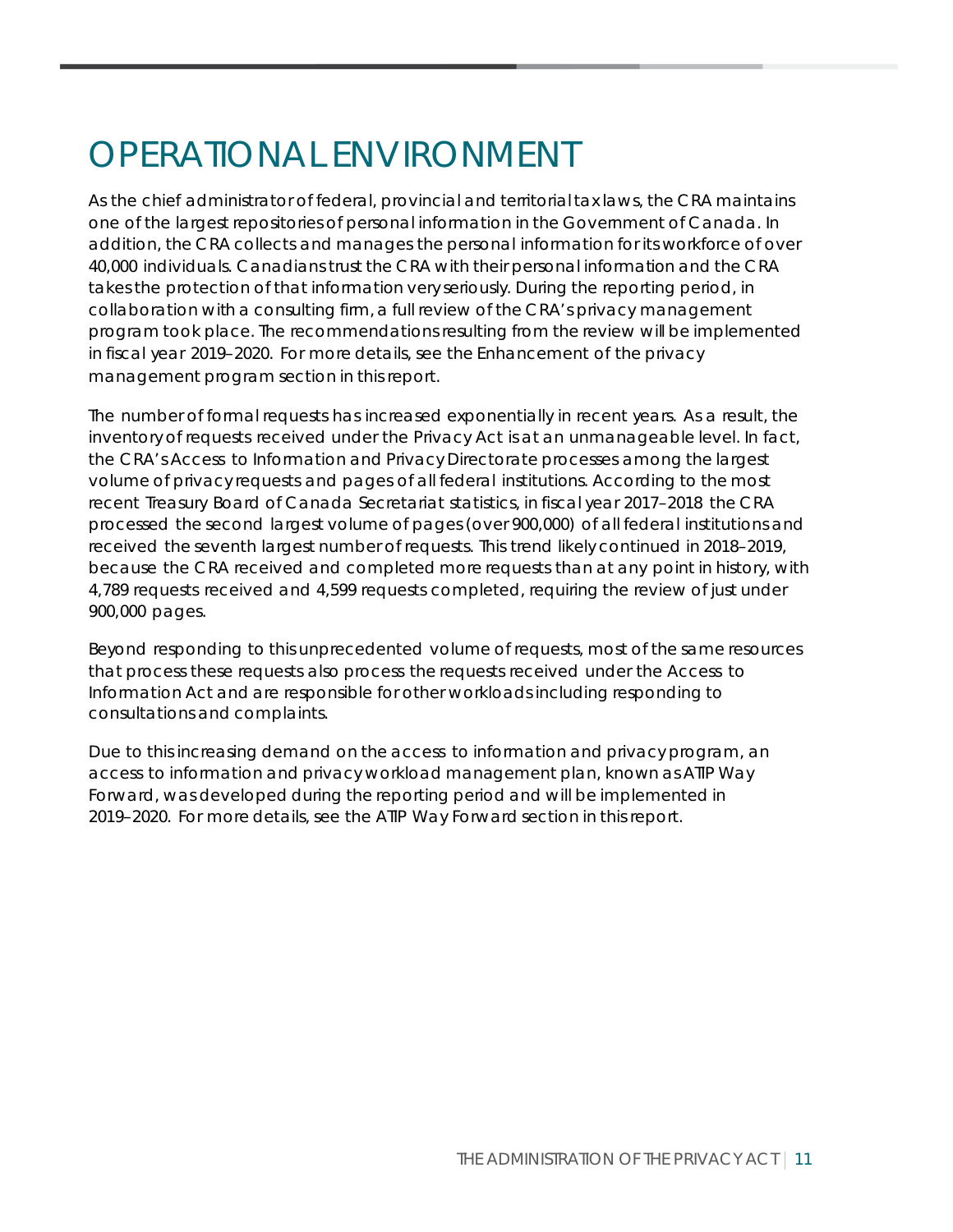The following table shows the trend of requests received under the Privacy Act over the past 5 years.



#### **Privacy Act requests trend**

#### ATIP Way Forward, a workload management plan

In 2016–2017, an access to information and privacy inventory reduction plan was developed to address high request volumes and a backlog. Due to several short-term measures implemented in the plan, including significant use of overtime, the plan exceeded expectations to reduce the carry-forward inventory and the deemed refusal volume. Although the measures taken were effective in achieving the directorate's short and intermediate goals, it was determined that this was not an appropriate long-term solution.

In 2018–2019, the Access to Information and Privacy Directorate's senior management team developed a renewed inventory reduction plan: the ATIP Way Forward workload management plan. The plan is designed to build foundational capacityand sustainable, long-term solutions. The proposed solutions include:

- expediting staffing
- addressing the backlog
- addressing complaints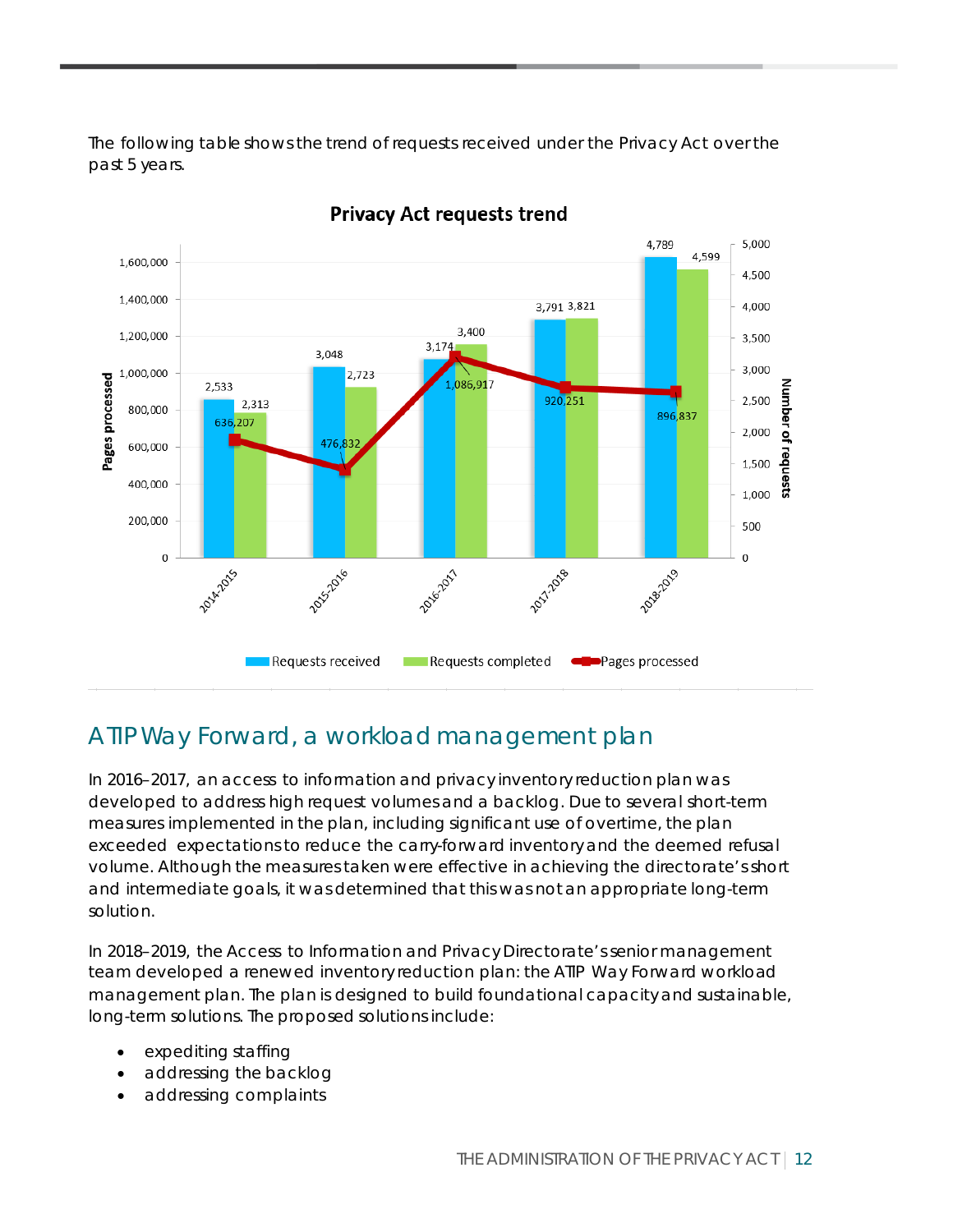- establishing a data analytics team (this will include improved reporting to offices of primary interest)
- addressing technological challenges
- reviewing and implementing changes to the organizational structure of the Access to Information and Privacy Directorate, including the establishment of a centre of expertise and centralization of the front end

A project manager will lead the implementation of the plan starting at the beginning of fiscal year 2019–2020.

### **Staffing**

In 2018–2019, the Access to Information and Privacy Directorate undertook many actions to manage the growing access to information and privacy workload including:

- researching innovative recruitment solutions
- recruiting for multiple positions
- launching 5 selection processes
- addressing acting positions
- providing developmental opportunities

#### Enhancement of the Privacy Management Program

In 2017–2018, the CRA commissioned a review of the way in which it manages privacy at the enterprise-wide level. This included a review of governance, policy instruments, guidance, tools, oversight, monitoring, training and communication.

The review concluded that the CRA has a strong culture around security and the protection of personal information. The review also identified areas in which improvements could be made to adapt to the changing privacy landscape.

The review's resulting recommendations were based on Privacy by Design principles, where privacy is systemically embedded into business practices and systems. The recommendations specifically focused on:

- raising the visibility of privacy management
- driving collaboration between the Chief Privacy Officer and other CRA executives
- improving governance and controls
- reviewing organizational structure and required expertise

These recommendations, once implemented, will strengthen the CRA's overall privacy management program and position the CRA as a leader in sound privacy management. In 2018–2019, extensive consultations were carried out to recruit a consulting firm to assist the CRA in implementing the recommendations. The contract was awarded in March of 2019, with the plan to implement the recommendations in 2019–2020.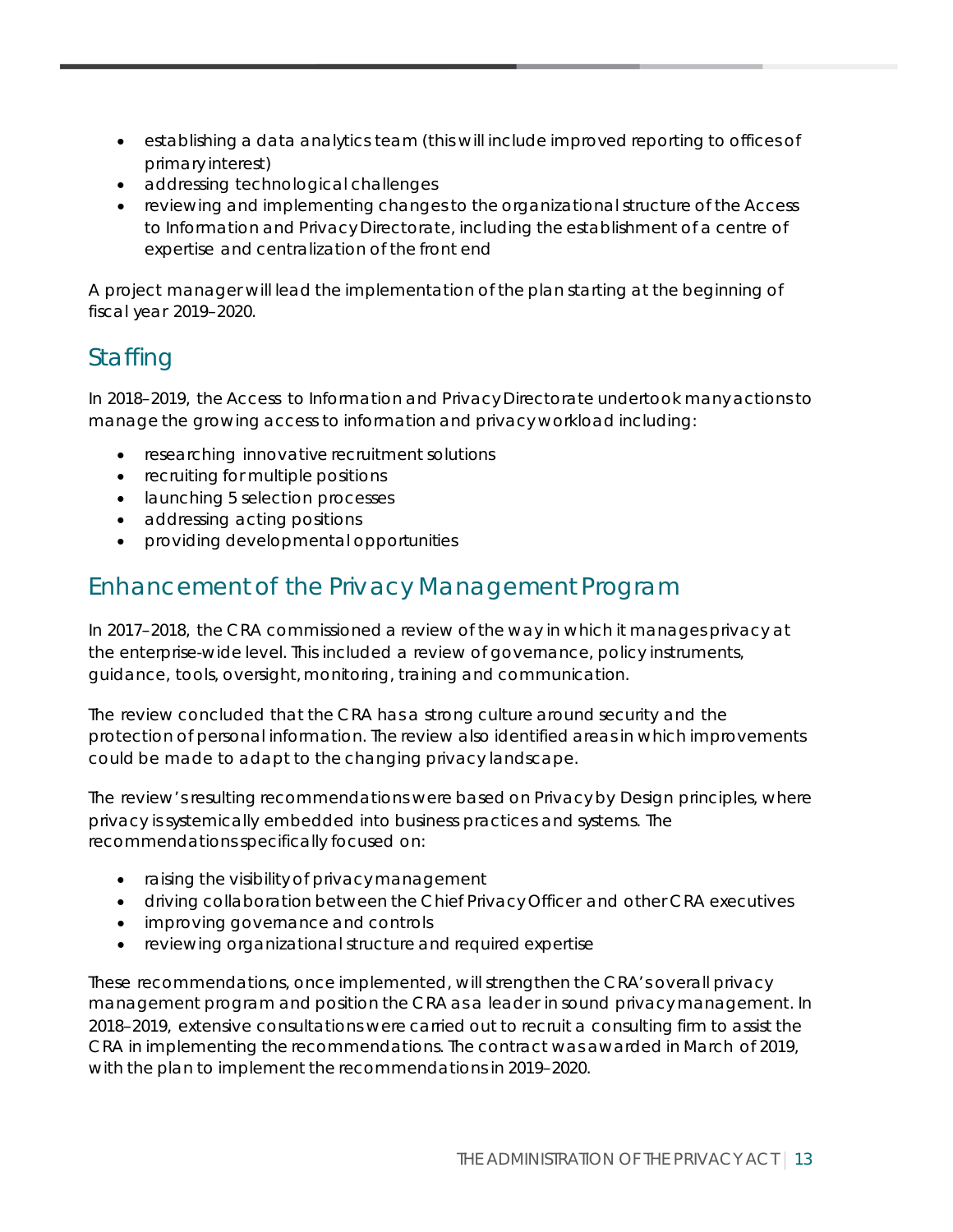#### Modernization of the Access to Information Act and the Privacy Act

Extensive work has taken place across the CRA in preparation for the royal assent of Bill C-58: An Act to amend the Access to Information Act and the Privacy Act and to make consequential amendments to other Acts. Although the primary focus of the bill is on the Access to Information Act, it does include related amendments to the Privacy Act.

Since the bill's first reading in June of 2017, the CRA has held many internal briefings to ensure readiness. Leads have also been identified for each of the proactive publication requirements and collaboration has been ongoing with the CRA's communications, language services, publishing, and legal services areas.

One of the more significant impacts of the bill on the CRA will be the requirement to post briefing note titles and tracking numbers on Canada.ca on a monthly basis. During the fiscal year, the CRA changed its processes to increase efficiency. One change was the adoption of the Treasury Board of Canada Secretariat's routing slip so that sensitivities in the release of the titles can be identified. Training sessions were hosted across the CRA to support the smooth transition to the use of the routing slip. The revised routing slip was launched during the fiscal year.

The CRA continues to work closely with various stakeholders on the Government of Canada's commitment to modernize the acts.

#### Informal disclosure

On an ongoing basis, the CRA explores ways to get information to clients in the fastest and most efficient way. One of these ways is informal disclosure. Informal disclosure is when information is provided without the need to make a request under the Access to Information Act or the Privacy Act. Examples of information provided informally are copies of tax slips and CRA policies and manuals. The Access to Information and Privacy Directorate receives a significant number of Privacy Act requests, referred to as "fast-track requests", which could potentially be redirected to informal channels. During the fiscal year, the Access to Information and Privacy Directorate prepared extensive material in preparation for a meeting with the Office of the Privacy Commissioner of Canada, along with other government departments, to discuss ways to improve informal disclosure across government. The meeting is scheduled for the beginning of fiscal year 2019–2020.

The Directive for the Disclosure of Taxpayer and Other Information outlines the accountabilities of CRA officials for informal and formal disclosures. To supplement the directive, in 2018–2019, the CRA launched an informal disclosure course. The course is targeted to subject-matter experts who need a comprehensive understanding of the disclosure of protected information to taxpayers under program legislation. Additionally, an informal disclosure page was launched on the CRA's intranet site; this page provides guidance and resources in support of expanded informal disclosure.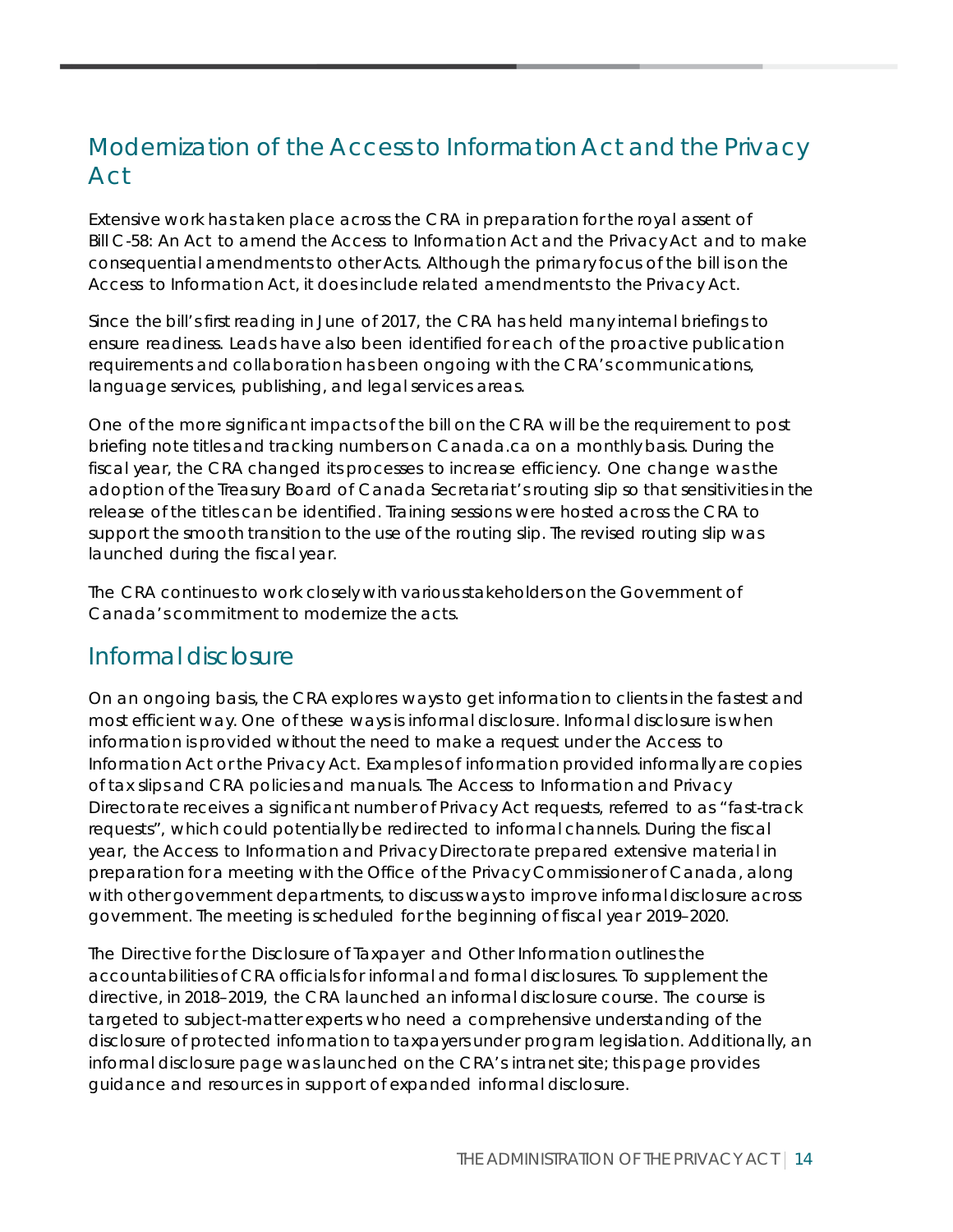# <span id="page-15-0"></span>TRAINING AND AWARENESS

### **Training**

The Access to Information and Privacy Directorate is committed to promoting and providing access to information and privacy training to CRA employees. This training varies, depending on the needs of the employee. For instance, employees who have little or no knowledge of the subject are encouraged to take the ATIP Fundamentals course or the Access to Information in the Government of Canada course offered by the Canada School of Public Service. Subject matter experts are advised to take more specific training, such as on how to provide complete recommendations in response to requests. During the fiscal year, training was also given on Bill C-58 requirements.

The CRA's Legal Services Branch provides specialized training on the Access to Information Act and the Privacy Act to advise CRA staff on how to prepare documents for release in CRA reading rooms, on informal disclosure and on the legal interpretation of the Access to Information Act and the Privacy Act for specialized CRA staff such as auditors.

In 2018–2019, more than 2,700 CRA employees across Canada participated in instructor-led and online training. In total, this fiscal year:

- 1,537 employees participated in 58 training sessions given by the CRA
- 1,048 employees took the Canada School of Public Service ATIP Fundamentals online course
- 46 employees attended the Canada School of Public Service Access to Information in the Government of Canada in-class course
- 82 employees participated in specialized training given by the Legal Services Branch

The number of employees that attended online training is likely much higher than indicated above, because online training sessions are frequently attended by large groups of employees under 1 registration.

In 2017–2018, the CRA launched the first of a suite of 10 web-based modules that offer specialized technical training for access to information and privacy employees. In 2018–2019, the remaining 9 modules were launched. This series of modules is the first of its kind for access to information and privacy professionals in the Government of Canada.

In a continued effort to promote informal disclosure across the CRA, an informal disclosure page was published on the CRA's intranet. The page provides detailed guidance and links to information on informal disclosure.

#### Raising awareness

In 2018–2019, beyond the work completed by the CRA to enhance its privacy management program, the Access to Information and Privacy Directorate worked on many projects to enhance employees' awareness of their privacy-related roles and responsibilities.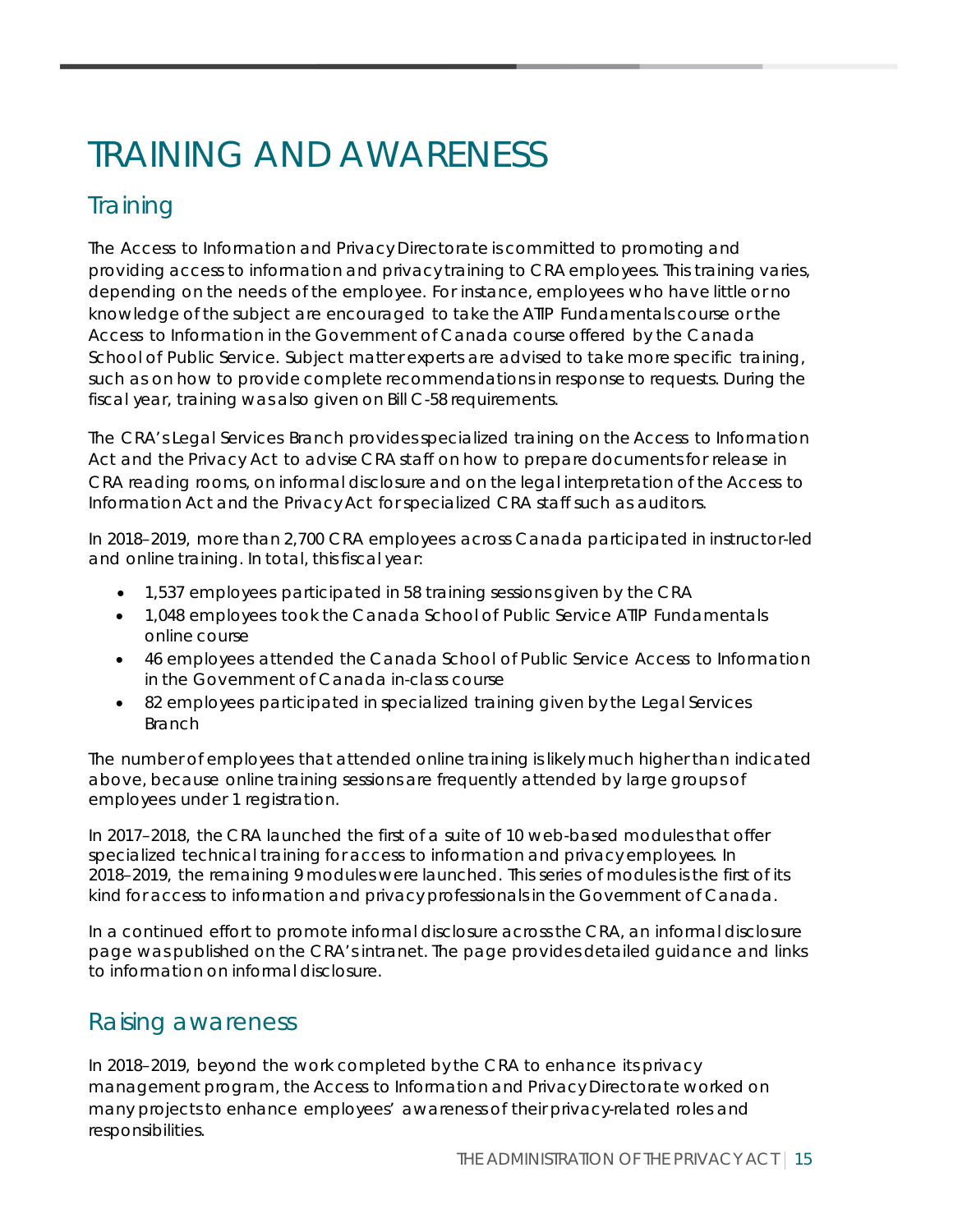For the eighth consecutive year, the CRA joined the Office of the Privacy Commissioner of Canada and many other institutions internationally to promote Data Privacy Day. On that day, individuals are informed about the impact that technology has on privacy rights and the importance of valuing and protecting personal information.

The directorate also raised awareness about access to information and privacy and the role they play in supporting sound privacy management, through multiple committee meetings and in regular communication with CRA employees, including access to information and privacy contacts, and employees in the offices of primary interest who have been identified to liaise with the Access to Information and Privacy Directorate.

# <span id="page-16-0"></span>POLICIES, GUIDELINES AND PROCEDURES

The Access to Information and Privacy Directorate dedicated significant time in 2018–2019 to the review of CRA corporate documents, including policy instruments, to make sure that the role of the CRA's Chief Privacy Officer and privacy implications were considered.

Furthermore, the CRA continues to provide feedback to the Treasury Board of Canada Secretariat on draft corporate policy instruments and promote compliance once those policy instruments are implemented.

Changes to the CRA's privacy policy instruments are expected in 2019–2020, as a result of the implementation of the recommendations to revise its privacy management program.

#### Directive on Personal Information Requests and Correction of Personal Information

The Directive on Personal Information Requests and Correction of Personal Information came into effect on October 1, 2018. As per the directive, all government institutions are required to provide a written explanation to a requester when their Privacy Act request is expected to take more than 30 days to fulfill.

This new policy requirement delivers on the Government of Canada's Budget 2016 commitment that when a request made under the Privacy Act takes longer than 30 days to fulfill, the Government will provide a written notification of the delay to the requester.

To ensure readiness for this new directive, the Access to Information and Privacy Directorate:

- provided briefings to senior management and employees
- made changes to the procedures manual and tracking system
- incorporated monitoring of compliance with the directive into the internal monitoring and reporting process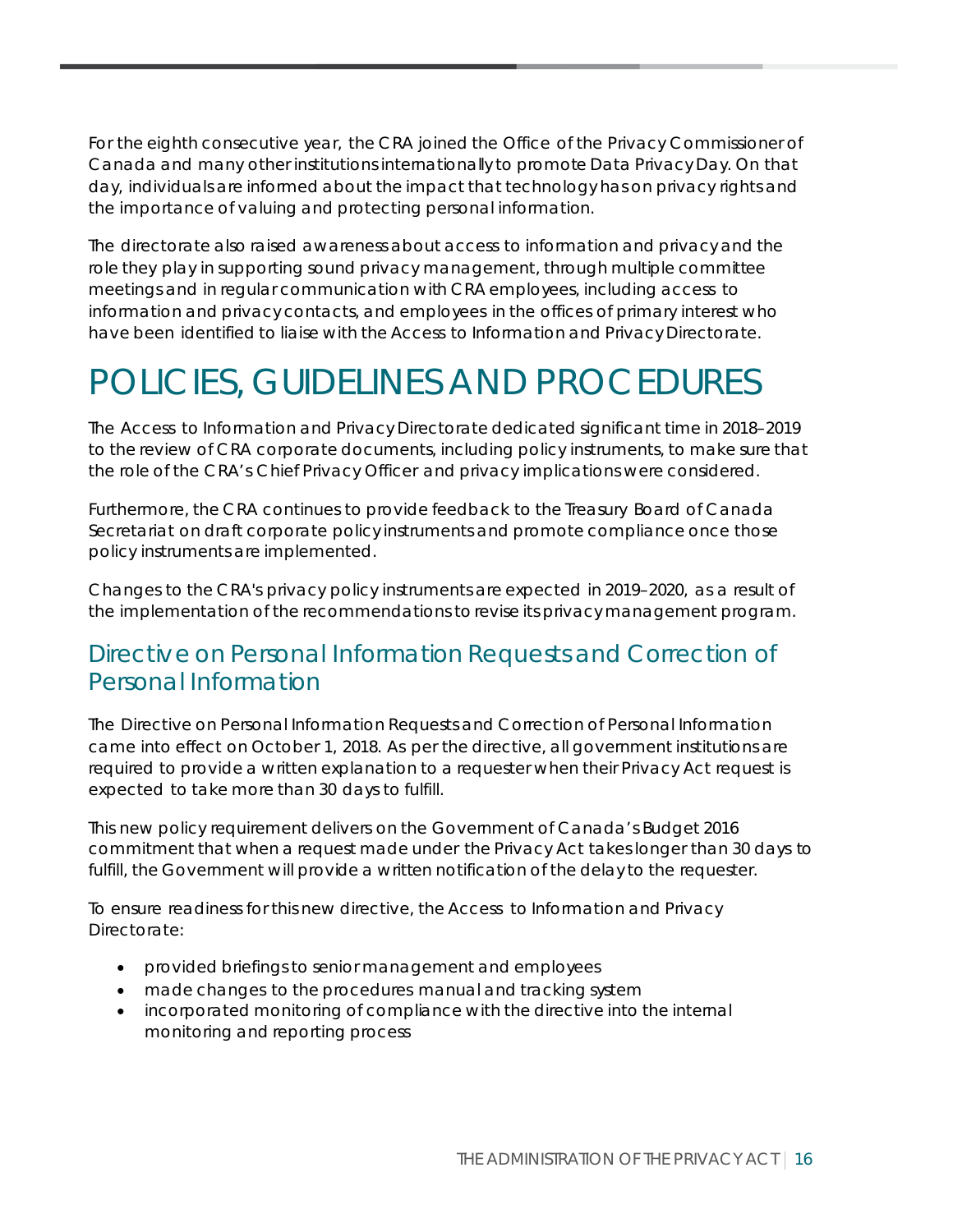### Internal procedures manual

During the reporting period, the Access to Information and Privacy Directorate completed an updated version of its internal procedures manual. This version is the second update to the manual since 2016 and serves as a guide for all major procedures related to access to information and privacy. The purpose of the manual is to promote consistent practices across the directorate when administering the Access to Information Act and the Privacy Act. The manual serves as a main resource tool for the directorate and it reduces the time needed to train new employees. In 2019–2020, the directorate will explore the feasibility of developing an online version of the manual.

### Info Source update

During the reporting period, the CRA completed a review of its Info Source chapter. Info Source provides information about the functions, programs, activities and related information holdings of government institutions subject to the Access to Information Act and the Privacy Act. Info Source also provides guidance to individuals on how to access information held by government institutions to exercise their rights under these acts.

Each institution subject to the Access to Information Act and the Privacy Act must update its Info Source chapter annually by the due date set by the Treasury Board of Canada Secretariat. In accordance with this requirement, in June of 2018, the CRA updated 15 personal information banks and 10 classes of records. In addition, the list of reading room manuals was reviewed and updated.

The CRA's Info Source chapter can be found here: **canada.ca/cra-info-source**.

# <span id="page-17-0"></span>MONITORING

The Access to Information and Privacy Directorate produces a monthly report that captures key statistical information about the CRA's inventory of access to information and privacy requests. The report monitors active and completed requests, including pages received and processed, the carry-forward inventory, the complexity levels and deemed refusal volumes. Management regularly uses the report to monitor trends, measure the directorate's performance and identify any process changes needed to improve performance. The report is presented monthly to senior management at the Commissioner-chaired Agency Management Committee.

To make sure the CRA is in full compliance with the Directive on Personal Information Requests and Correction of Personal Information, regular monitoring and reporting began during the reporting period and will continue in 2019–2020.

In addition to the monitoring and reporting mechanisms in place, more extensive data analytics is required for the access to information and privacy program at the CRA. The Access to Information and Privacy Directorate's access to information and privacy database, which is used for monitoring and reporting, is primarily designed for workload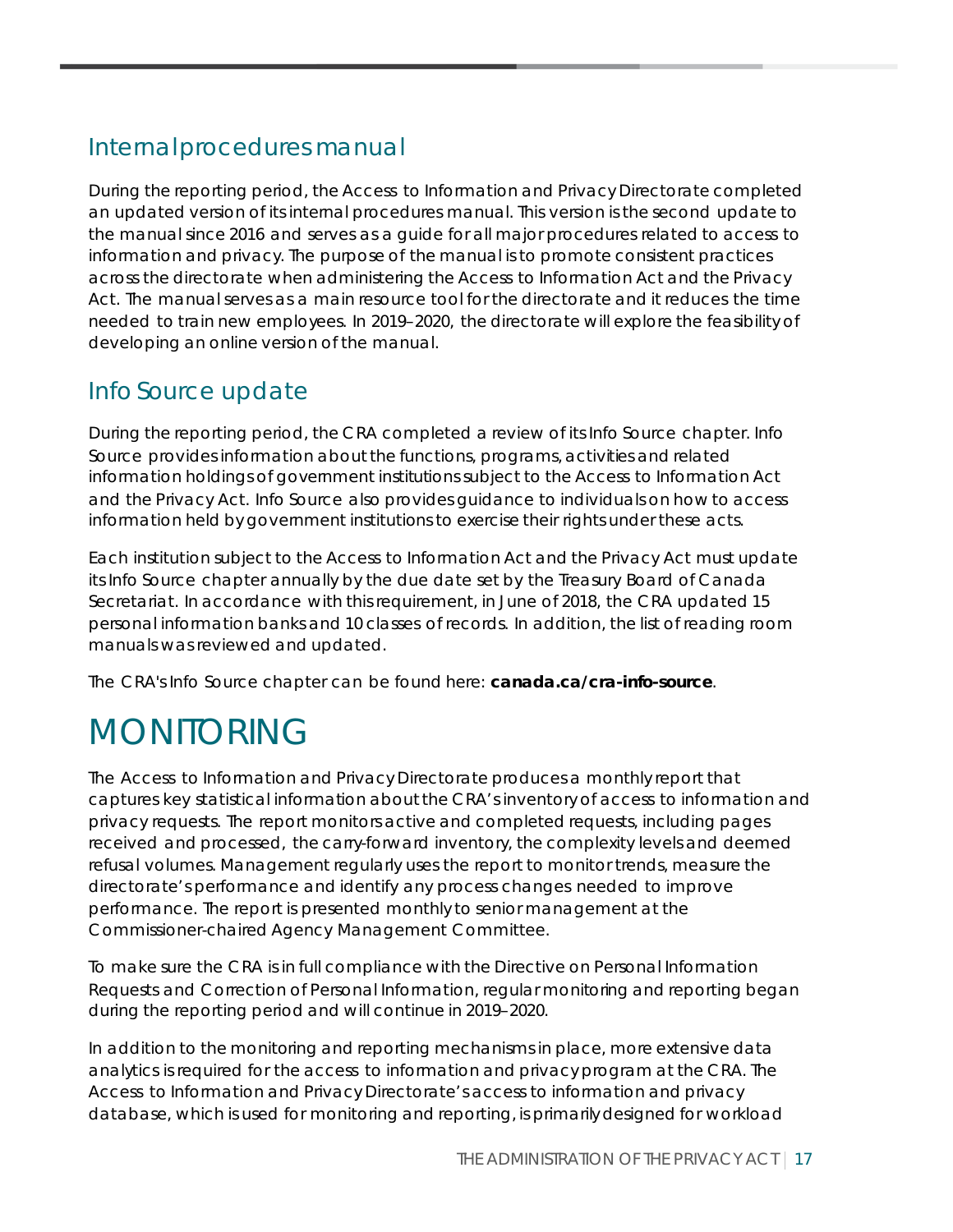management. Improving data analytics capabilities will require upgrades to the database, tools and employee skillsets.

Through the successful submission of a business case during the fiscal year to buy SAS data analytics software, in fiscal 2019–2020, a data analytics team will:

- identify and measure the trends that are causing access to information and privacy volumes to increase
- analyze workload to identify process flow problems and evaluate the effectiveness of solutions
- identify and measure trends related to privacy compliance
- produce comprehensive reports to support business decisions and ultimately improve processes and privacy management

The establishment of the data analytics team will be done in 2 phases. Phase 1 started in 2018–2019 when the Service, Innovation and Integration Branch dedicated a team to review and evaluate the data in the Access to Information and Privacy Directorate's tracking system. The branch assigned a data scientist to the directorate to work with business experts to determine the best approach to improve data quality and enhance the directorate's data analytics capabilities. The directorate hired a project officer during the fiscal year to support the reporting processes.

Phase 2, which will be implemented in 2019–2020, will be dedicated to determining the appropriate strategy going forward, including identifying reporting requirements, acquiring data analytics tools, database cleanup and enhanced reporting.

# <span id="page-18-0"></span>MANAGING PRIVACY BREACHES

One of the cornerstones of Canada's tax system is the trust Canadians place in the CRA to safeguard their personal information. The CRA takes the risk of a privacybreach very seriously and keeps its controls and sanctions strong to prevent unauthorized access and disclosure. Despite the effectiveness of the many controls in place, privacy breaches sometimes occur. Effectively managing privacy breaches is critical to maintaining public confidence in the integrity of the tax system.

This year, the CRA's Security and Internal Affairs Directorate informed the Access to Information and Privacy Directorate of 103 incidents of alleged or confirmed improper access, collection, use and disclosure of personal information by the CRA. Additionally, the Access to Information and Privacy Directorate received 44 privacy related complaints and allegations from the Office of the Privacy Commissioner of Canada and/or individuals.

In 2018–2019, the majority of privacy breaches at the CRA resulted from misdirected mail. Misdirected mail is taxpayer information that has been incorrectly addressed or directed to the wrong person and is reported to the CRA as misdirected. Misdirected mail incidents represent 0.003% of the 110 million pieces of mail handled annually by the CRA.

The CRA follows the Treasury Board of Canada Secretariat's guidelines to determine which privacy breaches meet the threshold for notification to the Office of the Privacy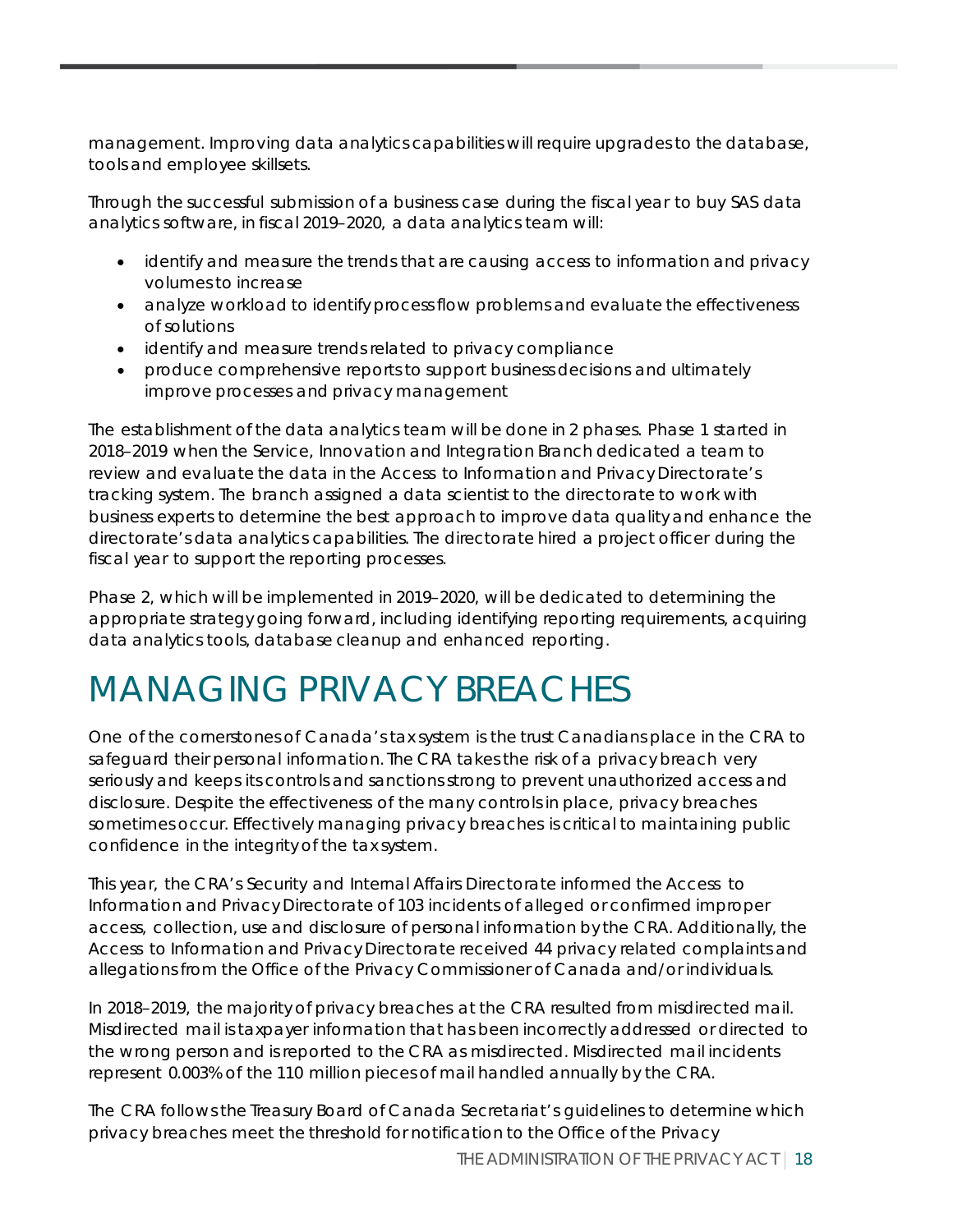Commissioner of Canada and the Treasury Board of Canada Secretariat. In 2018–2019, the CRA reported 6 material privacy breaches to the Office of the Privacy Commissioner of Canada and the Treasury Board of Canada Secretariat. Of these, 5 involved unauthorized access to taxpayer information by a CRA employee and 1 involved the unauthorized disclosure of taxpayer information.

The CRA continues to improve and evolve internal processes and systems to further protect taxpayer information. These controls include monitoring employee access to taxpayer information, limiting employees' access permissions to only the information required to carry out their job and regularly reviewing employee access to CRA systems.

# <span id="page-19-0"></span>PRIVACY IMPACT ASSESSMENTS

#### Canada Revenue Agency privacy impact assessment plan

The Canada Revenue Agency's privacy impact assessment plan considers the key programs and activities of the CRA's departmental results framework as outlined in the 2017–2019 Departmental Plan and assesses the associated privacy risks. The plan also considers the operational context outlined in the departmental plan, including the corporate risk profile that helps the CRA protect its integrity by identifying

Since the implementation of the privacy impact assessment plan in 2014, the CRA has completed 49 assessments.

and putting plans in place to reduce risk exposure. All branches with ongoing privacy impact assessments are required to report on the progress of these assessments and corresponding action plans on a quarterly basis. The privacy impact assessment plan is evergreen and is amended as necessary to address any new priorities and activities that emerge during the planning cycle.

#### Summaries of completed privacy impact assessments

The CRA completed 12 privacy impact assessments during the 2018–2019 reporting period. In addition, a significant number of initiatives were reviewed to assess potential privacy impacts, which necessitated the review of documents such as privacy assessment determination questionnaires, threat and risk assessments, local application solutions and written collaborative arrangements.

In line with the Treasury Board of Canada Secretariat's Directive on Privacy Impact Assessment, the CRA publishes summaries of completed privacy impact assessments at **canada.ca/en/revenue-agency/services/about-canada-revenue-agencycra/protecting-your-privacy/privacy-impact-assessment.html**.

The following is an overview of the summaries of the 12 privacy impact assessments completed and sent to the Office of the Privacy Commissioner of Canada and to the Treasury Board of Canada Secretariat for review in 2018–2019: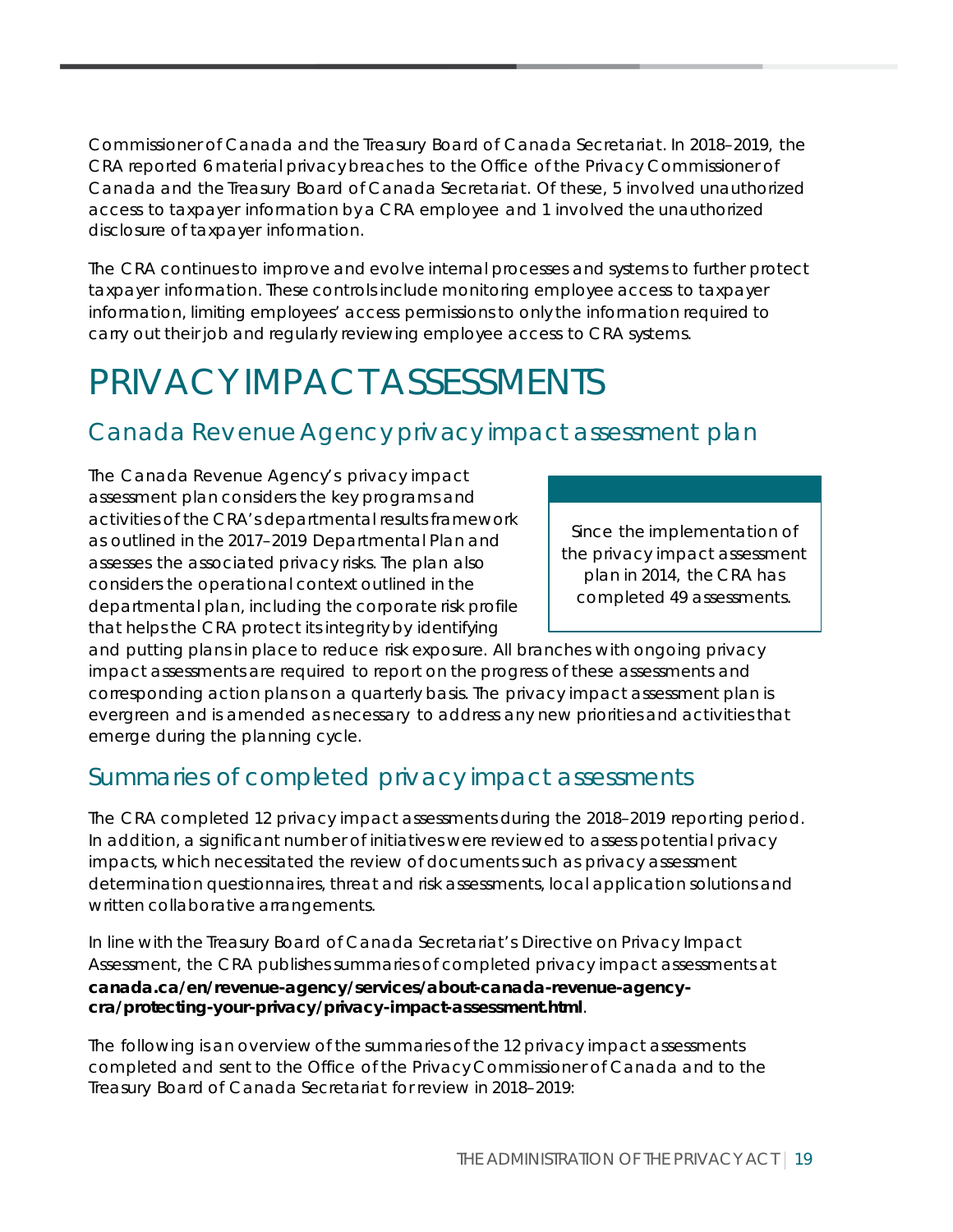### Anonymous internal fraud and misuse reporting line v 2.0

The Anonymous Internal Fraud and Misuse Reporting line provides individuals with an anonymous, confidential and secure communication channel to report suspicions of fraudulent activity engaged in by employees and/or management. The reporting line is administered by an independent third-party contractor.

The privacy impact assessment has been updated to include the ClearView Connects™ contract extension, administrative updates such as completion of the Statement of Sensitivityand Threat and Risk Assessment and the updated Records Disposition Authorities.

For the complete privacy impact assessment summary, go to: **canada.ca/en/revenue-agency/services/about-canada-revenue-agencycra/protecting-your-privacy/privacy-impact-assessment/anonymous-internal-fraudmisuse-reporting-line-v2.html**.

### Government of Canada Business Number Adoption: Web Validation Service v 2.0

In October 2013, the Deputy Minister of Service and Federating Identity endorsed the mandatory adoption of the business number by making it the common identifier for businesses throughout the Government of Canada. After being tasked by Innovation, Science and Economic Development Canada to develop the technical solution, the CRA established the Web Validation Service that provides federal government agencies and departments with the ability to adopt the business number as the common identifier.

The 2017 privacy impact assessment for this initiative has been updated to more accurately reflect current operating practices and incorporate the most current business number partner adopters.

For the complete privacy impact assessment summary, go to:

**canada.ca/en/revenue-agency/services/about-canada-revenue-agencycra/protecting-your-privacy/privacy-impact-assessment/government-canada-businessnumber-adoption-web-validation-service-v2.html**.

#### Collections Tax Programs

Collections Tax Programs is responsible for collecting outstanding debts for the Government of Canada, all the provinces (except Quebec) and the territories. The types of debts collected include income tax, payroll deductions, goods and services tax / harmonized sales tax, the air travellers security charge, the softwood lumber products export charge, benefit or rebate overpayments, and duties and levies on products manufactured or services used in Canada.

This privacy impact assessment was completed to make sure that personal information is used strictly for the administrative purpose of collecting tax and non-tax debts, to identify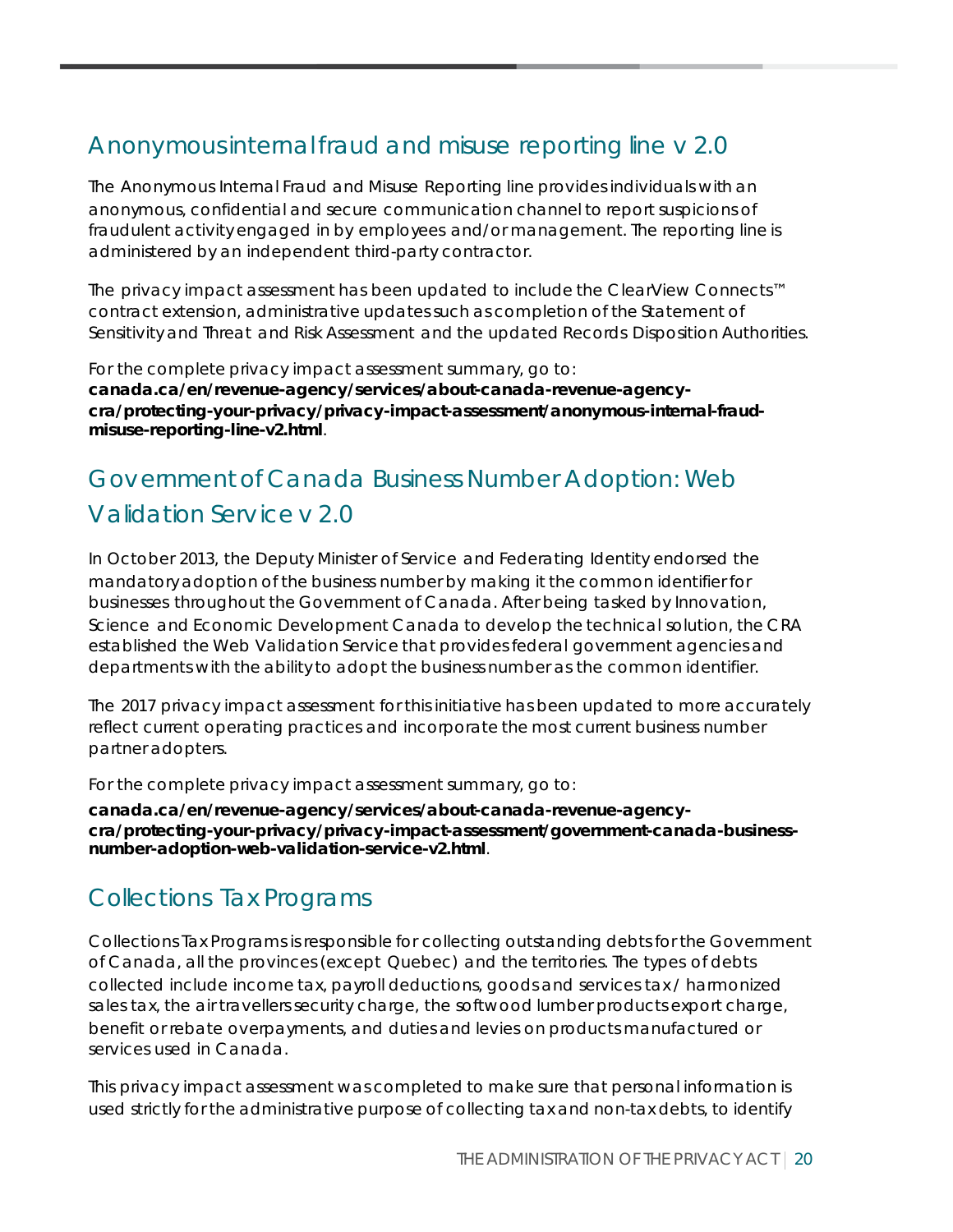risks to personal information within the program and to establish a risk action plan where measures to mitigate the risk are not adequate.

For the complete privacy impact assessment summary, go to:

**canada.ca/en/revenue-agency/services/about-canada-revenue-agencycra/protecting-your-privacy/privacy-impact-assessment/collections-tax-programs.html**.

### Contact Centre Operations v 2.0

Telephone enquiries call centres provide support to individuals (including benefit recipients), businesses and trusts, helping them to meet their tax obligations, become aware of benefit entitlements and receive answers to general or account-specific enquiries. Debt management call centres handle high-volume, low-complexity collections and compliance-related phone calls from across Canada.

Led by Shared Services Canada, the Government of Canada is replacing its aging contact centre infrastructure as part of the Contact Centre Transformation Initiative. This initiative will bring the contact centres of federal institution partners to the common, modernized, centrally managed, fully hosted, national Hosted Contact Centre Service platform. IBM Canada Ltd. has been contracted by Shared Services Canada to build the infrastructure that will support the Hosted Contact Centre Service. The CRA is modernizing its telephone enquiries and debt management call centres as part of this initiative in order to provide a higher standard of service to Canadians.

For the complete privacy impact assessment summary, go to: **canada.ca/en/revenue-agency/services/about-canada-revenue-agencycra/protecting-your-privacy/privacy-impact-assessment/contact-centre-operationsv2.html**.

### Employer Accounts Program

The Employer Accounts Program is responsible for making sure that all employers deduct the required Canada Pension Plan contributions, employment insurance premiums and income tax from their employees' salary and wages. It also makes sure that employers send those deductions, along with their own share, to the CRA and that the deductions are reported correctly on the appropriate form.

The privacy impact assessment was updated to reflect the new use of a system that will enable better tracking of correspondence received from employers through the national verification and collections centres across Canada.

For the complete privacy impact assessment summary, go to:

**canada.ca/en/revenue-agency/services/about-canada-revenue-agencycra/protecting-your-privacy/privacy-impact-assessment/employer-accountsprogram.html**.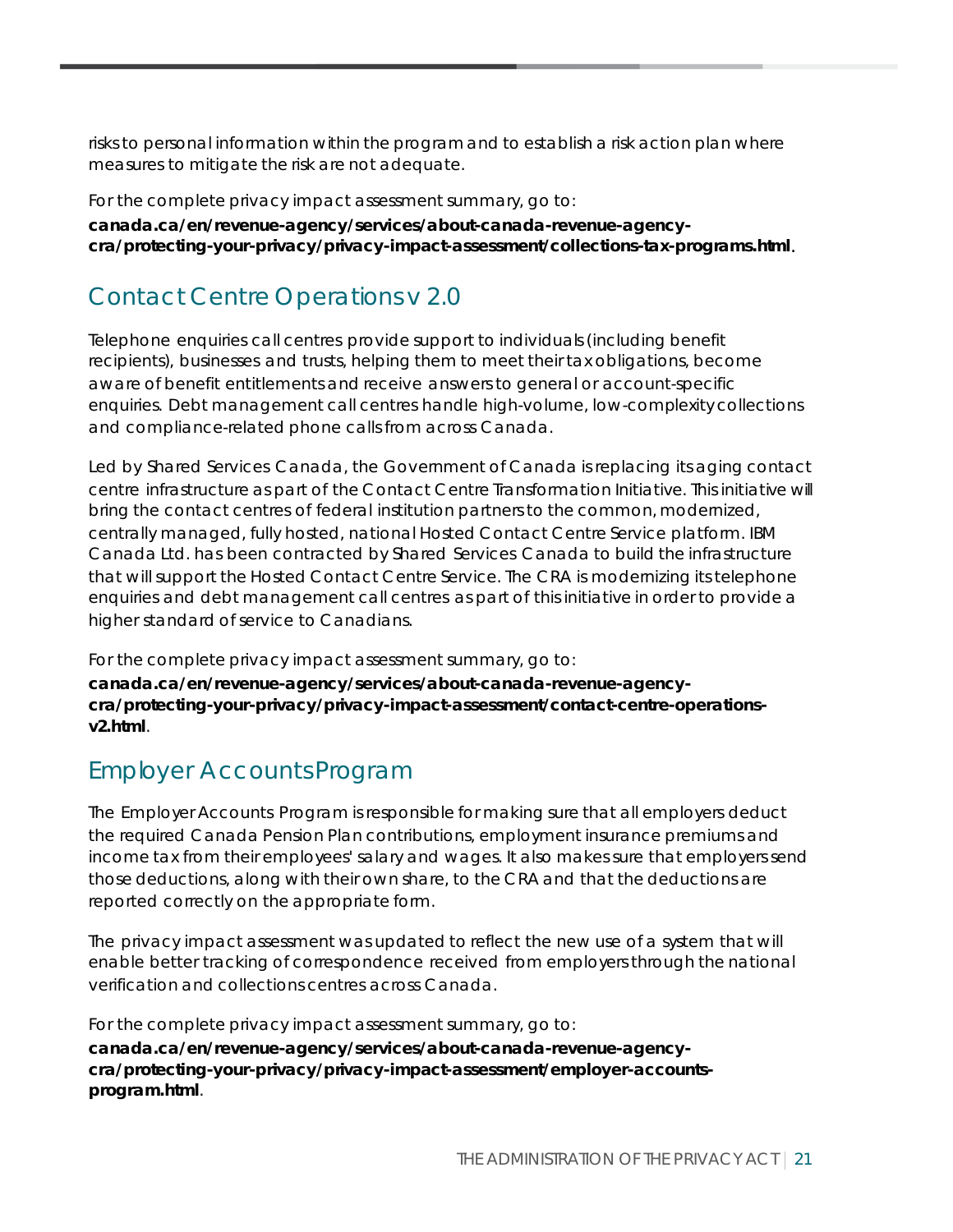### Employer Compliance Audit Program v 2.0

The Employer Compliance Audit Program is responsible for auditing employers' books and records to ensure the proper reporting of employment income, taxable benefits and certain taxable benefits to shareholders, the withholding and sending of payroll-source deductions and the proper characterization of workers.

The privacy impact assessment was updated to reflect the new use of a system that will enable better tracking of the files. In addition, the program will start using risk assessment and research when selecting files.

For the complete privacy impact assessment summary, go to:

**canada.ca/en/revenue-agency/services/about-canada-revenue-agencycra/protecting-your-privacy/privacy-impact-assessment/employer-compliance-auditv2.html**.

#### GST/HST Returns and Rebates Processing Program

This privacy impact assessment assesses the personal information used to administer and enforce the GST/HST Returns and Rebates Processing Program, including the processing, assessment, validation, reassessment and verification of GST/HST returns. This update addresses the following recent changes to the program:

- collaborating with Revenu Québec, in response to Budget 2018 "Strengthening Digital Services," to provide digital services to residents of Quebec that better compare to those available to the rest of Canada
- collecting and storing the Internet protocol address used to file an electronic GST/HST rebate (tentative for October 2020)
- offering an electronic GST/HST rebate filing option for individuals through My Account and Represent a Client for owner-built, new housing rebates

For the complete privacy impact assessment summary, go to: **canada.ca/en/revenue-agency/services/about-canada-revenue-agencycra/protecting-your-privacy/privacy-impact-assessment/gst-hst-returns-rebatesprocessing-program.html**.

#### Income Verification Services Program v 2.0

The Income Verification Services Program helps federal, provincial and territorial partners determine eligibility for income-tested programs for such things as drug cost assistance, housing, student loans and grants. The CRA promptly provides taxpayer information to these income-tested programs with the consent of the individual applicant. The proof of the applicant's income is then sent electronically to the partner government organization, which is required to determine the applicant's eligibility for assistance. This process allows for faster processing and reduces the wait time for applicants.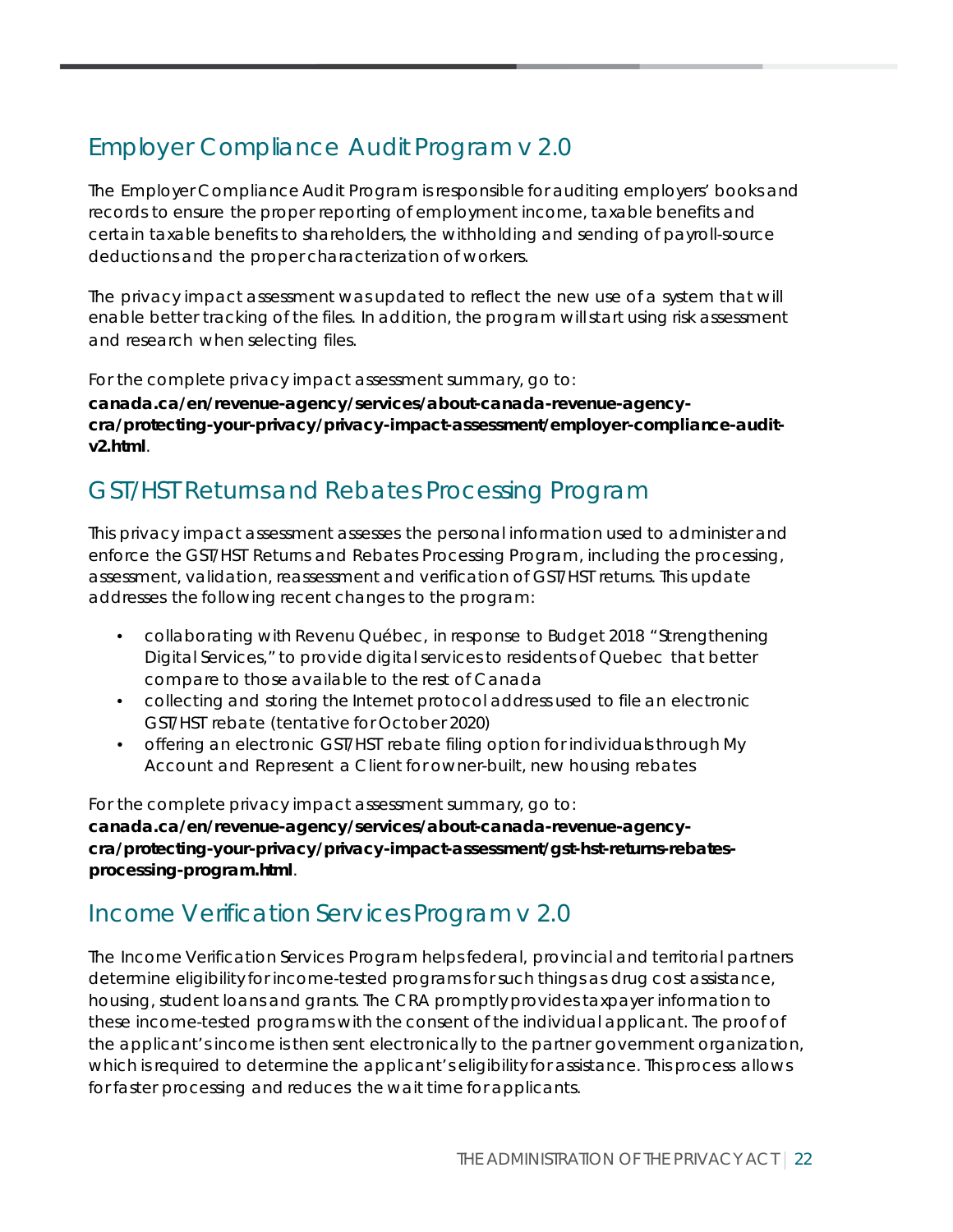For the complete privacy impact assessment summary, go to: **canada.ca/en/revenue-agency/services/about-canada-revenue-agencycra/protecting-your-privacy/privacy-impact-assessment/income-verification-servicesv2.html**.

#### Individual Refund Set-off Program

The Individual Refund Set-off Program handles tax refunds and credit payable to individuals, which can be applied to debts those individuals owe to the Crown. Any federal, provincial or territorial department, agency or Crown corporation may participate in this program, subject to the CRA's legislative and policy requirements.

For the complete privacy impact assessment summary, go to: **[canada.ca/en/revenue-agency/services/about-canada-revenue-agency](https://www.canada.ca/en/revenue-agency/services/about-canada-revenue-agency-cra/protecting-your-privacy/privacy-impact-assessment/individual-refund-set-off-program.html)[cra/protecting-your-privacy/privacy-impact-assessment/individual-refund-set-off](https://www.canada.ca/en/revenue-agency/services/about-canada-revenue-agency-cra/protecting-your-privacy/privacy-impact-assessment/individual-refund-set-off-program.html)[program.html](https://www.canada.ca/en/revenue-agency/services/about-canada-revenue-agency-cra/protecting-your-privacy/privacy-impact-assessment/individual-refund-set-off-program.html)**.

### Specialty Business Returns Program v 2.0

The Specialty Business Returns Program assesses returns, refunds and rebate applications and issues notices of assessment and reassessment for excise duties and taxes, other levies and charges, and customs duties and tariffs collected by the federal government. The program is also responsible for all activities related to the filing of partnership information returns. The privacy impact assessment was updated to include the processing of the fuel charge and cannabis returns.

For the complete privacy impact assessment summary, go to: **canada.ca/en/revenue-agency/services/about-canada-revenue-agencycra/protecting-your-privacy/privacy-impact-assessment/specialty-business-returnsprogram-v2.html**.

### Trust Accounts Examination Program v 2.0

The Trust Accounts Examination Program is responsible for examining employers' books and records to ensure proper deducting, sending and reporting of income tax (federal and provincial), goods and services tax / harmonized sales tax, Canada Pension Plan contributions, employment insurance premiums, employer-provided benefits and unreported income. The program is delivered in all tax services offices across Canada. In the province of Quebec, provincial tax and Canada Pension Plan contributions are not examined, since Revenu Québec administers its pension plan and income tax.

The Trust Accounts Examination Program is running a pilot project that explores the types of trust account examination files that could be worked on more efficiently within a tax services office without the need to travel to a taxpayer's or authorized representative's place of business. As part of the pilot project, employers and their representatives now have the option of sending documents to the CRA electronically.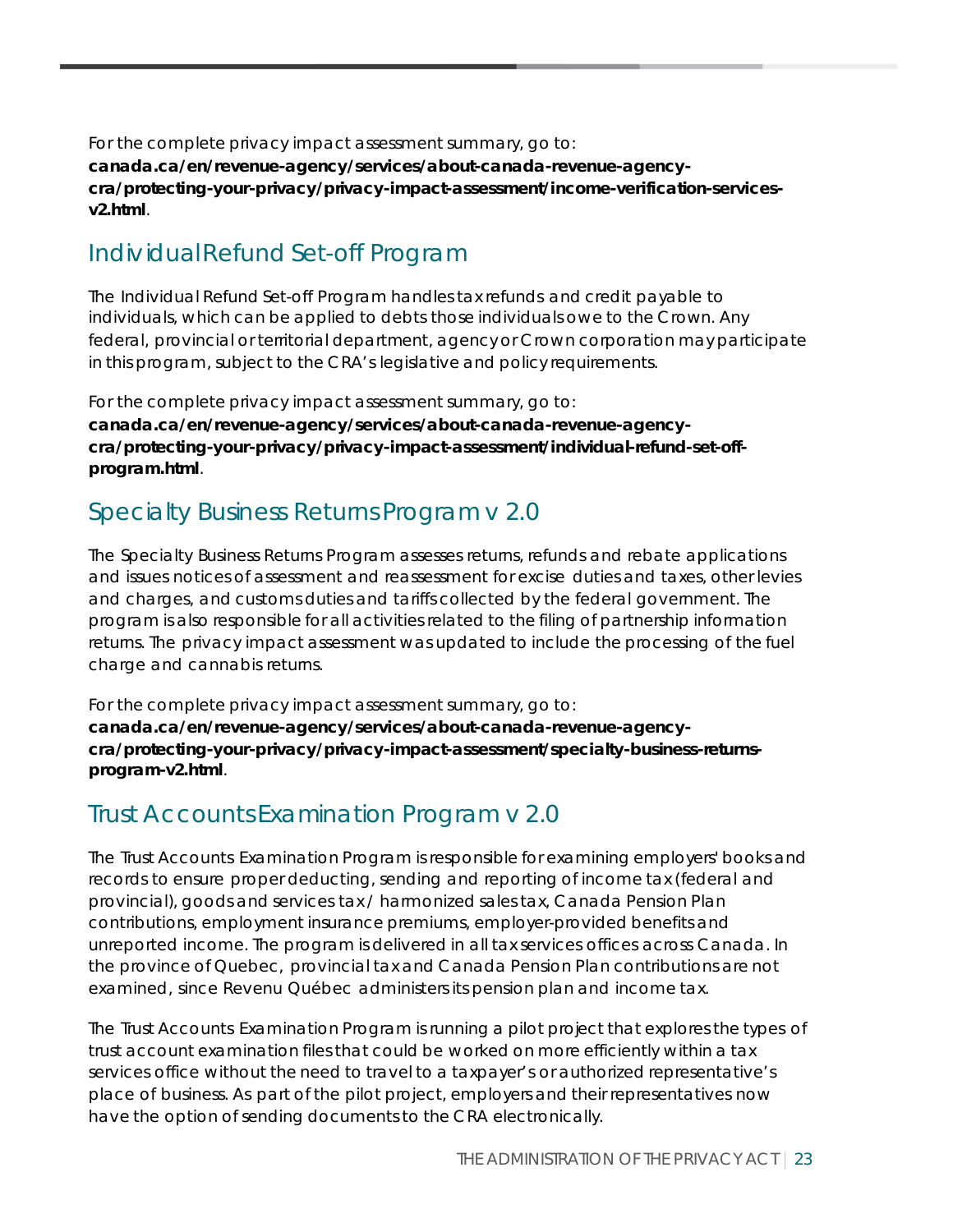For the complete privacy impact assessment summary, go to: **canada.ca/en/revenue-agency/services/about-canada-revenue-agencycra/protecting-your-privacy/privacy-impact-assessment/trust-accounts-examinationv2.html**.

### T3 Trust Returns Assessing Program v 2.0

The T3 Trust Returns Assessing Program includes the assessment and reassessment of trust income tax and information returns. The program checks whether amounts on a return and related schedules are supported by the required documents and verifies the accuracy of the calculations of the amounts reported on the documents. The information collected by this program is used to determine a trust's tax payable, penalties, interest or refund and is reflected on a notice of assessment or reassessment.

The privacy impact assessment has been updated to reflect a new request from the Ministère des Finances du Québec to share with them the same data file that the CRA currently shares with Revenu Québec.

For the complete privacy impact assessment summary, go to: **canada.ca/en/revenue-agency/services/about-canada-revenue-agencycra/protecting-your-privacy/privacy-impact-assessment/t3-trust-returns-assessing-v2.html**.

## <span id="page-24-0"></span>COLLABORATION WITH OVERSIGHT BODIES AND OTHER ORGANIZATIONS

The CRA continues to work closely with the Office of the Privacy Commissioner of Canada, the Treasury Board of Canada Secretariat and other organizations to strengthen privacy at the CRA.

#### Office of the Privacy Commissioner of Canada

The CRA met with the Office of the Privacy Commissioner of Canada on various subjects throughout the fiscal year, including privacy breaches and specific privacy impact assessments. The follow-up on these privacy impact assessments involved multiple discussions, meetings and presentations given by the CRA to the Office of the Privacy Commissioner of Canada.

#### Treasury Board of Canada Secretariat

The CRA strengthened its relationship with the Treasury Board of Canada Secretariat throughout the fiscal year by:

• collaborating on a community development initiative to develop a formal access to information and privacy network, to further meet the growing needs of access to information and privacy offices across the Public Service of Canada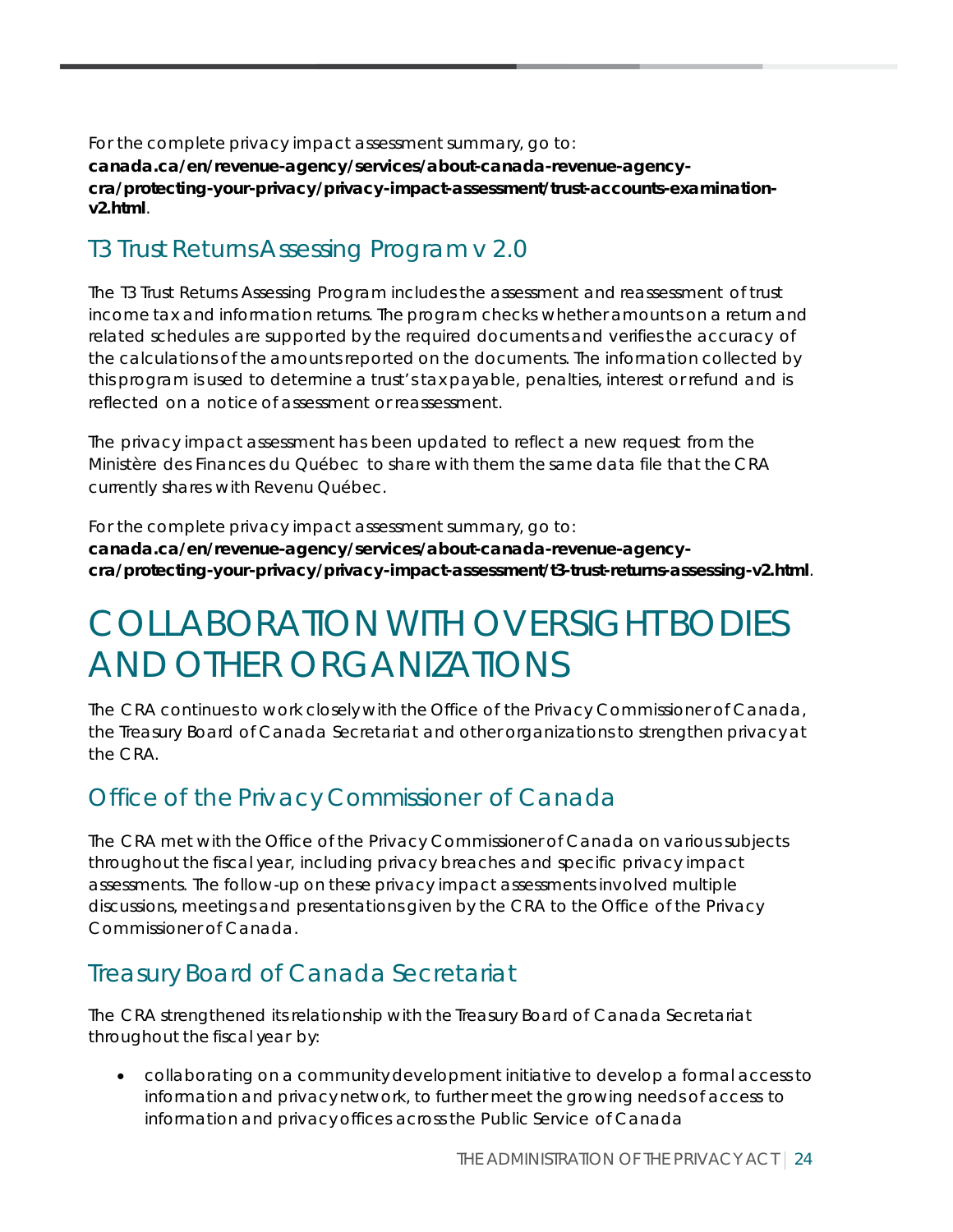- participating in a panel discussion on privacy breaches
- providing feedback on draft corporate policy instruments
- consulting with the Information and Privacy Policy Division of the Treasury Board of Canada Secretariat on a wide-range of subjects, such as policy and legal interpretation
- participating in access to information and privacy community meetings and in working groups on various privacy-related topics, including the modernization of the Privacy Act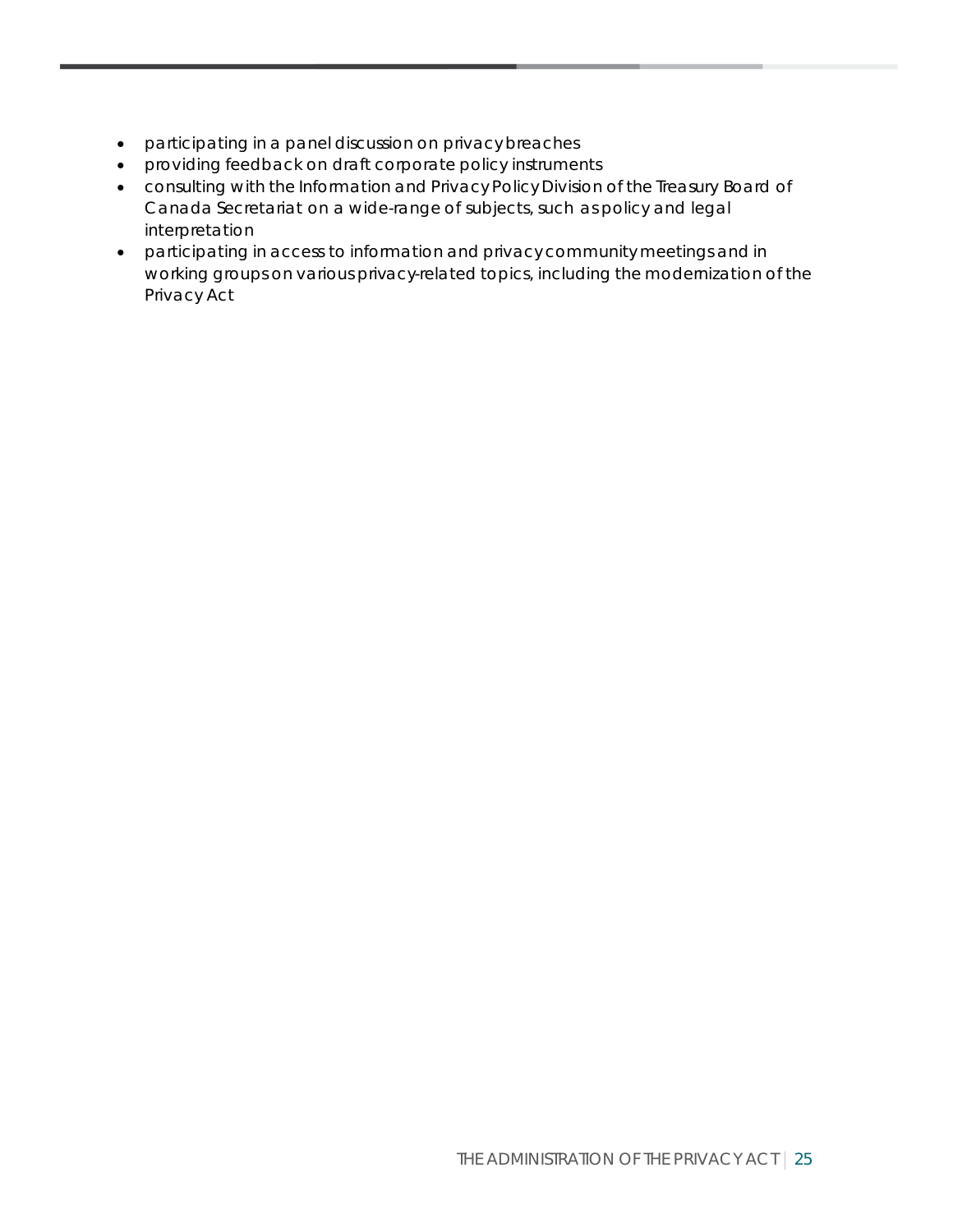# <span id="page-26-0"></span>INTERPRETATION AND EXPLANATION OF APPENDIX A – STATISTICAL REPORT

Appendix A provides a statistical report on the CRA's activities under the Privacy Act for the reporting period of April 1, 2018, to March 31, 2019. The following explains and interprets the statistical information and includes additional privacy statistics at the CRA.

#### **Note**

Some totals may be more than 100% due to rounding.

#### Part 1 – Requests under the Privacy Act

During the reporting period, the CRA received 4,789 new requests under the Privacy Act. This is an increase of 998 requests (26%) over last year's total of 3,791 requests. Including the 512 requests carried forward from the 2017–2018 reporting period, the CRA had 5,301 active requests in its inventory.

The following table shows the number of requests the CRA received and completed under the Privacy Act, as well as the number of pages processed over the past 5 fiscal years. The number of requests received has nearly doubled from the 2014–2015 fiscal year.

| <b>Fiscal year</b> | <b>Requests received</b> | <b>Requests completed</b> | Pages processed |
|--------------------|--------------------------|---------------------------|-----------------|
| 2014-2015          | 2,533                    | 2,313                     | 636,207         |
| 2015-2016          | 3,048                    | 2,723                     | 476,832         |
| 2016-2017          | 3,174                    | 3,400                     | 1,086,917       |
| 2017-2018          | 3,791                    | 3,821                     | 920,251         |
| 2018-2019          | 4,789                    | 4,599                     | 896,837         |

#### Other requests and workload

Beyond the 4,789 requests received under the Privacy Act, the CRA processes a high volume of other requests. The additional volume significantlyaffects operations, since resources must be diverted to manage this workload. These additional requests include external and internal consultations, general enquiries, and complaints. For instance, the Program Support and Training Division of the Access to Information and Privacy Directorate responded to 4,123 emails and 972 phone enquiries received through the general enquiries mailbox and 1-800 line.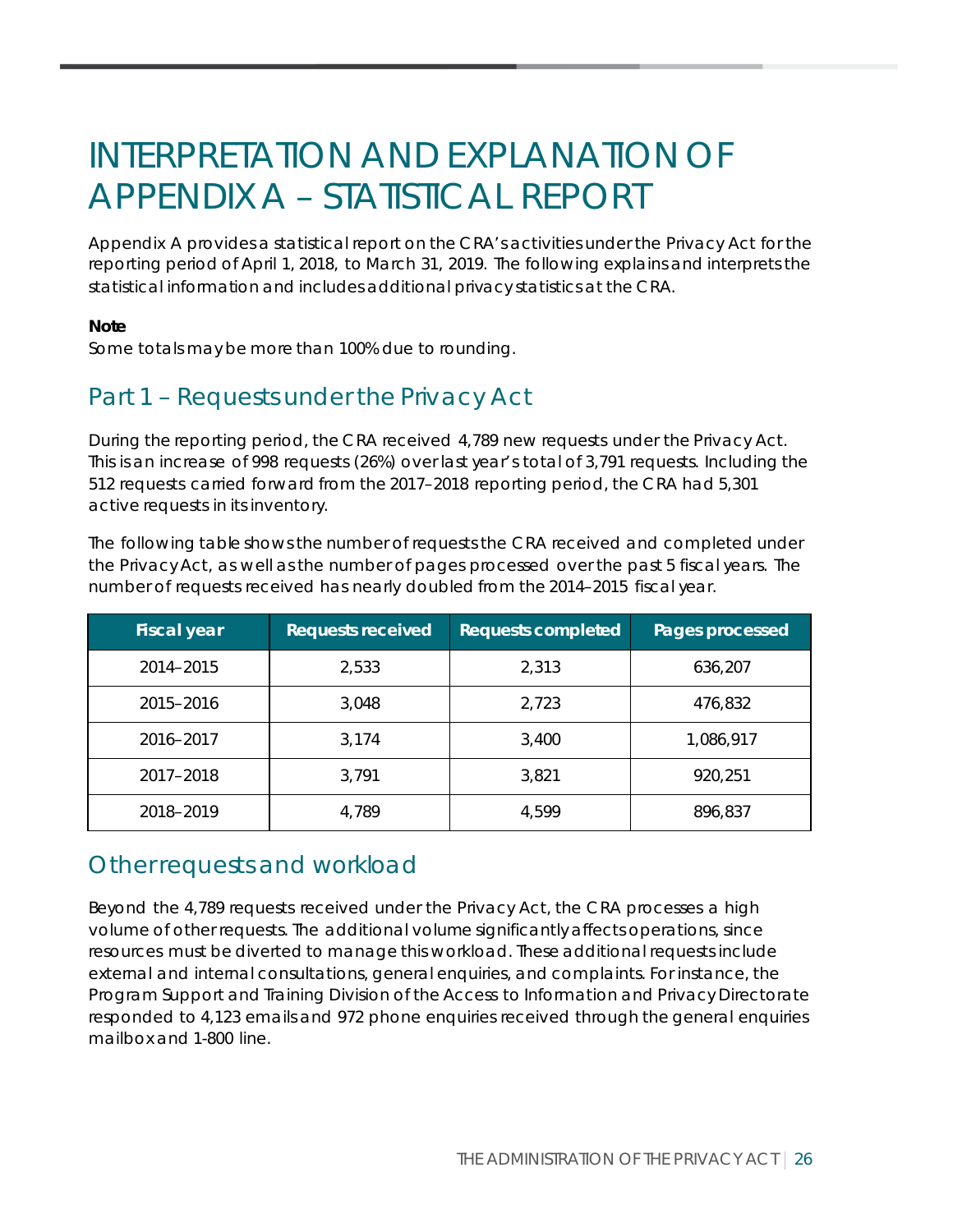### Part 2 – Requests closed during the reporting period

#### **Disposition**

For the second straight year, the CRA completed a record number of privacy requests. The disposition of the 4,599 requests completed is as follows:

- 1,994 were fully disclosed (43%)
- 1,600 were disclosed in part (35%)
- 3 were exempted in their entirety (0.1%)
- 51 resulted in no existing records (1%)
- 950 were abandoned by requesters (21%)
- 1 was neither confirmed nor denied (0.02%)

The following chart shows the completion times for the 4,599 requests closed in 2018–2019.



The Access to Information and Privacy Directorate completed 4,285 (93%) requests within the timelines required by law. This means that responses were provided within 30 calendar days or within an extended deadline.

For more details, see tables 2.5.1 and 2.5.2 of Appendix A.

#### Exemptions

The Privacy Act allows an institution to refuse access to specific information. For example, information about an individual other than the requester cannot be disclosed if the individual has not given his or her consent. Exemptions are applied by analysts to support non-disclosure in these cases.

778 (20%) more requests were completed in 2018–2019 than in 2017–2018.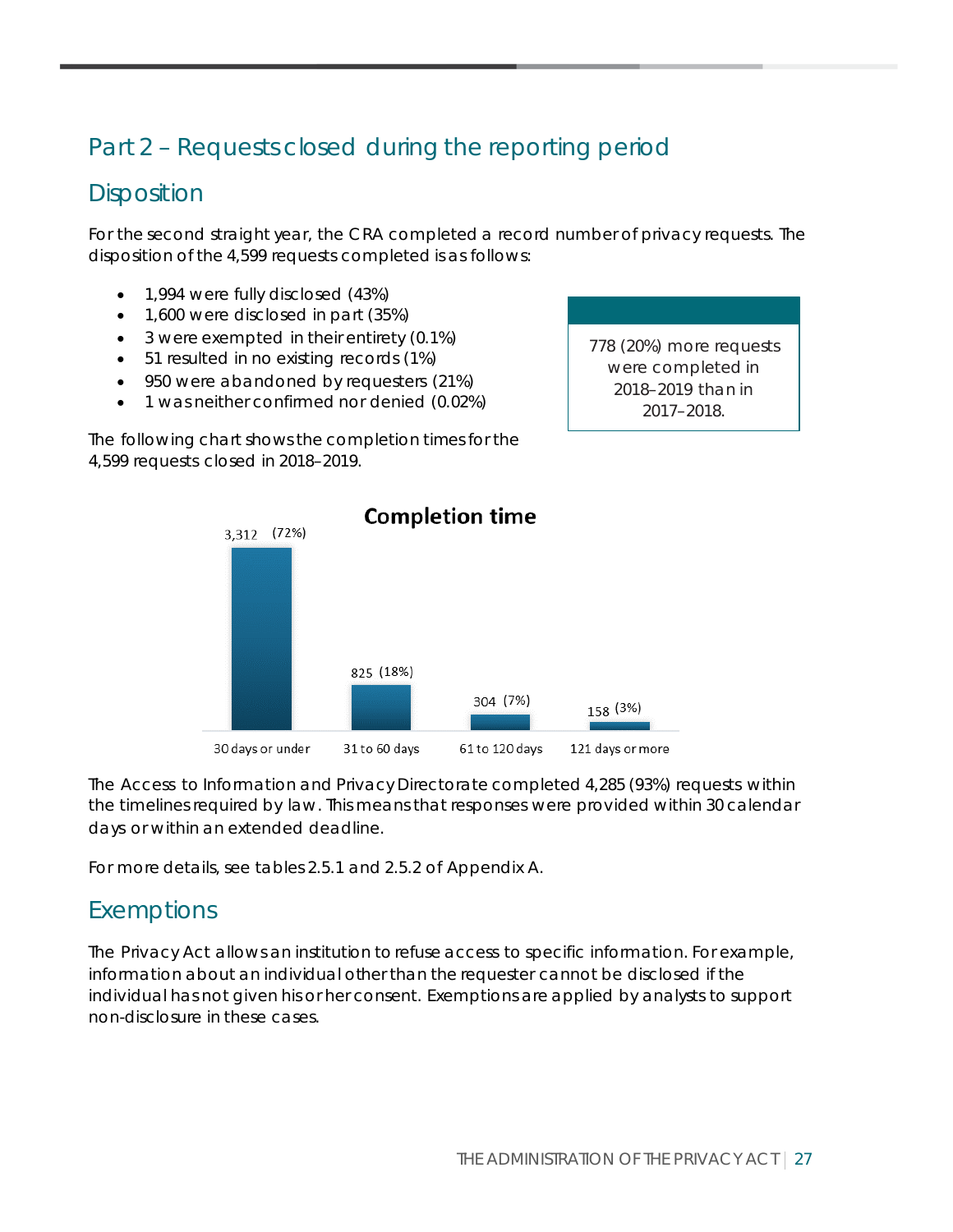In 2018–2019, the CRA applied the following exemptions, in full or in part, for the 4,599 requests closed during the reporting period:

- section 19 Personal information obtained in confidence (19 times)
- section 22 Law enforcement and investigation (539 times)
- section 25 Safety of individuals (1 time)
- section 26 Information about another individual (1,301 times)
- section 27 Solicitor-client privilege (359 times)
- section 28 Physical or mental health of individuals (3 times)

#### Exclusions

The Privacy Act does not apply to information that is publicly available, such as in government publications and in libraries and museums. Also, the act does not apply to Cabinet confidences.

In 2018–2019, the CRA applied no exclusions for information that was publicly available or a Cabinet confidence.

#### Format of information released

Requesters can choose to receive their response package in paper, CD or DVD format. Persons with disabilities may also request information in alternative formats, such as braille, although no such requests were received this fiscal year. Providing documents electronically significantly reduces manual processes and paper consumption.

In 2018–2019, of the 3,594 requests for which information was disclosed in full or in part, 2,492 requests (69%) were released in electronic format.

#### **Complexity**

The Treasury Board of Canada Secretariat uses 2 criteria to define complexity: the number of pages to process, and the nature and sensitivity of the subject matter. Based on these criteria, the CRA handles a large number of complex requests.

For example, to respond to the 4,599 requests closed during the fiscal year, the CRA processed 896,837 pages. Of the 4,548 requests for which records were disclosed, 1,091 (24%) involved processing more than 100 pages: 142 of these involved processing more than 1,000 pages and 12 involved processing more than 5,000 pages including 1 request that required the review of 52,363 pages. For more details, see table 2.5.2 of Appendix A.

In 2018–2019, the directorate processed an average of 195 pages per request.

Other requests were considered complex because of the nature and sensitivity of the subject matter. For more details, see table 2.5.3 of Appendix A.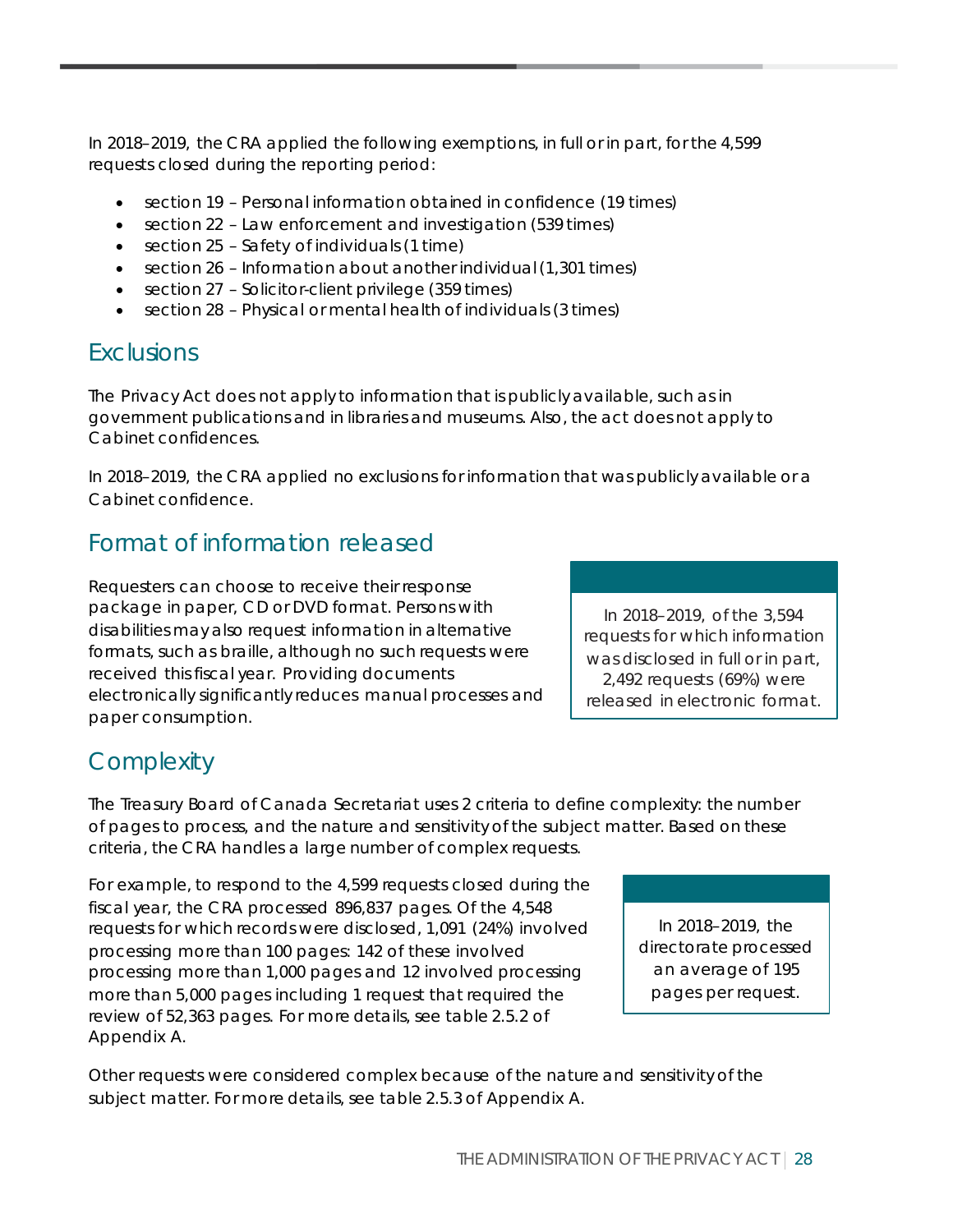### Deemed refusals

A deemed refusal is a request that was closed after the deadline of 30 calendar days or, if a time extension was taken, after the extended deadline.

Of the 4,599 requests closed during the reporting period, 314 were closed after the deadline, resulting in a deemed refusal rate of 7%.

The deemed refusal rate has decreased from 9% in 2017–2018 to 7% this year.

The CRA consistently receives a high volume of requests, with many of them broad in scope. In addition, there are other priorities for the directorate, including responding to consultations. Despite this, the CRA completed more files this year than any time in history.

### Requests for translation

Records are normally released in the language in which they exist. However, records may be translated to an official language when requested and when the institution considers it in the public interest to do so.

There were no requests for translation received in 2018–2019.

#### Part 3 – Disclosures under subsection 8(2)

Subsection 8(2) of the Privacy Act provides that, subject to confidentiality provisions in other acts of Parliament, personal information may be disclosed without consent for limited and specific circumstances. For example, where the public interest in disclosure clearly outweighs any invasion of privacy.

During the reporting period, there was 1 disclosure of personal information under paragraph 8(2)(m) of the Privacy Act. As a result, the CRA notified the Privacy Commissioner of Canada in accordance with subsection 8(5) of the Privacy Act.

#### Part 4 – Requests for correction of personal information and notations

Under the Privacy Act, an individual may ask for any factual errors or omissions in their personal information to be corrected.

The CRA received 1 request to correct personal information during 2018–2019.

#### Part 5 – Extensions

The Privacy Act sets the required timelines for responding to privacy requests. Time extensions are allowed under the following circumstances:

• meeting the original time limit would unreasonably interfere with operations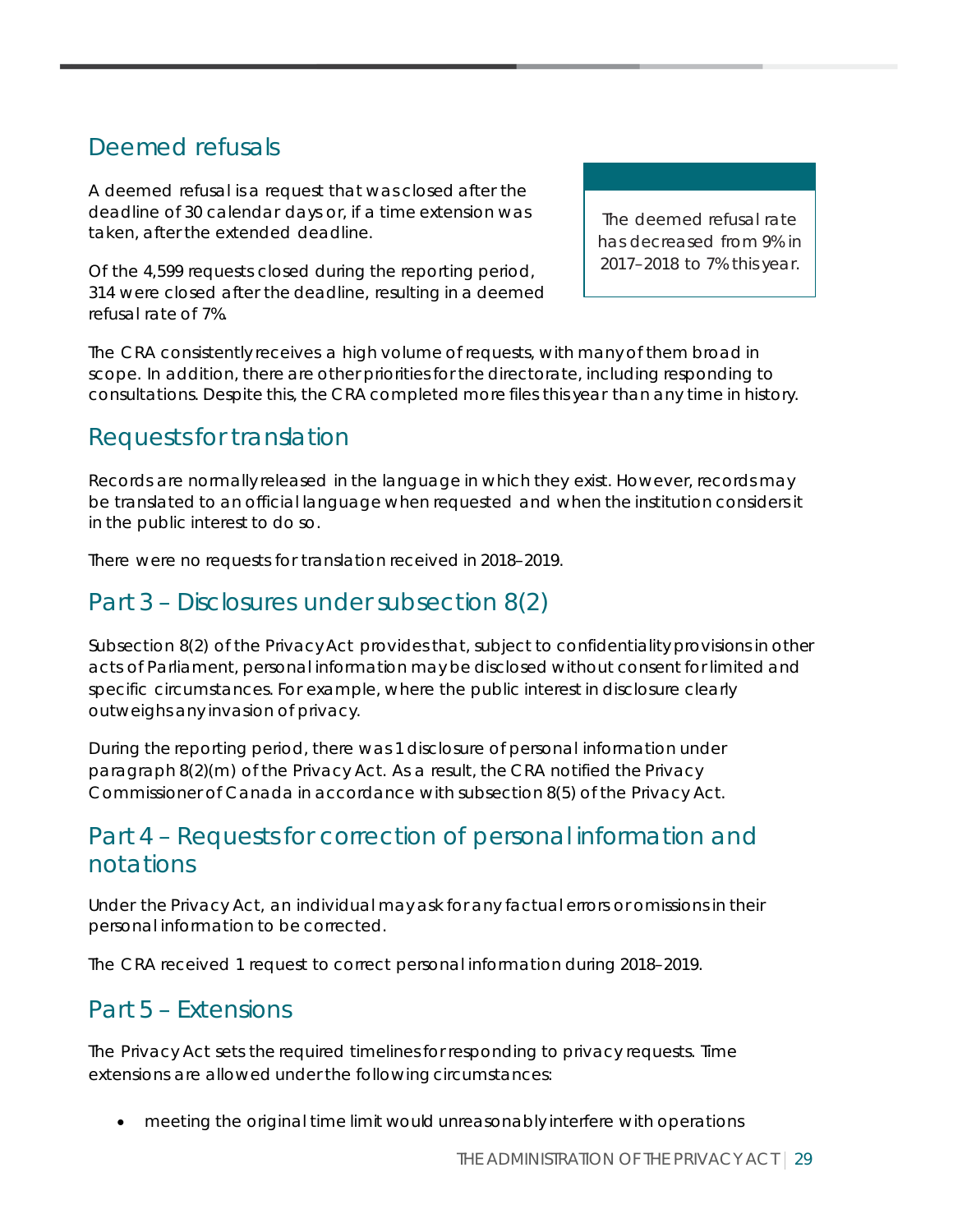- there is a need to consult (for example, with a government institution or third party)
- there is a need to translate or convert records into another format

Of the 4,599 requests closed in 2018–2019, the CRA applied extensions for 1,069 (23%) of them. Extensions were applied 99% of the time because of workload and meeting the original 30-day time limit would have resulted in unreasonable interference with CRA operations. The remaining 1% of the time was for consulting with third parties or other government institutions, as well as converting records into other formats.

#### Part 6 **–** Consultations received from other institutions and organizations

In 2018–2019, the Access to Information and Privacy Directorate closed 3 external consultation requests from other government institutions and organizations. To respond to these requests, 86 pages were reviewed. For more details, including disposition and completion times, see part 6 of Appendix A.

Over the past 5 years, there has been a 48% increase in the number of internal consultations completed.

In 2018–2019, 341 internal privacy consultation requests were completed, a 4% increase over the previous reporting period. To respond to these requests, the directorate reviewed a total of 6,899 pages. These requests are informal reviews that comply with the CRA's informal disclosure prerequisites and do not fall under the Privacy Act.

The following chart shows the increase in internal privacy consultation requests received over the past 5 years.



#### Internal privacy consultation trends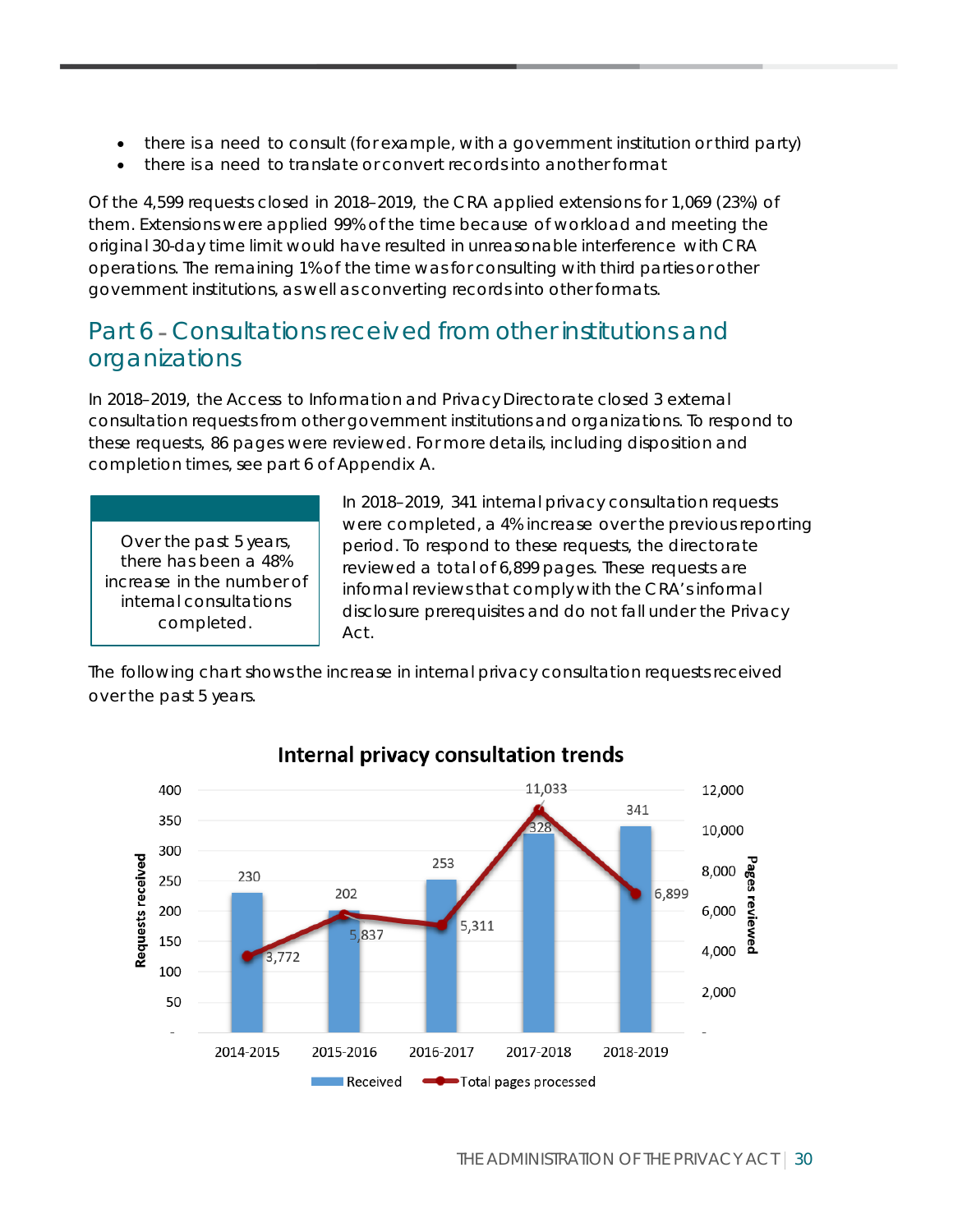### Part 7 – Completion time of consultations on Cabinet confidences

Although Cabinet confidences are excluded from the application of the Privacy Act (section 70), the policies of the Treasury Board of Canada Secretariat require agencies and departments to consult with their legal services office to determine if requested information should be excluded. If there is any doubt or if records contain discussion papers, legal counsel must consult the Office of the Counsel to the Clerk of the Privy Council Office.

In 2018–2019, the CRA did not apply any exclusions for Cabinet confidences.

#### Part 8 – Complaints and investigation notices received

In 2018–2019, the CRA received 47 complaints under the Privacy Act and closed 21 complaints. This represents a 62% increase in the number of complaints received from the previous reporting period and a 19% decrease in the number of complaints completed.

No complaints were pursued to the Federal Court.

The following chart shows the disposition of the complaints closed during the fiscal year.

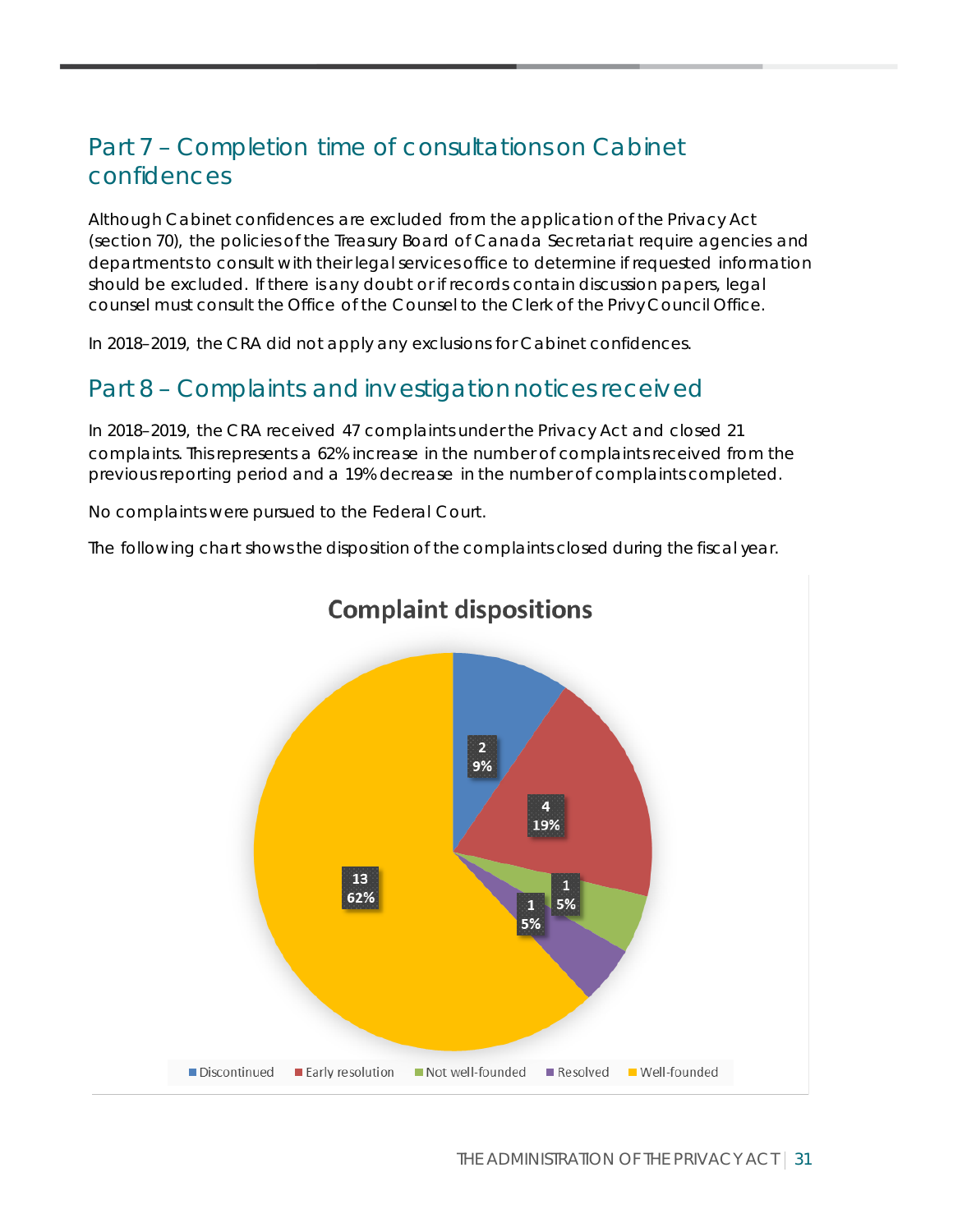For definitions of the disposition categories, go to: **[priv.gc.ca/en/opc-actions-and](https://www.priv.gc.ca/en/opc-actions-and-decisions/investigations/investigations-into-federal-institutions/def-pa/)[decisions/investigations/investigations-into-federal-institutions/def-pa/](https://www.priv.gc.ca/en/opc-actions-and-decisions/investigations/investigations-into-federal-institutions/def-pa/)**.

#### Part 9 – Privacy impact assessments

During the reporting period, the CRA sent 12 privacy impact assessments to the Office of the Privacy Commissioner of Canada and the Treasury Board of Canada Secretariat. Information on those assessments is given earlier in this report.

### Part 10 – Resources related to the Privacy Act

#### Costs

During the fiscal year of 2018–2019, the Access to Information and Privacy Directorate's direct cost to administer the Privacy Act was \$6,723,710. This does not include significant support and resources from the branches and regions. For more details, see table 10.1 in Appendix A.

#### Human resources

In 2018–2019, an equivalent of 80.50 full-time employees were dedicated to administering the Privacy Act.

# <span id="page-32-0"></span>**CONCLUSION**

The CRA takes privacy and the safeguarding of personal information very seriously.

In 2018–2019, the CRA continued to make significant progress in addressing challenges by:

- developing the ATIP Way Forward workload management plan
- collaborating with partners across the CRA to make sure privacy implications were considered for new or revised initiatives that involved personal information
- finalizing the review of the privacy management program and hiring a consulting firm to implement the recommendations
- preparing for royal assent of Bill C-58
- collaborating with the Treasury Board of Canada Secretariat and other federal agencies and departments to explore the feasibility of establishing an access to information and privacy community office

In 2019–2020, the CRA will continue its work to safeguard personal information and improve efficiencies in operations by implementing recommendations within the CRA's revised privacy management program, implementing the ATIP Way Forward plan, submitting a business case to secure resources, continuing to work on the privacy impact assessment plan, and continuing to work closely with various stakeholders on the Government's commitment to modernize the Privacy Act.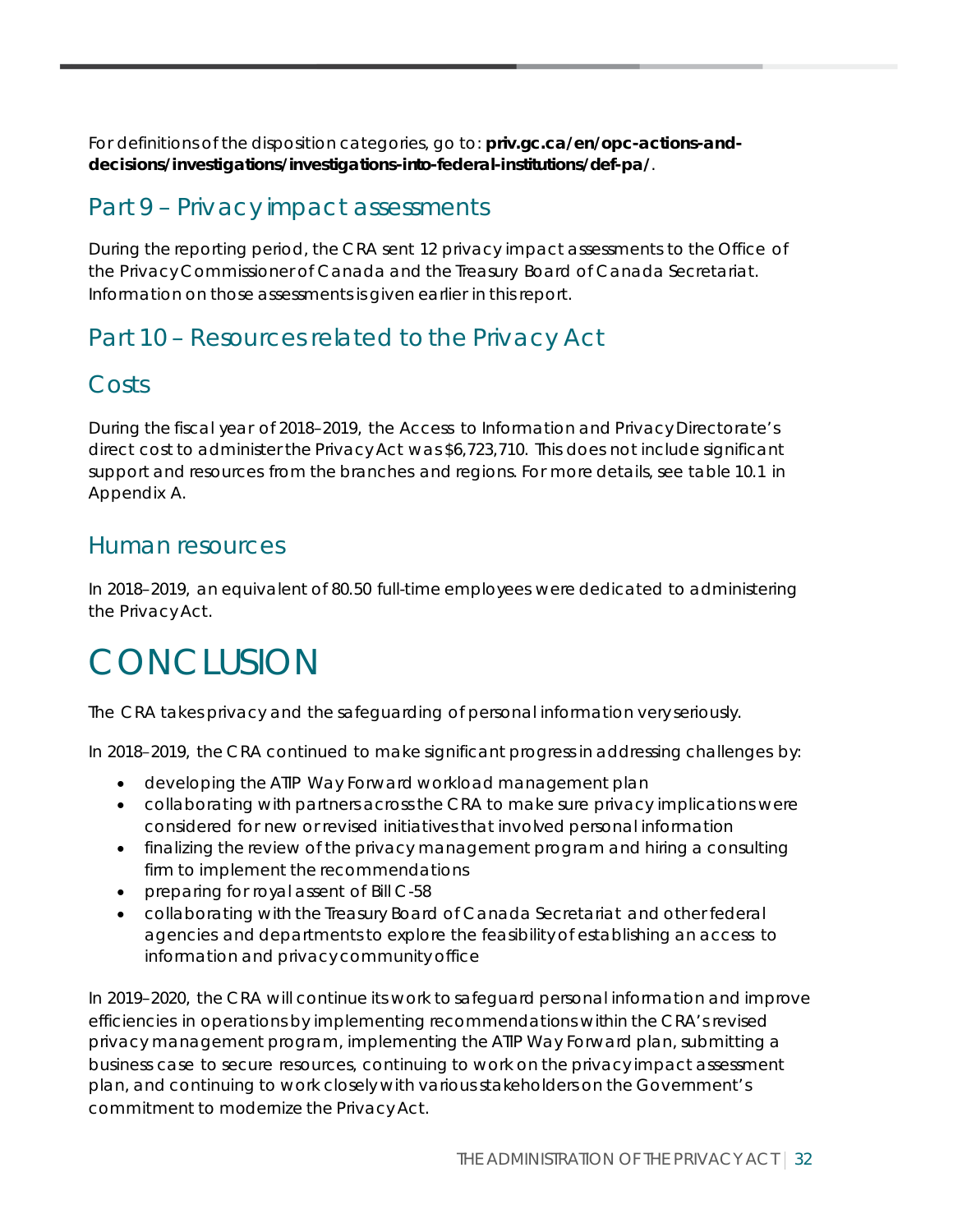# <span id="page-33-0"></span>APPENDIX A – STATISTICAL REPORT

### Statistical report on the Privacy Act

**Name of institution:** Canada Revenue Agency **Reporting period**: April 1, 2018 to March 31, 2019

### Part 1 – Requests under the Privacy Act

**1.1 Number of requests**

|                                            | <b>Number of requests</b> |
|--------------------------------------------|---------------------------|
| Received during reporting period           | 4,789                     |
| Outstanding from previous reporting period | 512                       |
| Total                                      | 5,301                     |
| Closed during reporting period             | 4.599                     |
| Carried over to next reporting period      | 702                       |

### Part 2 - Requests closed during the reporting period

**2.1 Disposition and completion time**

|                                | Completion time (days) |                |                        |                |                |                |                            |              |
|--------------------------------|------------------------|----------------|------------------------|----------------|----------------|----------------|----------------------------|--------------|
| <b>Disposition of requests</b> | 1 to 15                | 16 to 30       | 31 <sub>to</sub><br>60 | $61$ to<br>120 | 121 to<br>180  | 181 to<br>365  | <b>More</b><br>than<br>365 | <b>Total</b> |
| All disclosed                  | 290                    | 1,376          | 273                    | 49             | 3              | 3              | $\Omega$                   | 1,994        |
| Disclosed in part              | 39                     | 668            | 511                    | 245            | 46             | 61             | 30                         | 1,600        |
| All exempted                   | $\overline{0}$         | $\Omega$       | $\overline{0}$         | 3              | $\Omega$       | $\Omega$       | $\Omega$                   | 3            |
| All excluded                   | $\overline{0}$         | $\overline{0}$ | $\overline{0}$         | $\overline{0}$ | $\Omega$       | $\Omega$       | 0                          | $\Omega$     |
| No records exist               | 14                     | 22             | 9                      | $\overline{2}$ | 2              | $\overline{2}$ | $\Omega$                   | 51           |
| Request abandoned              | 863                    | 39             | 32                     | 5              | ⊣              | 3              | 7                          | 950          |
| Neither confirmed nor denied   | $\overline{0}$         | 1              | $\Omega$               | $\overline{0}$ | $\overline{0}$ | $\overline{0}$ | 0                          |              |
| Total                          | 1,206                  | 2,106          | 825                    | 304            | 52             | 69             | 37                         | 4,599        |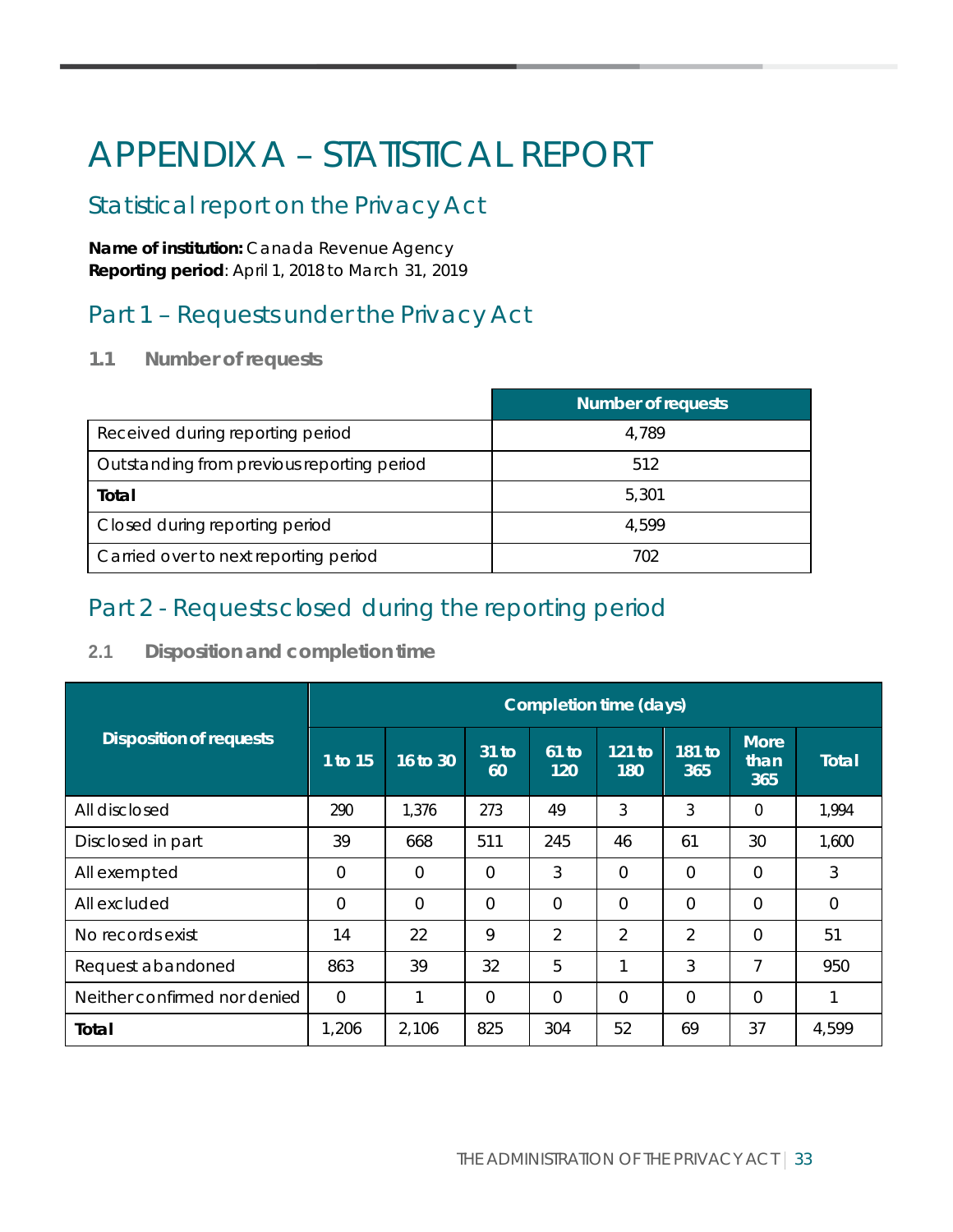#### **2.2 Exemptions**

| Section  | Number of<br>requests | <b>Section</b> | <b>Number of</b><br>requests | <b>Section</b> | Number of<br>requests |
|----------|-----------------------|----------------|------------------------------|----------------|-----------------------|
| 18(2)    | $\overline{0}$        | 22(1)(a)(i)    |                              | 23(a)          | $\overline{0}$        |
| 19(1)(a) | $\overline{4}$        | 22(1)(a)(ii)   | 9                            | 23(b)          | $\overline{0}$        |
| 19(1)(b) | $\overline{0}$        | 22(1)(a)(iii)  | $\overline{0}$               | 24(a)          | $\overline{0}$        |
| 19(1)(c) | 14                    | 22(1)(b)       | 529                          | 24(b)          | $\Omega$              |
| 19(1)(d) | 1                     | 22(1)(c)       | $\overline{0}$               | 25             |                       |
| 19(1)(e) | $\overline{0}$        | 22(2)          | $\Omega$                     | 26             | 1,301                 |
| 19(1)(f) | 0                     | 22.1           | $\overline{0}$               | 27             | 359                   |
| 20       | $\overline{0}$        | 22.2           | $\overline{0}$               | 28             | 3                     |
| 21       | $\overline{0}$        | 22.3           | $\overline{0}$               |                |                       |

#### **2.3 Exclusions**

| <b>Section</b> | Number of<br>requests | Section  | <b>Number of</b><br>requests | Section  | <b>Number of</b><br>requests |
|----------------|-----------------------|----------|------------------------------|----------|------------------------------|
| 69(1)(a)       |                       | 70(1)    |                              | 70(1)(d) |                              |
| 69(1)(b)       |                       | 70(1)(a) |                              | 70(1)(e) |                              |
| 69.1           |                       | 70(1)(b) |                              | 70(1)(f) |                              |
|                |                       | 70(1)(c) |                              | 70.1     |                              |

#### **2.4 Format of information released**

| <b>Disposition</b> | Paper | Electronic | Other formats |
|--------------------|-------|------------|---------------|
| All disclosed      | 839   | 1,155      |               |
| Disclosed in part  | 263   | 1,337      |               |
| Total              | 1,102 | 2,492      |               |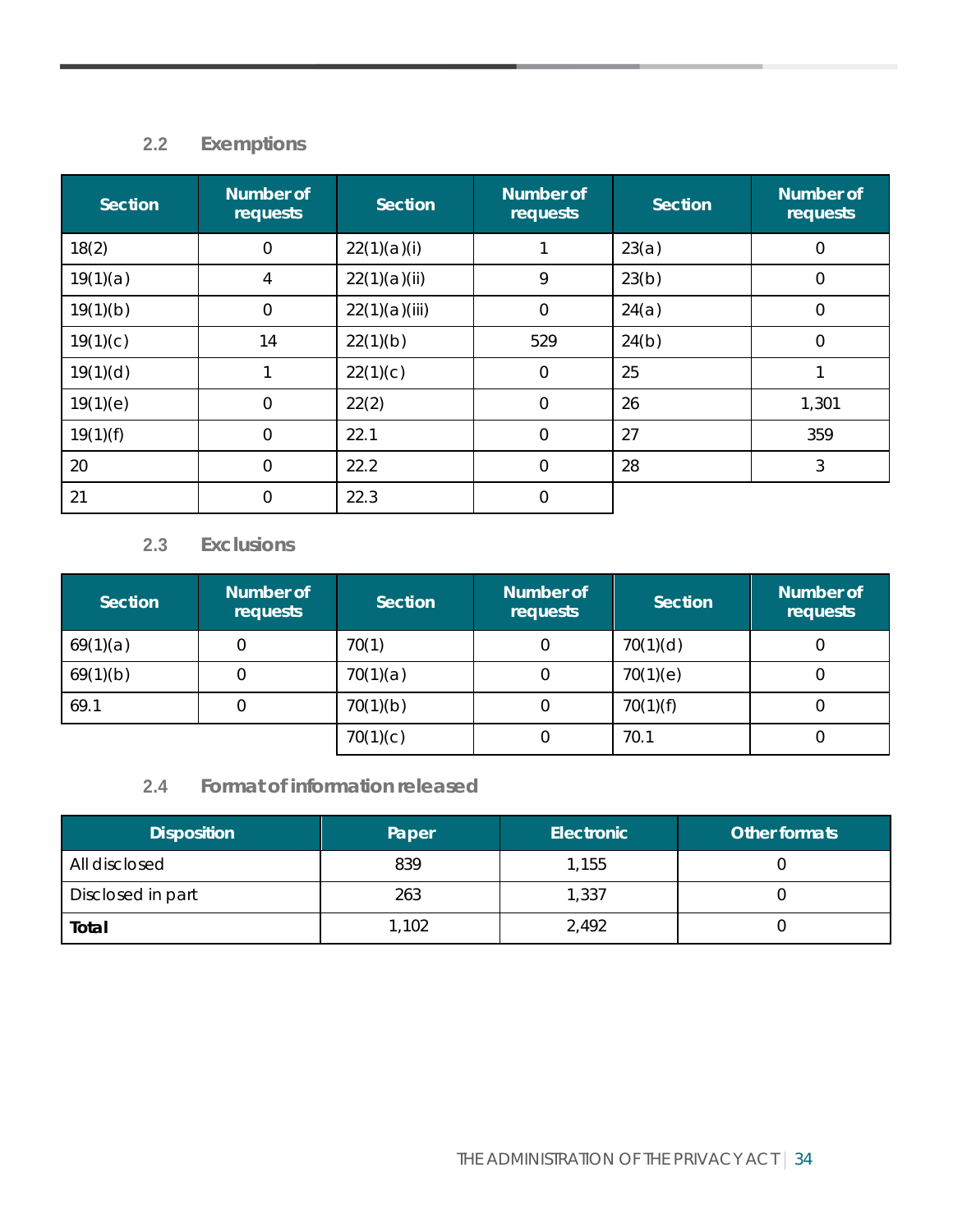#### **2.5 Complexity**

#### **2.5.1 Relevant pages processed and disclosed**

| <b>Disposition of requests</b> | Number of pages<br>processed | Number of pages<br>disclosed | <b>Number of requests</b> |
|--------------------------------|------------------------------|------------------------------|---------------------------|
| All disclosed                  | 76,208                       | 76,208                       | 1,994                     |
| Disclosed in part              | 804,884                      | 647,044                      | 1,600                     |
| All exempted                   | 670                          |                              | 3                         |
| All excluded                   | 0                            |                              |                           |
| Request abandoned              | 15,075                       | 12,162                       | 950                       |
| Neither confirmed nor denied   | 0                            | 0                            |                           |
| Total                          | 896,837                      | 735,414                      | 4,548                     |

#### **2.5.2 Relevant pages processed and disclosed by size of request**

| Disposition of                  | Less than 100<br>pages processed      |                                 |                                 | 101 to 500 pages<br>processed   |                                 | 1001 to 5000 pages<br>501 to 1000 pages<br>processed<br>processed |                                        | More than 5000<br>pages processed |                                        |                                 |
|---------------------------------|---------------------------------------|---------------------------------|---------------------------------|---------------------------------|---------------------------------|-------------------------------------------------------------------|----------------------------------------|-----------------------------------|----------------------------------------|---------------------------------|
| requests                        | <b>Number</b><br>$\sigma$<br>requests | Number of<br>pages<br>disclosed | <b>Number</b><br>of<br>requests | Number of<br>pages<br>disclosed | <b>Number</b><br>of<br>requests | Number of<br>pages<br>disclosed                                   | <b>Number</b><br><b>of</b><br>requests | Number of<br>pages<br>disclosed   | <b>Number</b><br><b>of</b><br>requests | Number of<br>pages<br>disclosed |
| All disclosed                   | 1,878                                 | 57,022                          | 113                             | 17,328                          | 3                               | 1,858                                                             | 0                                      | 0                                 | 0                                      | $\Omega$                        |
| Disclosed in part               | 630                                   | 30,261                          | 638                             | 143,804                         | 181                             | 126,997                                                           | 140                                    | 232,807                           | 11                                     | 113,175                         |
| All exempted                    | 3                                     | $\Omega$                        | $\Omega$                        | $\Omega$                        | $\Omega$                        | $\Omega$                                                          | 0                                      | 0                                 | $\Omega$                               | $\Omega$                        |
| All excluded                    | $\Omega$                              | $\Omega$                        | $\Omega$                        | $\Omega$                        | $\Omega$                        | $\Omega$                                                          | 0                                      | 0                                 | 0                                      | $\Omega$                        |
| Request<br>abandoned            | 945                                   | 85                              |                                 | 101                             |                                 | 505                                                               | 2                                      | 5,635                             | 1                                      | 5,836                           |
| Neither confirmed<br>nor denied | 1                                     | $\Omega$                        | $\overline{0}$                  | $\Omega$                        | $\Omega$                        | $\Omega$                                                          | $\Omega$                               | $\Omega$                          | $\overline{0}$                         | $\Omega$                        |
| Total                           | 3,457                                 | 87,368                          | 752                             | 161,233                         | 185                             | 129,360                                                           | 142                                    | 238,442                           | 12                                     | 119,011                         |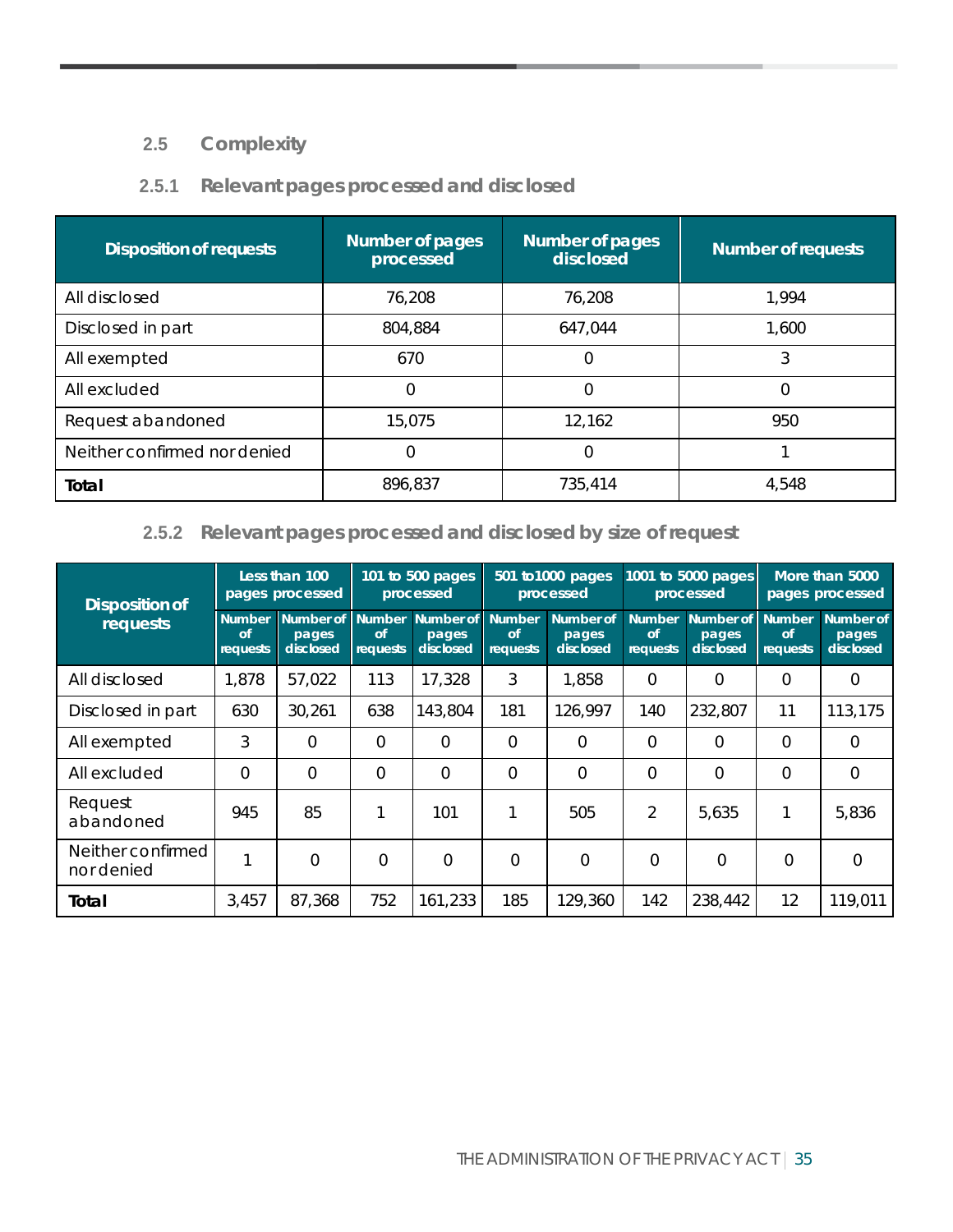#### **2.5.3 Other complexities**

| <b>Disposition of requests</b>  | <b>Consultation</b><br>required | Legal advice<br>sought | Interwoven<br>information | <b>Other</b> | <b>Total</b> |
|---------------------------------|---------------------------------|------------------------|---------------------------|--------------|--------------|
| All disclosed                   |                                 | 5                      | ◠                         | 3            | 10           |
| Disclosed in part               | 5                               |                        |                           |              | 18           |
| All exempted                    |                                 |                        |                           |              |              |
| All excluded                    |                                 |                        |                           |              |              |
| Request abandoned               |                                 | 8                      |                           | 23           | 4            |
| Neither confirmed nor<br>denied |                                 |                        |                           |              |              |
| Total                           |                                 | 15                     |                           | 33           |              |

#### **2.6 Deemed refusals**

#### **2.6.1 Reasons for not meeting statutory deadline**

|                                                          | Principal reason |                          |                          |       |  |  |
|----------------------------------------------------------|------------------|--------------------------|--------------------------|-------|--|--|
| Number of requests closed past the<br>statutory deadline | Workload         | External<br>consultation | Internal<br>consultation | Other |  |  |
| 314                                                      | 288              | b                        | b                        | 16    |  |  |

#### **2.6.2 Number of days past deadline**

| Number of days past<br>deadline | <b>Number of requests</b><br>past deadline<br>where no extension<br>was taken | <b>Number of requests</b><br>past deadline<br>where an extension<br>was taken | <b>Total</b> |
|---------------------------------|-------------------------------------------------------------------------------|-------------------------------------------------------------------------------|--------------|
| 1 to 15                         | 13                                                                            | 39                                                                            | 52           |
| 16 to 30                        | 13                                                                            | 17                                                                            | 30           |
| 31 to 60                        | 18                                                                            | 35                                                                            | 53           |
| 61 to 120                       | 36                                                                            | 29                                                                            | 65           |
| 121 to 180                      | 12                                                                            | 26                                                                            | 38           |
| 181 to 365                      | 15                                                                            | 30                                                                            | 45           |
| More than 365                   | 19                                                                            | 12                                                                            | 31           |
| Total                           | 126                                                                           | 188                                                                           | 314          |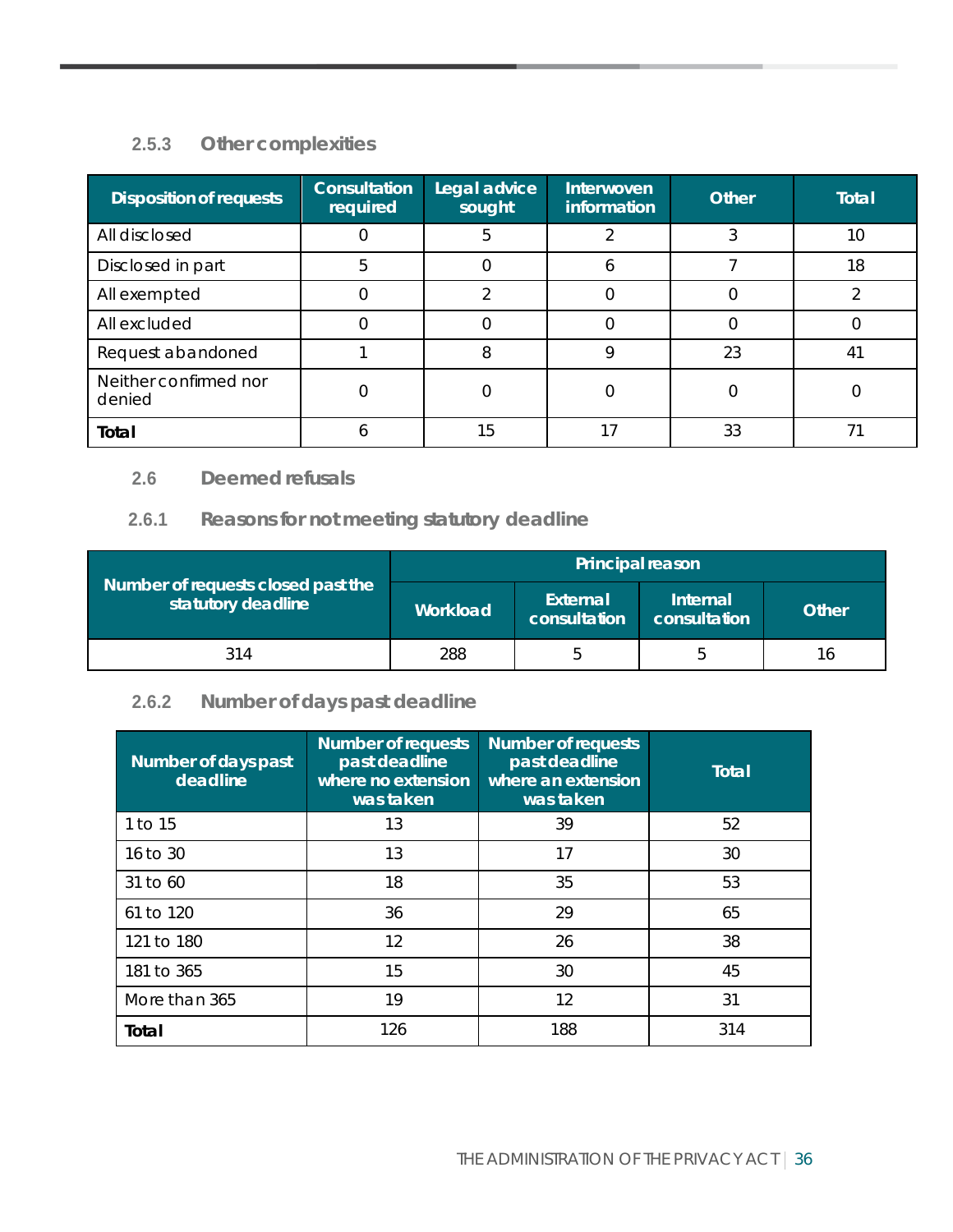#### **2.7 Requests for translation**

| <b>Translation requests</b> | Accepted | Refused | Total |
|-----------------------------|----------|---------|-------|
| English to French           |          |         |       |
| French to English           |          |         |       |
| Total                       |          |         |       |

#### Part 3 - Disclosures under subsections 8(2) and 8(5)

| Paragraph 8(2)(e) | Paragraph 8(2)(m) | Subsection 8(5) | Total |
|-------------------|-------------------|-----------------|-------|
|                   |                   |                 |       |

### Part 4 – Requests for correction of personal information and notations

| <b>Disposition for correction requests received</b> | <b>Number</b> |
|-----------------------------------------------------|---------------|
| Notations attached                                  |               |
| Requests for correction accepted                    |               |
| Total                                               |               |

#### Part 5 - Extensions

#### **5.1 Reasons for extensions and disposition of requests**

| Disposition of    | 15(a)(i)                        | 15(a)(ii) Consultation |              |                                     |  |  |
|-------------------|---------------------------------|------------------------|--------------|-------------------------------------|--|--|
| requests          | Interference with<br>operations | Section 70             | <b>Other</b> | <b>Translation or</b><br>conversion |  |  |
| All disclosed     | 260                             |                        |              |                                     |  |  |
| Disclosed in part | 758                             |                        |              |                                     |  |  |
| All exempt        |                                 |                        |              |                                     |  |  |
| All excluded      |                                 |                        |              |                                     |  |  |
| No records exist  | 15                              |                        |              |                                     |  |  |
| Request           | 28                              |                        |              |                                     |  |  |
| abandoned         |                                 |                        |              |                                     |  |  |
| Total             | 1.061                           |                        |              |                                     |  |  |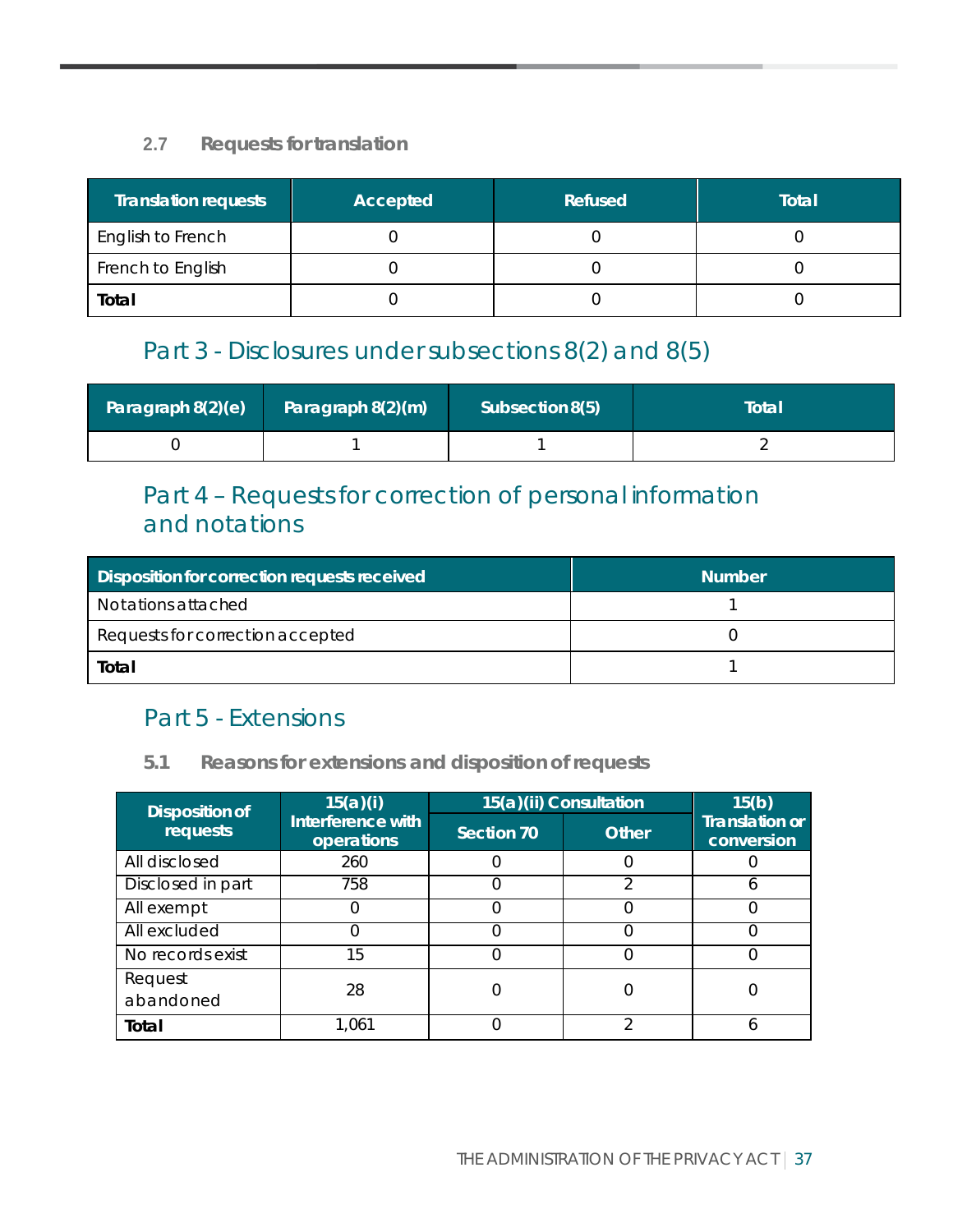#### **5.2 Length of extensions**

| Length of     | 15(a)(i)                        |            | 15(a)(ii) consultation |                                     |  |  |  |
|---------------|---------------------------------|------------|------------------------|-------------------------------------|--|--|--|
| extensions    | Interference with<br>operations | Section 70 | Other                  | <b>Translation or</b><br>conversion |  |  |  |
| 1 to 15 days  |                                 |            |                        |                                     |  |  |  |
| 16 to 30 days | 1,057                           |            |                        |                                     |  |  |  |
| Total         | 1,061                           |            |                        |                                     |  |  |  |

### Part 6 – Consultations received from other institutions and organizations

**6.1 Consultations received from other government institutions and organizations**

| <b>Consultations</b>                                 | Other government<br><b>institutions</b> | <b>Number</b> of pages<br>to review | Other organizations | Number of pages<br>to review |
|------------------------------------------------------|-----------------------------------------|-------------------------------------|---------------------|------------------------------|
| Received during<br>the reporting<br>period           | $\overline{2}$                          | 39                                  | 0                   | 0                            |
| Outstanding from<br>the previous<br>reporting period |                                         | 47                                  | $\Omega$            | 0                            |
| Total                                                | 3                                       | 86                                  | $\Omega$            | 0                            |
| Closed during the<br>reporting period                | 3                                       | 86                                  | 0                   |                              |
| Pending at the end<br>of the reporting<br>period     | 0                                       | 0                                   | 0                   | $\Omega$                     |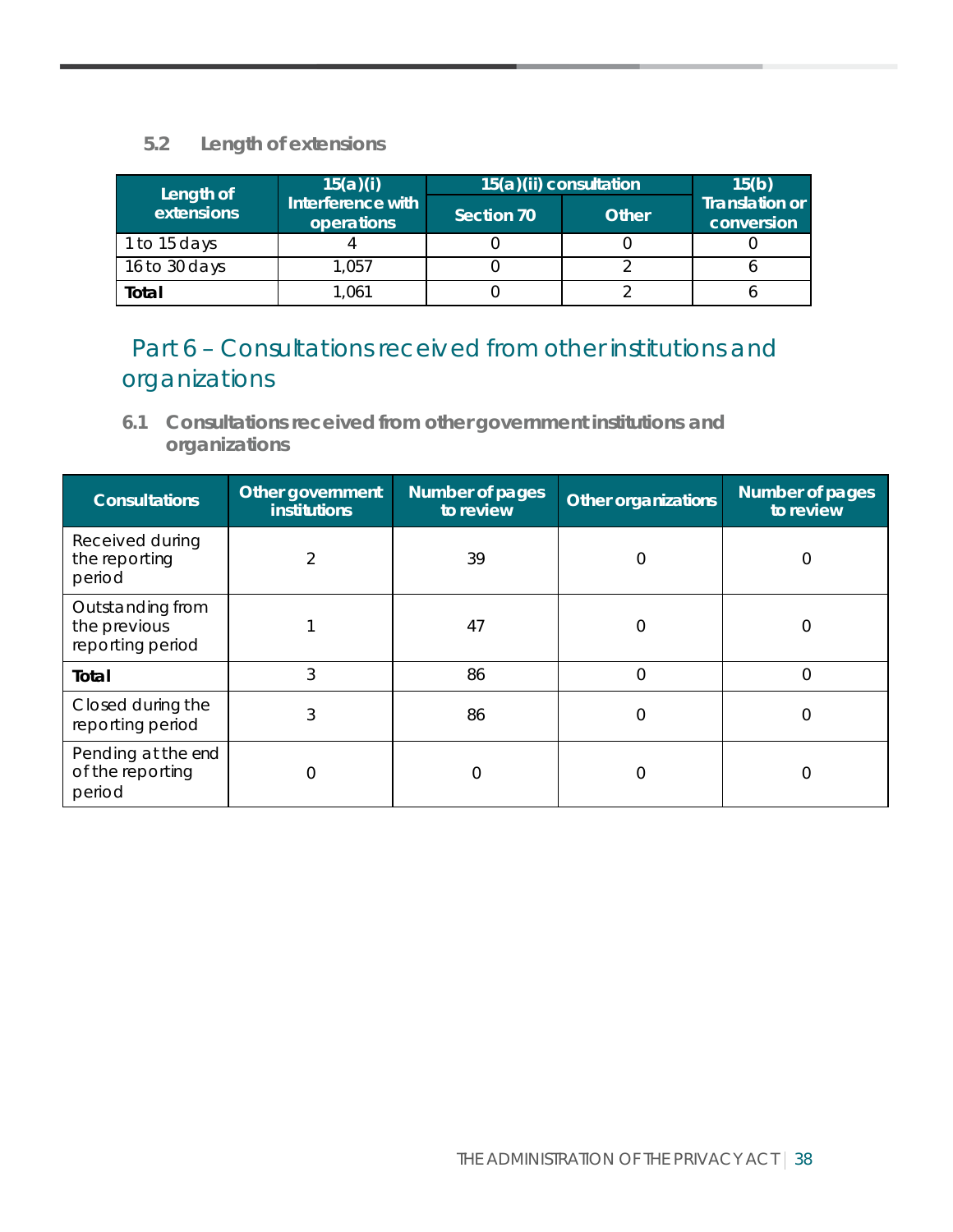#### **6.2 Recommendations and completion time for consultations received from other government institutions**

|                           | Number of days required to complete consultation requests |                |          |                |               |                |                            |              |  |  |
|---------------------------|-----------------------------------------------------------|----------------|----------|----------------|---------------|----------------|----------------------------|--------------|--|--|
| Recommendation            | 1 to 15                                                   | 16 to 30       | 31 to 60 | $61$ to<br>120 | 121 to<br>180 | 181 to<br>365  | <b>More</b><br>than<br>365 | <b>Total</b> |  |  |
| Disclose entirely         | 0                                                         | ⊣              | $\Omega$ | $\Omega$       | 0             | $\Omega$       | $\overline{0}$             |              |  |  |
| Disclose in part          | 0                                                         | $\overline{2}$ | $\Omega$ | $\Omega$       | 0             | $\Omega$       | $\mathbf 0$                | 2            |  |  |
| Exempt entirely           | 0                                                         | $\overline{0}$ | $\Omega$ | $\Omega$       | 0             | $\Omega$       | $\Omega$                   | $\Omega$     |  |  |
| Exclude entirely          | 0                                                         | $\Omega$       | $\Omega$ | $\Omega$       | $\Omega$      | $\overline{0}$ | $\overline{0}$             | $\Omega$     |  |  |
| Consult other institution | 0                                                         | $\Omega$       | $\Omega$ | $\Omega$       | $\Omega$      | $\Omega$       | $\Omega$                   | $\Omega$     |  |  |
| Other                     | 0                                                         | $\Omega$       | $\Omega$ | $\Omega$       | $\Omega$      | $\overline{0}$ | $\overline{0}$             | $\Omega$     |  |  |
| Total                     | 0                                                         | 3              | $\Omega$ | $\Omega$       | 0             | $\Omega$       | $\overline{0}$             | 3            |  |  |

#### **6.3 Recommendations and completion time for consultations received from other organizations**

|                           | Number of days required to complete consultation requests |                |                |                |                |                |                            |              |  |
|---------------------------|-----------------------------------------------------------|----------------|----------------|----------------|----------------|----------------|----------------------------|--------------|--|
| Recommendation            | $1$ to<br>15                                              | 16 to<br>30    | $31$ to<br>60  | $61$ to<br>120 | 121 to<br>180  | 181 to<br>365  | <b>More</b><br>than<br>365 | <b>Total</b> |  |
| Disclose entirely         | $\Omega$                                                  | $\overline{0}$ | $\overline{0}$ | $\Omega$       | $\overline{0}$ | $\Omega$       | $\Omega$                   | 0            |  |
| Disclose in part          | $\Omega$                                                  | $\Omega$       | $\Omega$       | $\Omega$       | $\Omega$       | $\Omega$       | $\Omega$                   | $\Omega$     |  |
| Exempt entirely           | $\Omega$                                                  | $\overline{0}$ | $\overline{0}$ | $\overline{0}$ | $\overline{0}$ | $\overline{0}$ | $\Omega$                   | $\Omega$     |  |
| Exclude entirely          | $\Omega$                                                  | $\overline{0}$ | $\overline{0}$ | $\overline{0}$ | $\Omega$       | $\overline{0}$ | $\Omega$                   | $\Omega$     |  |
| Consult other institution | $\Omega$                                                  | $\Omega$       | $\overline{0}$ | $\Omega$       | $\overline{0}$ | $\Omega$       | $\Omega$                   | $\Omega$     |  |
| Other                     | $\overline{0}$                                            | $\overline{0}$ | $\overline{0}$ | $\Omega$       | $\overline{0}$ | $\Omega$       | $\Omega$                   | $\Omega$     |  |
| Total                     | $\Omega$                                                  | $\Omega$       | $\overline{0}$ | $\Omega$       | $\Omega$       | $\Omega$       | 0                          | $\Omega$     |  |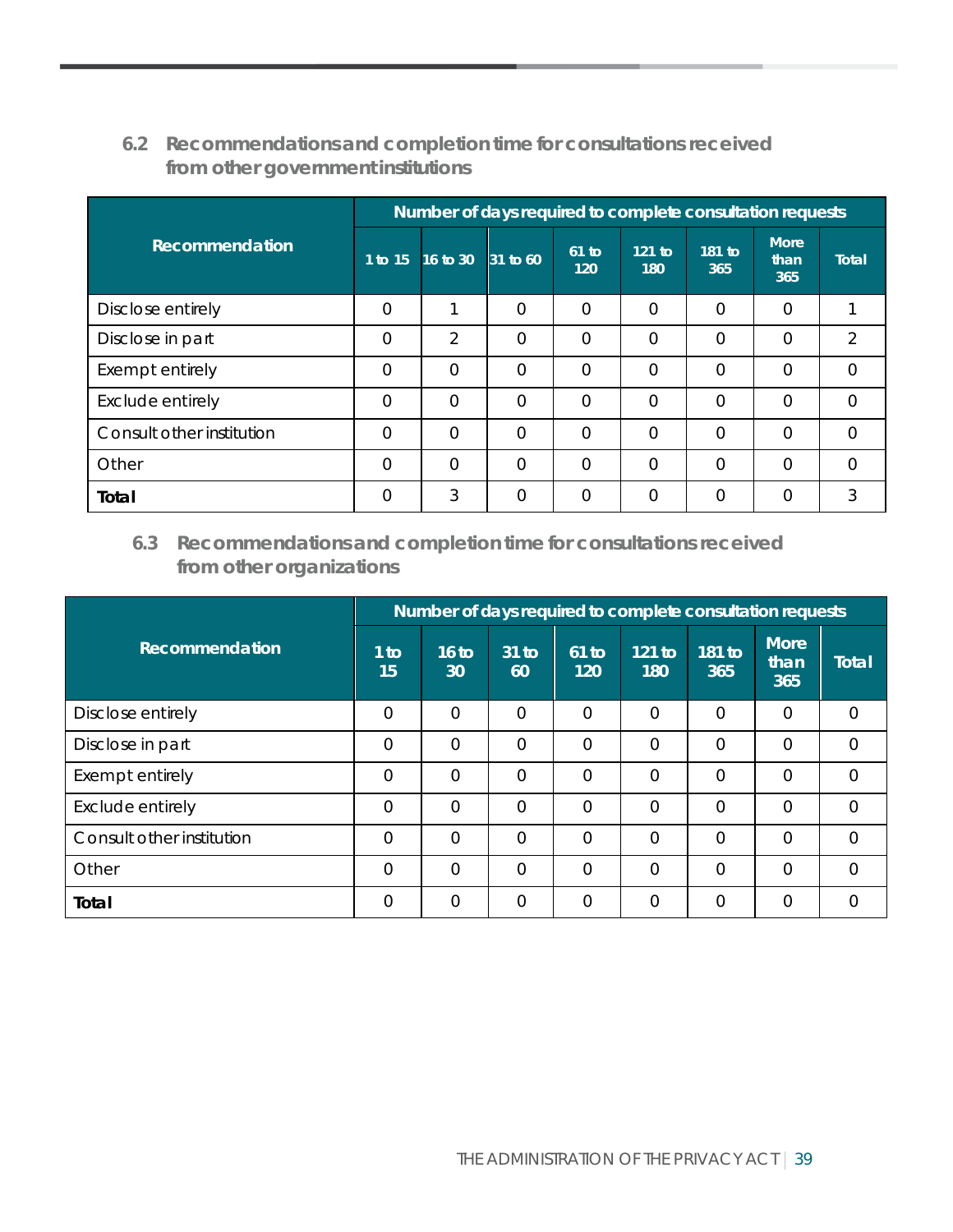### Part 7 – Completion time of consultations on Cabinet confidences

| Less than 100<br>pages processed |                       |                                 | 101-500 pages<br>processed   |                                 | 501 to 1000 pages<br>processed |                                 | 1001 to 5000<br>pages processed |                                 | More than 5000<br>pages processed |                                        |
|----------------------------------|-----------------------|---------------------------------|------------------------------|---------------------------------|--------------------------------|---------------------------------|---------------------------------|---------------------------------|-----------------------------------|----------------------------------------|
| Number of days                   | Number of<br>requests | Number of<br>pages<br>disclosed | <b>Number of</b><br>requests | Number of<br>pages<br>disclosed | Number of<br>requests          | Number of<br>pages<br>disclosed | Number of<br>requests           | Number of<br>pages<br>disclosed | Number of<br>requests             | <b>Number of</b><br>pages<br>disclosed |
| 1 to 15                          | 0                     | $\Omega$                        | $\Omega$                     | $\Omega$                        | $\Omega$                       | $\Omega$                        | $\Omega$                        | $\Omega$                        | $\Omega$                          | $\Omega$                               |
| 16 to 30                         | 0                     | $\Omega$                        | $\Omega$                     | $\Omega$                        | $\overline{0}$                 | $\Omega$                        | $\Omega$                        | $\Omega$                        | $\Omega$                          | $\Omega$                               |
| 31 to 60                         | 0                     | $\Omega$                        | $\overline{0}$               | $\overline{0}$                  | $\overline{0}$                 | $\overline{0}$                  | $\Omega$                        | $\Omega$                        | $\Omega$                          | $\overline{0}$                         |
| 61 to 120                        | 0                     | $\Omega$                        | $\Omega$                     | $\Omega$                        | $\overline{0}$                 | $\overline{0}$                  | $\Omega$                        | $\overline{0}$                  | $\Omega$                          | $\overline{0}$                         |
| 121 to 180                       | 0                     | $\overline{0}$                  | 0                            | $\Omega$                        | $\overline{0}$                 | $\overline{0}$                  | $\overline{0}$                  | $\Omega$                        | $\Omega$                          | $\overline{0}$                         |
| 181 to 365                       | 0                     | $\Omega$                        | 0                            | $\overline{0}$                  | $\Omega$                       | $\Omega$                        | $\Omega$                        | $\Omega$                        | $\Omega$                          | $\Omega$                               |
| More than 365                    | 0                     | $\overline{0}$                  | 0                            | $\Omega$                        | $\Omega$                       | $\Omega$                        | $\Omega$                        | $\Omega$                        | $\Omega$                          | $\Omega$                               |
| Total                            | 0                     | $\overline{0}$                  | 0                            | $\overline{0}$                  | $\overline{0}$                 | $\Omega$                        | $\Omega$                        | $\Omega$                        | $\Omega$                          | $\overline{0}$                         |

#### **7.1 Requests with Legal Services**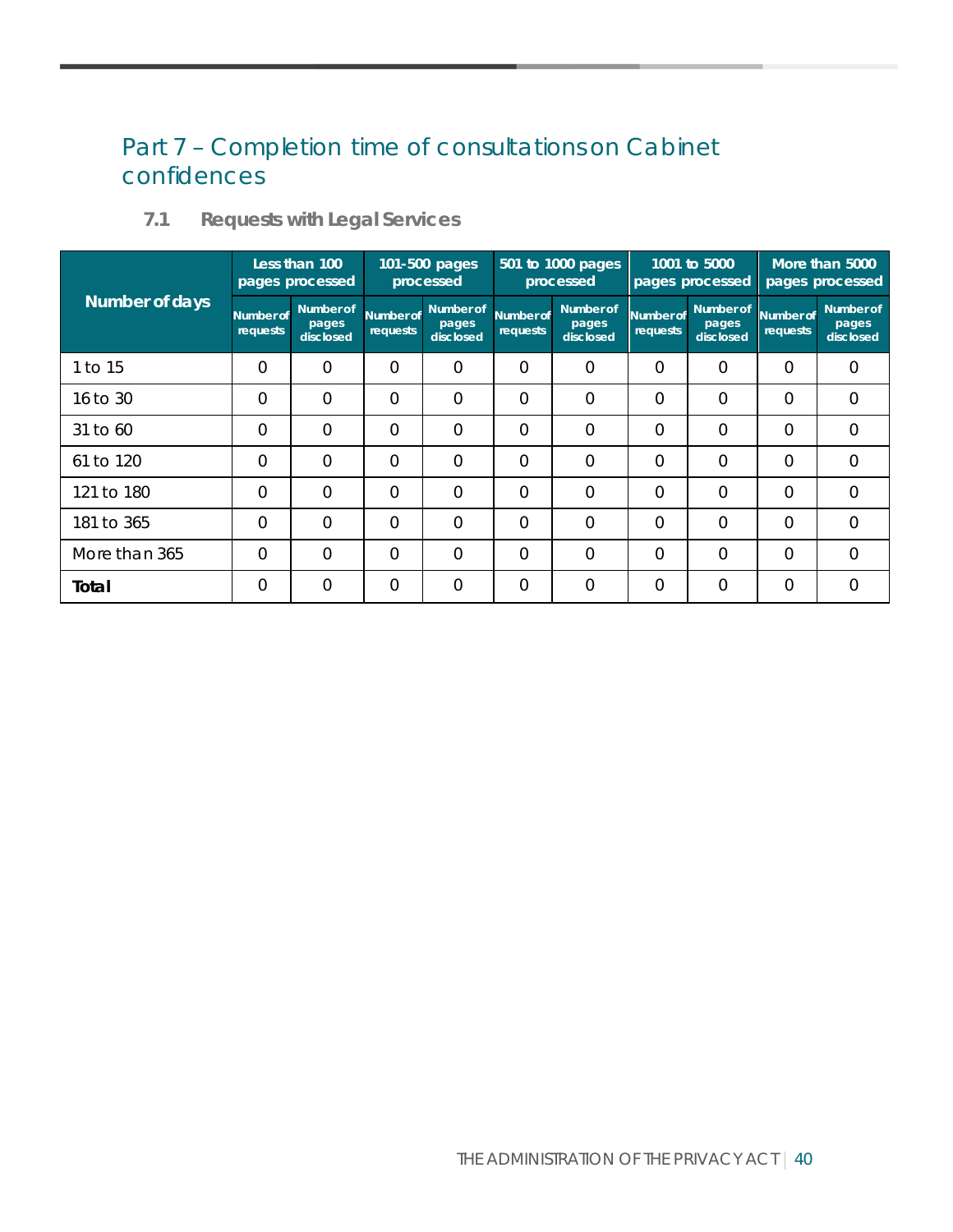#### **7.2 Requests with Privy Council Office**

|                |                       | Less than 100 pages<br>processed | 101 to 500 pages<br>processed |                                        | 501 to 1000 pages<br>processed |                                        | 1001 to 5000 pages<br>processed |                                 | More than 5000 pages<br>processed |                                 |
|----------------|-----------------------|----------------------------------|-------------------------------|----------------------------------------|--------------------------------|----------------------------------------|---------------------------------|---------------------------------|-----------------------------------|---------------------------------|
| Number of days | Number of<br>requests | Number of<br>pages<br>disclosed  | Number of<br>requests         | <b>Number</b><br>of pages<br>disclosed | Number of<br>requests          | <b>Number</b><br>of pages<br>disclosed | Number of<br>requests           | Number of<br>pages<br>disclosed | <b>Number of</b><br>requests      | Number of<br>pages<br>disclosed |
| 1 to 15        | 0                     | $\Omega$                         | 0                             | $\Omega$                               | $\overline{0}$                 | $\Omega$                               | $\overline{0}$                  | 0                               | 0                                 | $\Omega$                        |
| 16 to 30       | 0                     | $\Omega$                         | 0                             | $\Omega$                               | $\mathbf 0$                    | $\Omega$                               | 0                               | 0                               | $\Omega$                          | 0                               |
| 31 to 60       | $\Omega$              | $\overline{0}$                   | $\overline{0}$                | $\overline{0}$                         | $\overline{0}$                 | $\overline{0}$                         | $\overline{0}$                  | $\overline{0}$                  | 0                                 | $\overline{0}$                  |
| 61 to 120      | $\Omega$              | $\Omega$                         | $\Omega$                      | $\Omega$                               | $\Omega$                       | $\Omega$                               | $\Omega$                        | 0                               | $\Omega$                          | $\Omega$                        |
| 121 to 180     | 0                     | $\overline{0}$                   | $\overline{0}$                | $\overline{0}$                         | $\overline{0}$                 | $\overline{0}$                         | $\overline{0}$                  | $\overline{0}$                  | $\overline{0}$                    | $\overline{0}$                  |
| 181 to 365     | 0                     | $\Omega$                         | $\Omega$                      | $\overline{0}$                         | $\overline{0}$                 | $\Omega$                               | $\overline{0}$                  | $\overline{0}$                  | $\Omega$                          | $\overline{0}$                  |
| More than 365  | $\Omega$              | $\Omega$                         | $\Omega$                      | $\Omega$                               | $\Omega$                       | $\Omega$                               | $\Omega$                        | 0                               | $\Omega$                          | $\Omega$                        |
| Total          | $\Omega$              | $\Omega$                         | $\Omega$                      | $\Omega$                               | $\overline{0}$                 | $\overline{0}$                         | $\overline{0}$                  | $\overline{0}$                  | $\Omega$                          | $\Omega$                        |

### Part 8 - Complaints and investigations notices received

| <b>Section 31</b> | Section 33 | Section 35 | Court action | Total |
|-------------------|------------|------------|--------------|-------|
| ᅭ                 |            |            |              | 68    |

#### Part 9 - Privacy impact assessments (PIAs)

| PIAI<br>Number of I<br>ompleted<br>(؟<br>111131<br>. |  |
|------------------------------------------------------|--|

### PART 10 - Resources related to the Privacy Act

**10.1 Costs**

| <b>Expenditures</b>               |           | <b>Amount</b> |
|-----------------------------------|-----------|---------------|
| Salaries                          |           | \$5,796,583   |
| Overtime                          |           | \$235,234     |
| Goods and services                |           | \$691,893     |
| - Professional services contracts | \$350,490 |               |
| - Other                           | \$341,403 |               |
| Total                             |           | \$6,723,710   |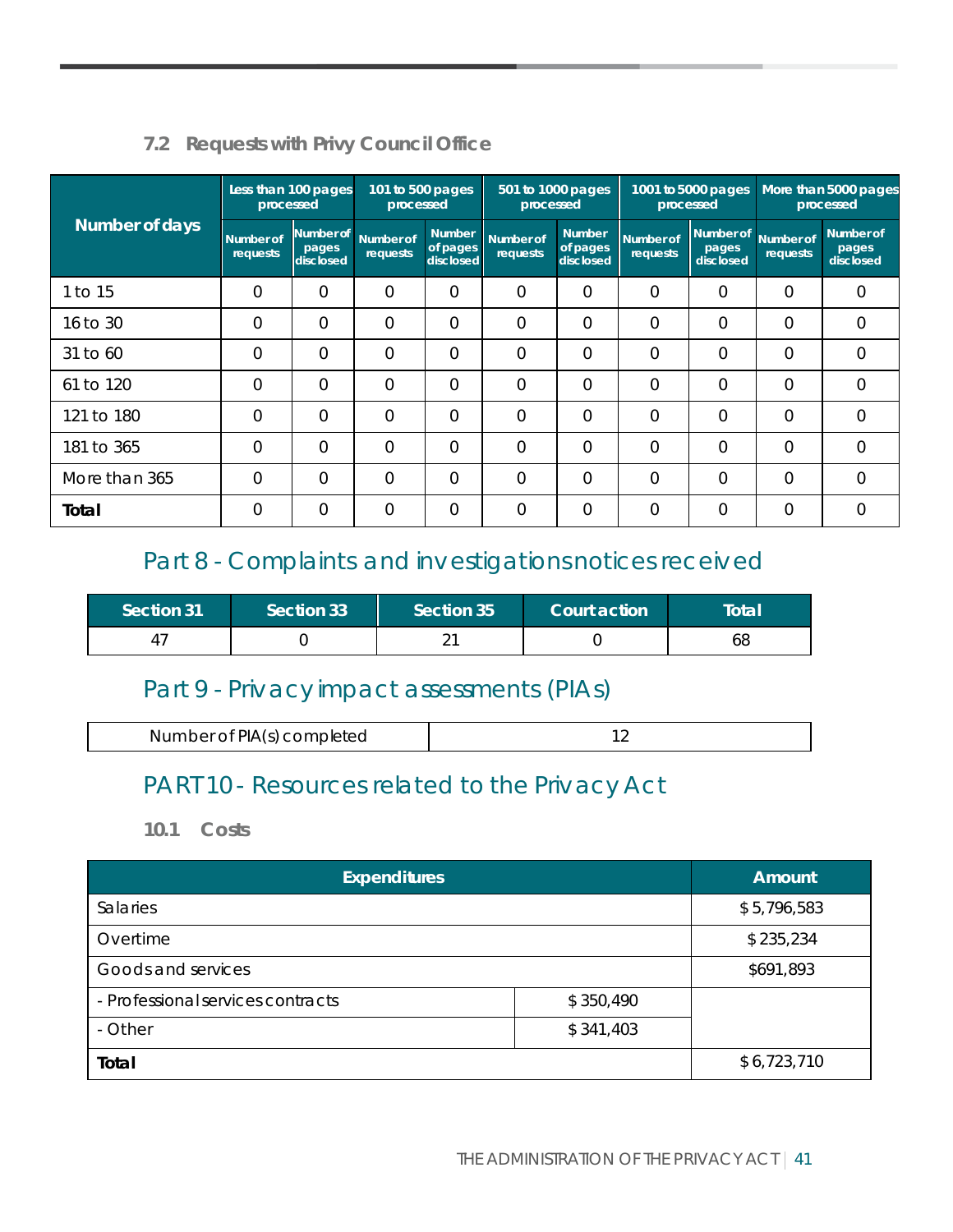#### **10.2 Human resources**

| <b>Resources</b>                 | Person years dedicated to privacy activities |
|----------------------------------|----------------------------------------------|
| Full-time employees              | 77.00                                        |
| Part-time and casual employees   | 0.00                                         |
| Regional staff                   | 0.00                                         |
| Consultants and agency personnel | 2.00                                         |
| <b>Students</b>                  | 1.50                                         |
| Total                            | 80.50                                        |